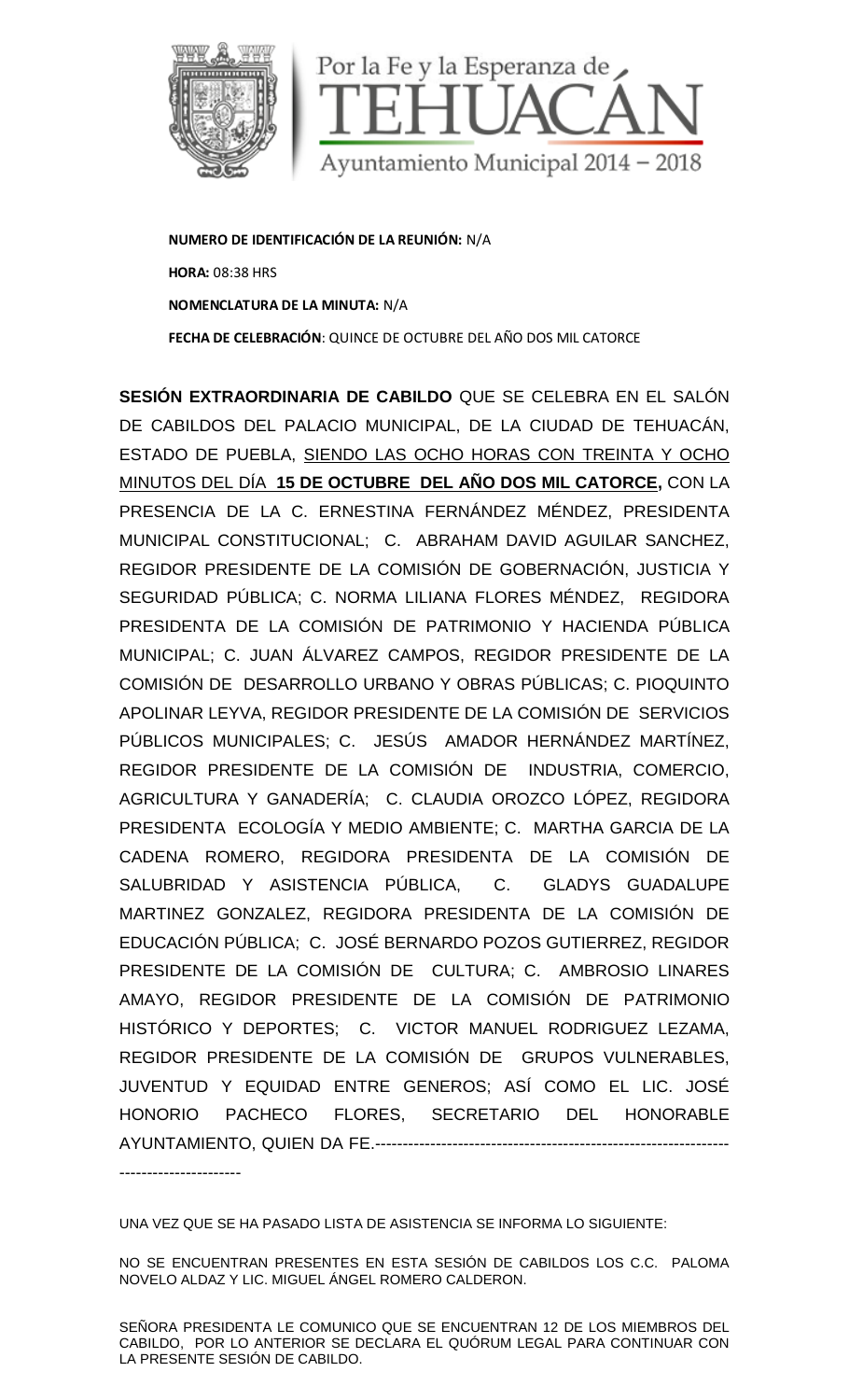EL LIC. JOSÉ HONORIO PACHECO FLORES, PROCEDE A DAR LECTURA AL ORDEN DEL DÍA, MISMA QUE CONTIENE LOS SIGUIENTES PUNTOS:

## **1.- APERTURA DE LA SESIÓN**

**2.- LISTA DE ASISTENCIA**

**3.- DECLARATORIA DEL QUÓRUM 4.- LECTURA DEL ACTA ANTERIOR**

## **5.- PRESIDENCIA.**

> ANÁLISIS, DISCUSIÓN Y EN SU CASO APROBACIÓN DEL PETITORIO QUE CONTIENE LA MODIFICACIÓN AL ACUERDO DE CABILDO DE FECHA 5 DE JUNIO DE 2014, EN CUANTO A LOS INTEGRANTES DE LAS TERNAS PARA JUEZ CIVIL MUNICIPAL Y JUEZ DE PAZ.

## **6.- COMISIÓN DE DESARROLLO URBANO Y OBRAS PÚBLICAS.**

- > ANÁLISIS, DISCUSIÓN Y EN SU CASO APROBACIÓN DEL DICTAMEN QUE CONTIENE EL ANÁLISIS TÉCNICO PARA LA AUTORIZACIÓN DE MUNICIPALIZACIÓN Y LA ENTREGA-RECEPCIÓN DE LAS OBRAS DE URBANIZACIÓN RELATIVAS AL FRACCIONAMIENTO DENOMINADO "RESIDENCIAL SAN LORENZO I", UBICADO EN CALLE VERACRUZ, COLONIA TEHUANTEPEC, SAN LORENZO TEOTIPILCO TEHUACAN, PUEBLA. PROPIEDAD DE FOMENTO INMOBILIARIO DE TEHUACÁN, S.A. DE C.V.
- > ANÁLISIS, DISCUSIÓN Y EN SU CASO APROBACIÓN DEL DICTAMEN PARA LA AUTORIZACIÓN DE LA LOTIFICACIÓN DEL FRACCIONAMIENTO<br>HABITACIONAL DE TIPO INTERÉS POPULAR DENOMINADO HABITACIONAL DE TIPO INTERÉS POPULAR DENOMINADO FRACCIONAMIENTO "MAYORAZGO TERCERA SECCIÓN", UBICADO EN AV. DE LA JUVENTUD SOBRE 4 PREDIOS IDENTIFICADOS CON LOS NÚMEROS 9600, 7100, 7312 Y EL PREDIO UBICADO EN CALLE ITALIA NÚMERO 6901, TODOS PERTENECIENTE A LA JUNTA AUXILIAR DE SANTA MARIA COAPAN DE ESTA CIUDAD DE TEHUACÁN, PUEBLA, PROPIEDAD DE IBEROBIENES S.A. DE C.V.
- ANÁLISIS, DISCUSIÓN Y EN SU CASO APROBACIÓN DEL DICTAMEN PARA QUE EL AYUNTAMIENTO DE TEHUACÁN, APRUEBE EN SESIÓN DE CABILDO EL PROGRAMA ESTATAL PARA LA INCORPORACIÓN DE ASENTAMIENTOS HUMANOS IRREGULARES AL DESARROLLO URBANO SUSTENTABLE 2011-2017, ASÍ COMO SE FACULTE A LA PRESIDENTA MUNICIPAL PARA SUSCRIBIR CON EL TITULAR DEL EJECUTIVO ESTATAL EL CONVENIO DE COORDINACIÓN PARA LA EJECUCIÓN EN EL TERRITORIO MUNICIPAL DE TEHUACÁN EL PROGRAMA ANTES CITADO.
- > ANÁLISIS, DISCUSIÓN Y EN SU CASO APROBACIÓN DEL DICTAMEN PARA LA AUTORIZACIÓN DE RENOVACIÓN DE LICENCIA DE USO DE SUELO PARA MOTEL CON SERVICIO DE BAR EN LAS HABITACIONES, PARA EL PREDIO UBICADO EN LA CALLE 28 PONIENTE CON VÍA PUEBLA NÚMERO 1605 Y/O VÍA PUEBLA NÚMERO 2607, AMBOS DOMICILIO DE LA JUNTA AUXILIAR DE SAN NICOLÁS TETITZINTLA DE ESTA CIUDAD.

#### **CLAUSURA.**

EL LIC. JOSÉ HONORIO PACHECO FLORES, DA CUENTA AL CABILDO DEL MEMORANDUM No. 36 SIGNADO POR LA LIC. PALOMA NOVELO ALDAZ, QUIEN COMUNICA QUE POR MOTIVOS DE SALUD NO PODRÁ ASISTIR A ESTA SESIÓN EXTRAORDINARIA DE CABILDO, POR LO QUE SOLICITA SE CONSIDERE LA CAUSA DE SU AUSENCIA.

## **EL CABILDO SE DA POR ENTERADO.**

**PRESIDENCIA.- ANÁLISIS, DISCUSIÓN Y EN SU CASO APROBACIÓN DEL PETITORIO QUE CONTIENE LA MODIFICACIÓN AL ACUERDO DE CABILDO DE FECHA 5 DE JUNIO DE 2014, EN CUANTO A LOS INTEGRANTES DE LAS TERNAS PARA JUEZ MUNICIPAL EN MATERIA CIVIL Y JUEZ DE PAZ.**

EL LIC. JOSÉ HONORIO PACHECO FLORES, PROCEDE A DAR LECTURA AL PETITORIO CORRESPONDIENTE MISMO QUE A LA LETRA DICE:

## **"…HONORABLE CABILDO:**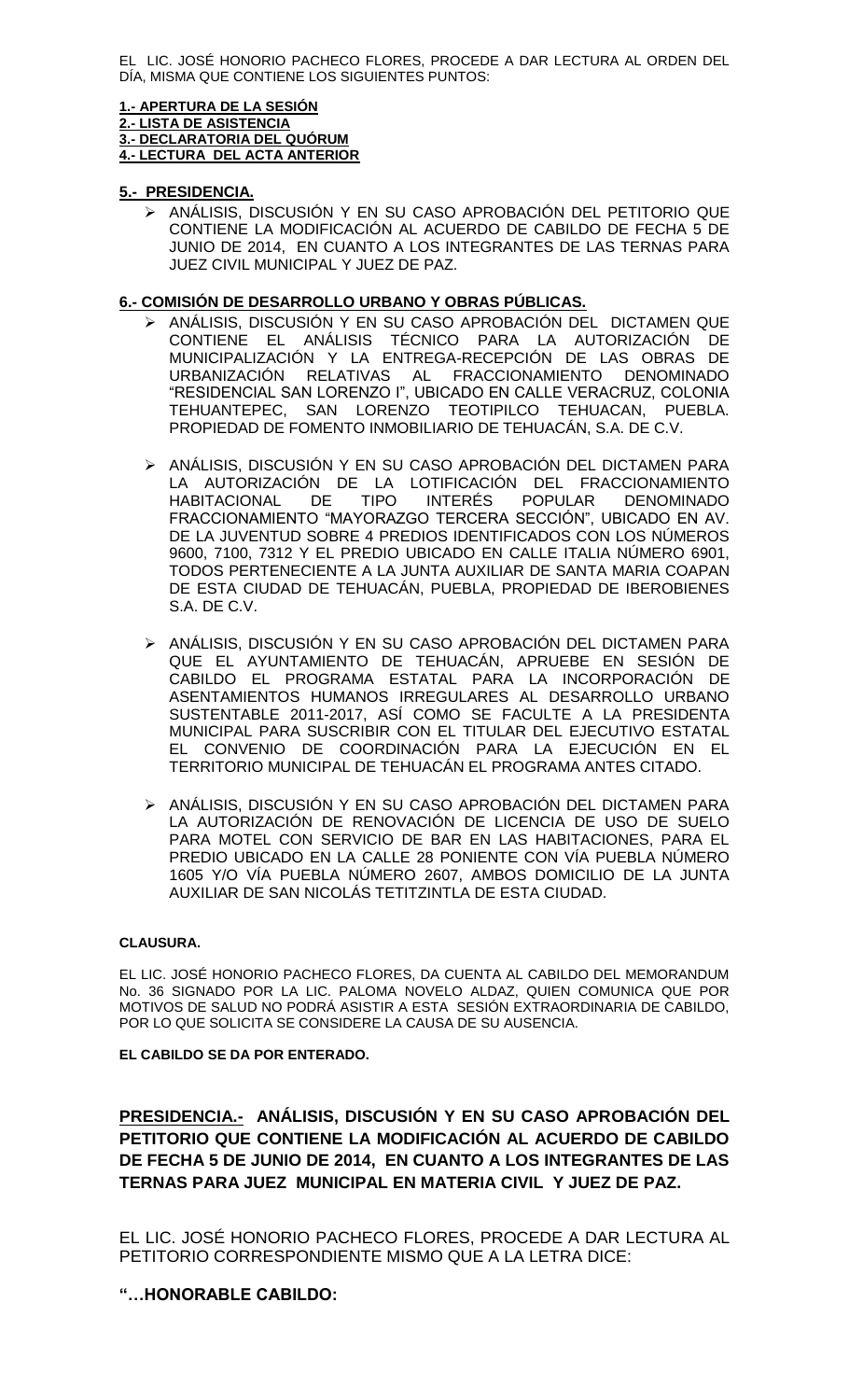LA SUSCRITA ERNESTINA FERNÁNDEZ MÉNDEZ, PRESIDENTE MUNICIPAL DEL HONORABLE AYUNTAMIENTO DE TEHUACÁN, PUEBLA, CON FUNDAMENTO EN LOS ARTÍCULOS, 76 PÁRRAFO II, 78 FRACCIONES I Y XVIII, 92 FRACCIÓN III, ARTÍCULO 100, 214, 215, 216 Y DEMÁS RELATIVOS DE LA LEY ORGÁNICA MUNICIPAL, SOMETO A CONSIDERACIÓN DEL ESTE HONORABLE CUERPO COLEGIADO EL SIGUIENTE PETITORIO, POR LO QUE:

#### **ANTECEDENTES**

EN ATENCIÓN A LA SOLICITUD DE LA CIUDADANÍA TEHUACANERA QUE DEMANDA DE SUS GOBERNANTES SEGURIDAD JURÍDICA ANTE LOS TRIBUNALES PREVIAMENTE ESTABLECIDOS Y QUE DE ACUERDO CON LA FACULTAD QUE ME CONFIERE EL ARTÍCULO 91 FRACCIÓN XLVI, EN CUANTO A SUSCRIBIR, PREVIO ACUERDO DEL AYUNTAMIENTO, LOS CONVENIOS Y ACTOS QUE SEAN DE INTERÉS PARA EL MUNICIPIO, ES POR QUE ANTE ESTE HONORABLE CABILDO EXPONGO LO SIGUIENTE:

QUE TOMANDO EN CUENTA EL CRECIMIENTO DEMOGRÁFICO, AUNADO AL EXCESO DE TRABAJO QUE MANTIENE SATURADO LA LABOR DE LOS JUZGADOS DE PRIMERA INSTANCIA TANTO PENAL COMO CIVIL DEL PODER JUDICIAL EN ESTA CIUDAD DE TEHUACÁN; ES NECESARIA PARA LA PROCURACIÓN E IMPARTICIÓN DE JUSTICIA, LA CONTINUACIÓN DE LOS JUZGADOS PENAL Y CIVIL MUNICIPALES, ASÍ COMO EL JUZGADO DE PAZ.

QUE EN LA CONTINUACIÓN DE LA SESIÓN ORDINARIA DE CABILDO EFECTUADA EL DÍA 5 DE JUNIO DE 2014, SE APROBÓ ENVIAR LA TERNA CORRESPONDIENTE AL TRIBUNAL SUPERIOR DE JUSTICIA DEL ESTADO Y SEAN NOMBRADOS LOS JUECES MUNICIPALES EN MATERIA PENAL Y CIVIL, ASÍ COMO EL JUEZ DE PAZ.

## **CONSIDERANDOS**

**I.-** QUE EL PÁRRAFO PRIMERO DE LA FRACCIÓN II DEL ARTÍCULO 115 DE LA CONSTITUCIÓN POLÍTICA DE LOS ESTADOS UNIDOS MEXICANOS, DETERMINA QUE LOS AYUNTAMIENTOS TENDRÁN FACULTADES PARA APROBAR, DE ACUERDO CON LAS LEYES EN MATERIA MUNICIPAL QUE DEBERÁN EXPEDIR LAS LEGISLATURAS DE LOS ESTADOS, LOS BANDOS DE POLICÍA Y GOBIERNO, LOS REGLAMENTOS, CIRCULARES Y DISPOSICIONES ADMINISTRATIVAS DE OBSERVANCIA GENERAL DENTRO DE SUS RESPECTIVAS JURISDICCIONES, QUE ORGANICEN LA ADMINISTRACIÓN PÚBLICA MUNICIPAL, REGULEN LAS MATERIAS, PROCEDIMIENTOS, FUNCIONES Y SERVICIOS PÚBLICOS DE SU COMPETENCIA Y ASEGUREN LA PARTICIPACIÓN CIUDADANA Y VECINAL; MISMA DISPOSICIÓN QUE ES TRASLADADA A LA FRACCIÓN III DEL ARTÍCULO 105 DE LA CONSTITUCIÓN POLÍTICA DEL ESTADO LIBRE Y SOBERANO DE PUEBLA;

**II.-** QUE EL ARTÍCULO 92 DE LA LEY ORGÁNICA MUNICIPAL ESTIPULA EN SUS FRACCIONES III, IV Y V QUE SON FACULTADES Y OBLIGACIONES DE LOS REGIDORES EL EJERCER LAS FACULTADES DE DELIBERACIÓN Y DECISIÓN DE LOS ASUNTOS QUE LE COMPETEN AL AYUNTAMIENTO, FORMAR PARTE DE LAS COMISIONES PARA LAS QUE FUEREN DESIGNADOS POR ESTE Y DICTAMINAR E INFORMAR SOBRE LOS ASUNTOS QUE SE LES ENCOMIENDE.

- 1. TODA VEZ QUE A LA PRESENTE FECHA ALGUNOS DE LOS ABOGADOS PROPUESTOS EN LAS TERNAS DE JUEZ MUNICIPAL CIVIL Y JUEZ DE PAZ NO DESEAN PARTICIPAR EN LAS MISMAS, ES POR LO QUE SE PROPONE SUSTITUIR A LOS MISMOS, QUEDANDO DE LA SIGUIENTE FORMA:
	- **a.** LIC. IGNACIO ARTURO ALATRISTE ROSAS
	- **b.** LIC. LETICIA ROSARIO LÓPEZ GARCÍA
	- **c.** LIC. RAYMUNDO GARCÍA CHAVEZ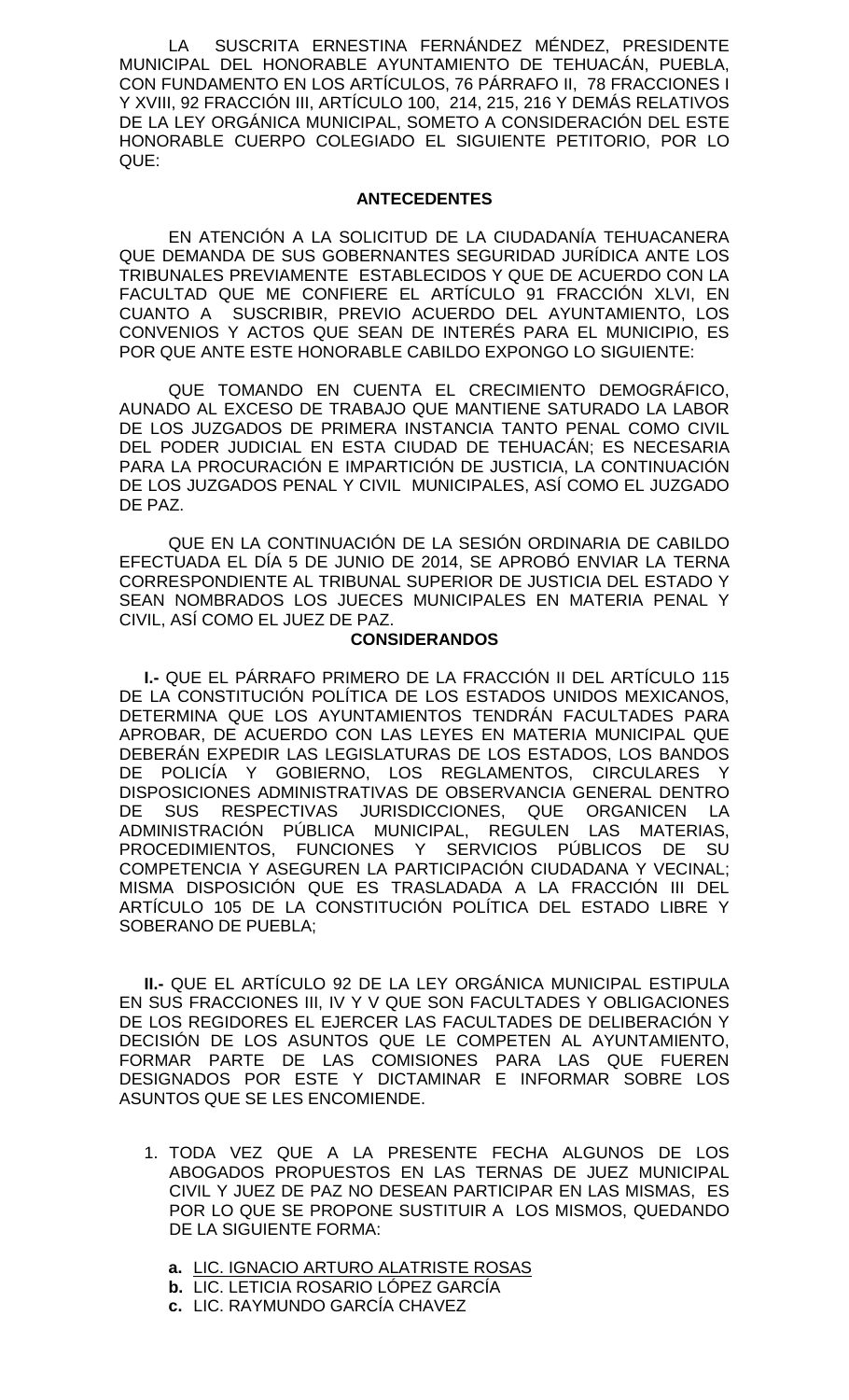- 2. AL IGUAL PROPONGO PARA OCUPAR EL CARGO DE JUEZ DE PAZ:
	- **a.** LIC. LINA SAAVEDRA MARTÍNEZ
	- **b.** LIC. FRANCISCO JAVIER FLORES GUERRA
	- **c.** LIC. MIGUEL LÓPEZ ALFARO

DE LO ANTERIORMENTE EXPUESTO Y FUNDADO, SOMETO A CONSIDERACIÓN DE ESTE HONORABLE CUERPO COLEGIADO EL SIGUIENTE:

## **P E T I T O R I O**

**PRIMERO.** SE APRUEBE LA MODIFICACIÓN AL ACUERDO DE CABILDO DE FECHA 5 DE JUNIO DE 2014, EN CUANTO A LOS INTEGRANTES DE LA TERNA PARA JUEZ MUNICIPAL EN MATERIA CIVIL Y LOS INTEGRANTES DE LA TERNA PARA JUEZ DE PAZ, TAL Y COMO HA QUEDADO PRECISADOS EN LOS CONSIDERANDOS DEL PRESENTE PETITORIO.

**SEGUNDO.** REMITIR EN CASO DE SER APROBADO EL PRESENTE PETITORIO, UNA COPIA CERTIFICADA AL TRIBUNAL SUPERIOR DE JUSTICIA EN EL ESTADO PARA EL NOMBRAMIENTO RESPECTIVO, INSTRUYENDO AL CIUDADANO SECRETARIO DE ESTE HONORABLE AYUNTAMIENTO PARA QUE LO REALICE.- ATENTAMENTE.- "SUFRAGIO EFECTIVO. NO REELECCIÓN.- TEHUACÁN, PUEBLA A 15 DE OCTUBRE DE 2014.- C. ERNESTINA FERNÁNDEZ MÉNDEZ.- PRESIDENTE MUNICIPAL CONSTITUCIONAL.- FIRMA ILEGIBLE…"

SEÑORA PRESIDENTA MUNICIPAL, REGIDORES Y SINDICO MUNICIPAL, EN VOTACIÓN SE LES CONSULTA SI SE APRUEBA LA PROPUESTA EN CUESTIÓN, LOS QUE ESTÉN POR LA AFIRMATIVA SÍRVANSE MANIFESTARLO LEVANTANDO LA MANO.

HABIÉNDOSE ANALIZADO AMPLIAMENTE EL CONTENIDO DEL PETITORIO DE REFERENCIA, POR UNANIMIDAD DE VOTOS A FAVOR POR PARTE DE LOS INTEGRANTES DEL H. CABILDO, SE DETERMINA EL SIGUIENTE:

## **A C U E R D O**

**PRIMERO.** SE APRUEBA LA MODIFICACIÓN AL ACUERDO DE CABILDO DE FECHA 5 DE JUNIO DE 2014, EN CUANTO A LOS INTEGRANTES DE LA TERNA PARA JUEZ MUNICIPAL EN MATERIA CIVIL Y LOS INTEGRANTES DE LA TERNA PARA JUEZ DE PAZ, QUEDANDO DE LA SIGUIENTE FORMA:

## **JUEZ MUNICIPAL EN MATERIA CIVIL**

- **a.** LIC. IGNACIO ARTURO ALATRISTE ROSAS
- **b.** LIC. LETICIA ROSARIO LÓPEZ GARCÍA
- **c.** LIC. RAYMUNDO GARCÍA CHAVEZ

## **JUEZ DE PAZ**

- **a.** LIC. LINA SAAVEDRA MARTÍNEZ
- **b.** LIC. FRANCISCO JAVIER FLORES GUERRA
- **c.** LIC. MIGUEL LÓPEZ ALFARO

**SEGUNDO.** UNA VEZ QUE HA SIDO APROBADO EL PRESENTE PETITORIO, SE REMITA UNA COPIA CERTIFICADA AL TRIBUNAL SUPERIOR DE JUSTICIA EN EL ESTADO PARA EL NOMBRAMIENTO RESPECTIVO, INSTRUYENDO AL CIUDADANO SECRETARIO DE ESTE HONORABLE AYUNTAMIENTO PARA QUE LO REALICE.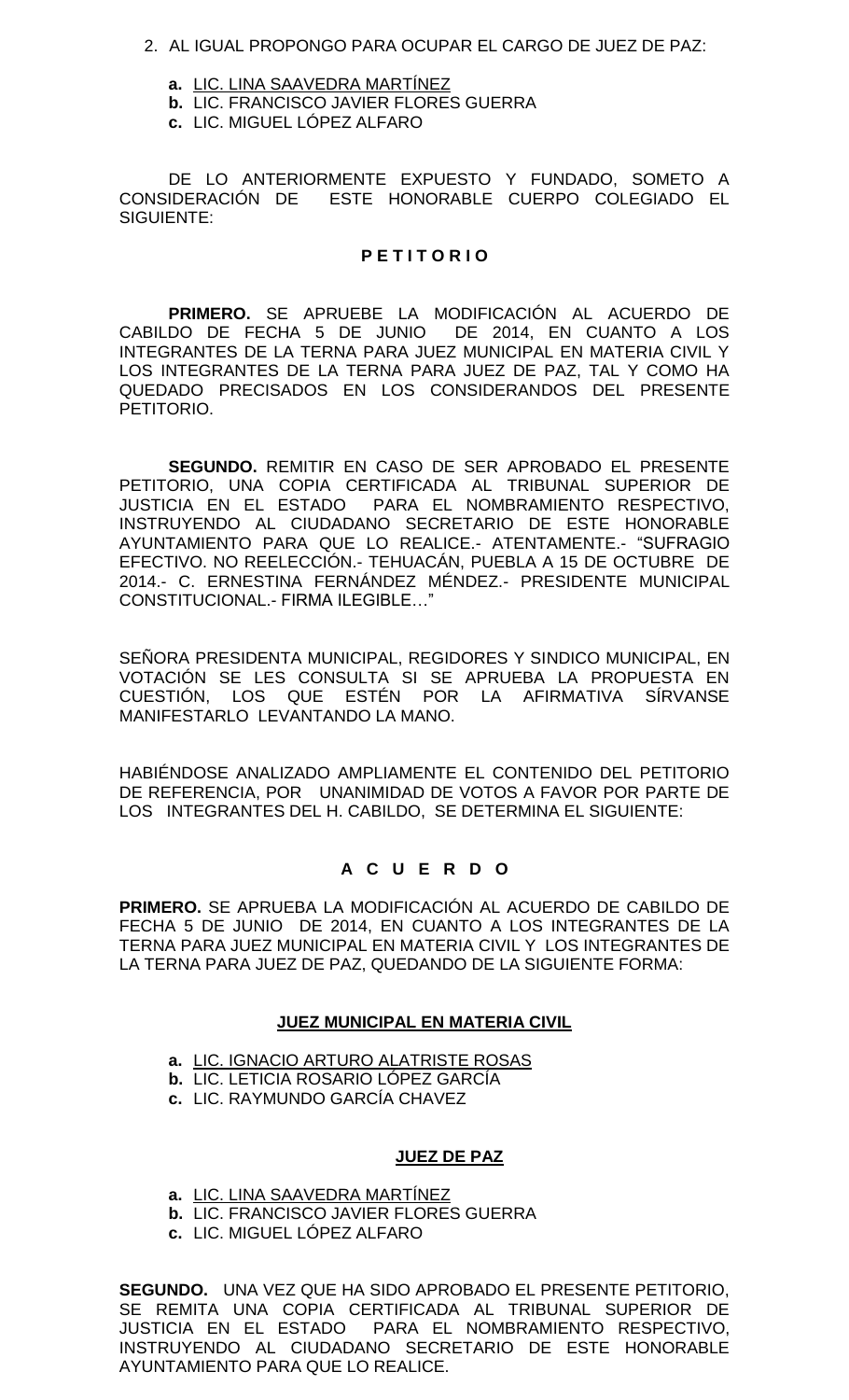LO ANTERIOR CON FUNDAMENTO EN LOS DISPOSITIVOS LEGALES INVOCADOS EN EL DOCUMENTO DE REFERENCIA.

**COMISIÓN DE DESARROLLO URBANO Y OBRAS PÚBLICAS.- ANÁLISIS, DISCUSIÓN Y EN SU CASO APROBACIÓN DEL DICTAMEN QUE CONTIENE EL ANÁLISIS TÉCNICO PARA LA AUTORIZACIÓN DE MUNICIPALIZACIÓN Y LA ENTREGA-RECEPCIÓN DE LAS OBRAS DE URBANIZACIÓN RELATIVAS AL FRACCIONAMIENTO DENOMINADO "RESIDENCIAL SAN LORENZO I", UBICADO EN CALLE VERACRUZ, COLONIA TEHUANTEPEC, SAN LORENZO TEOTIPILCO TEHUACAN, PUEBLA. PROPIEDAD DE FOMENTO INMOBILIARIO DE TEHUACÁN, S.A. DE C.V.**

SEÑOR REGIDOR TIENE USTED EL USO DE LA PALABRA.

EL C. JUAN ÁLVAREZ CAMPOS, PROCEDE A DAR LECTURA AL DICTAMEN CORRESPONDIENTE MISMO QUE A LA LETRA DICE:

**"…TEHUACÁN, PUEBLA; A 10 DE OCTUBRE DEL AÑO DOS MIL CATORCE.**

**"..HONORABLE CUERPO EDILICIO DEL AYUNTAMIENTO DE TEHUACAN**

LOS SUSCRITOS C. JUAN ÁLVAREZ CAMPOS REGIDOR PRESIDENTE, C. JESUS AMADOR HERNÁNDEZ MARTÍNEZ, LIC. PIOQUINTO APOLINAR LEYVA, LAE. NORMA LILIANA FLORES MENDEZ, C. GLADYS GUADALUPE MARTÍNEZ GONZÁLEZ, Y C. CLAUDIA OROZCO LÓPEZ, REGIDORES MIEMBROS DE LA **COMISIÓN DE DESARROLLO URBANO Y OBRAS PÚBLICAS** QUE EN USO DE LAS FACULTADES QUE SE NOS CONFIERE EN TÉRMINOS DE LO QUE DISPONEN LOS ARTÍCULOS **92** FRACCIONES **I, IV**, **94**, **96** FRACCIÓN **III** Y **98** DE LA LEY ORGÁNICA MUNICIPAL; Y TOMANDO EN CONSIDERACIÓN LOS ARGUMENTOS QUE EN EL PRESENTE SE VIERTEN, SOMETEMOS A USTEDES EL PRESENTE DICTAMEN QUE VERSA SOBRE: **ANÁLISIS TÉCNICO PARA LA AUTORIZACIÓN DE MUNICIPALIZACIÓN Y LA ENTREGA-RECEPCIÓN DE LAS OBRAS DE URBANIZACIÓN RELATIVAS AL FRACCIONAMIENTO DENOMINADO "RESIDENCIAL SAN LORENZO I", UBICADO EN CALLE VERACRUZ, COLONIA TEHUANTEPEC, SAN LORENZO TEOTIPILCO, TEHUACÁN, PUEBLA; PROPIEDAD DE FOMENTO INMOBILIARIO DE TEHUACÁN, S.A. DE C.V."** EN BASE A LO SIGUIENTE:

# **A N T E C E D E N T E S**

- **I.** CON FECHA VEINTISIETE DE JULIO DEL AÑO DOS MIL DOCE, EN SESIÓN EXTRAORDINARIA DE CABILDO SE APRUEBA EL DICTAMEN DE AUTORIZACIÓN DE AUMENTO DE DENSIDAD DE H2I A H4, LA LOTIFICACIÓN Y ERECCIÓN DE FRACCIONAMIENTO DENOMINADO RESIDENCIAL SAN LORENZO I, UBICADO EN CALLE VERACRUZ, COLONIA TEHUANTEPEC, SAN LORENZO TEOTIPILCO, TEHUACÁN, PUEBLA; PROPIEDAD DE FOMENTO INMOBILIARIO DE TEHUACÁN, SOCIEDAD ANÓNIMA DE CAPITAL VARIABLE, AUTORIZANDO 94 VIVIENDAS Y 36 DEPARTAMENTOS EN RÉGIMEN DE PROPIEDAD Y CONDOMINIO.
- **II.** CON FECHA PRIMERO DE AGOSTO DEL AÑO DOS MIL DOCE, BAJO EL FOLIO NÚMERO 77/2012 LA DIRECCIÓN DE DESARROLLO URBANO EXPIDE AUTORIZACIÓN PARA LOTIFICACIÓN PARA 22 LOTES, UBICADOS EN EL FRACCIONAMIENTO RESIDENCIAL SAN LORENZO I, UBICADO EN CALLE VERACRUZ, PROPIEDAD DE FOMENTO INMOBILIARIO DE TEHUACÁN, S.A. DE C.V.
- **III.** CON FECHA PRIMERO DE AGOSTO DEL AÑO DOS MIL DOCE, BAJO EL FOLIO NÚMERO 258/2012, LA DIRECCIÓN DE DESARROLLO URBANO EXPIDE LICENCIA DE CONSTRUCCIÓN PARA 94 VIVIENDAS EN PLANTA BAJA Y PRIMER NIVEL PARA CASA HABITACIÓN UBICADAS EN EL FRACCIONAMIENTO RESIDENCIAL SAN LORENZO I, LOCALIZADO EN CALLE VERACRUZ DE ESTA CIUDAD DE TEHUACÁN, PUEBLA, PROPIEDAD DE FOMENTO INMOBILIARIO DE TEHUACÁN, S.A. DE C.V.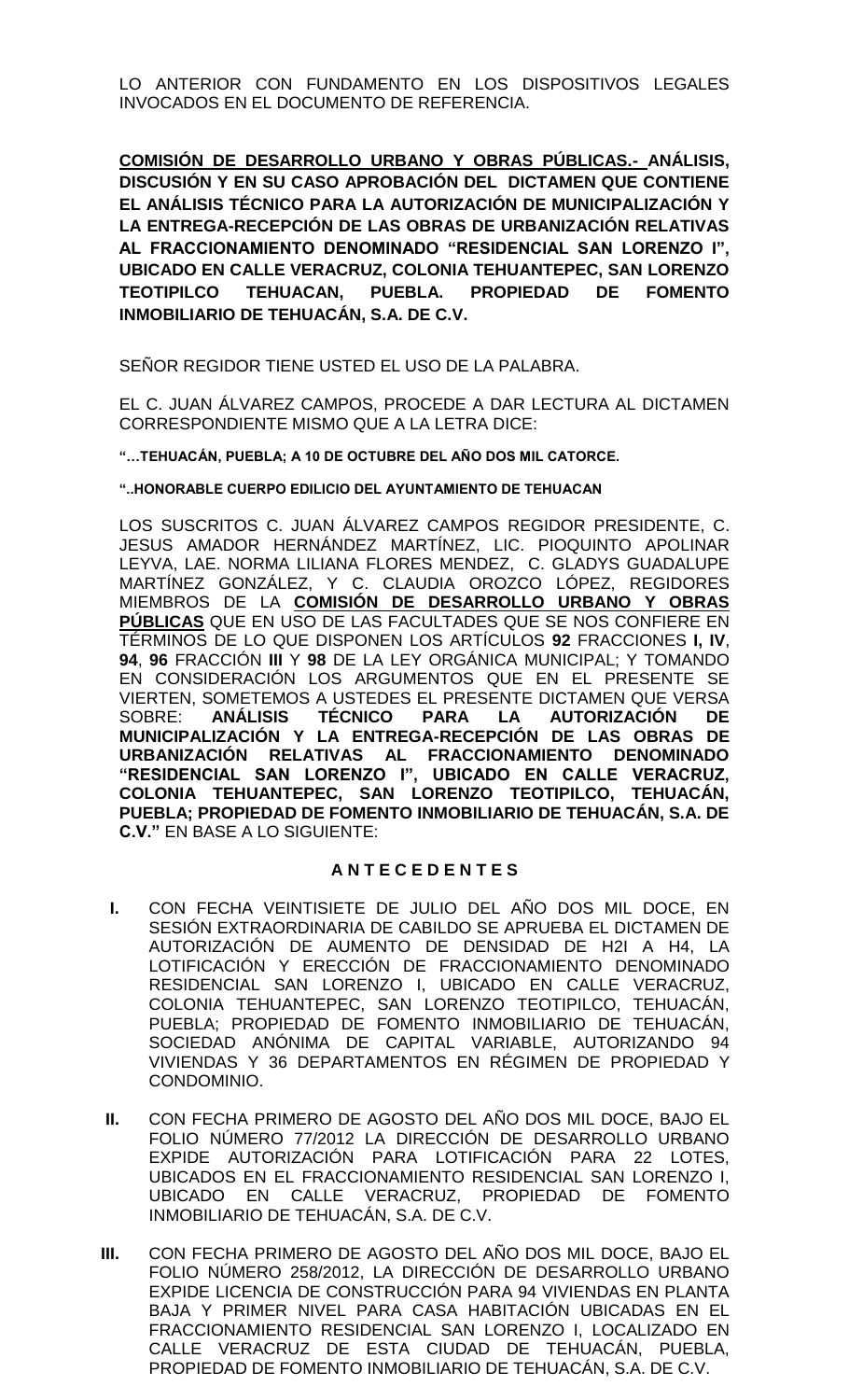- **IV.** CON FECHA DOS DE AGOSTO DEL AÑO DOS MIL DOCE, BAJO EL FOLIO NÚMERO 257/2012, LA DIRECCIÓN DE DESARROLLO URBANO EXPIDE LICENCIA DE CONSTRUCCIÓN PARA TRES EDIFICIOS, CADA UNO CON 12 DEPARTAMENTOS EN PLANTA BAJA, PRIMER NIVEL Y SEGUNDO NIVEL PARA CASA HABITACIÓN UBICADOS EN EL FRACCIONAMIENTO RESIDENCIAL SAN LORENZO I, LOCALIZADO EN CALLE VERACRUZ DE ESTA CIUDAD DE TEHUACÁN, PUEBLA, PROPIEDAD DE FOMENTO INMOBILIARIO DE TEHUACÁN, S.A. DE C.V.
- **V.** CON FECHA CUATRO DE ABRIL DEL AÑO DOS MIL TRECE, LA DIRECCIÓN DE DESARROLLO URBANO EXPIDE CON NÚMERO DE FOLIO 32, CONSTANCIA DE TERMINACIÓN DE OBRA PARA 21 VIVIENDAS CONSTRUIDAS EN PLANTA BAJA Y PRIMER NIVEL, LOCALIZADAS EN CALLE VERACRUZ DEL FRACCIONAMIENTO RESIDENCIAL SAN LORENZO I, DE ESTA CIUDAD DE TEHUACÁN, PUEBLA, PROPIEDAD DE LA PERSONA MORAL DENOMINADA FOMENTO INMOBILIARIO DE TEHUACÁN, S.A. DE C.V.
- **VI.** CON FECHA QUINCE DE MAYO DEL AÑO DOS MIL TRECE, SE FIRMA ACTA DE ENTREGA-RECEPCIÓN, POR UNA PARTE EL SEÑOR ING. MIGUEL ÁNGEL MORALES MÁRQUEZ, EN SU CARÁCTER DE SUPERINTENDENTE DE LA ZONA TEHUACÁN DIVISIÓN CENTRO ORIENTE, Y POR LA OTRA PARTE FOMENTO INMOBILIARIO DE TEHUACÁN S.A. DE C.V. REPRESENTADA EN ESE ACTO POR EL ING. GERARDO BARROSO PÉREZ, EN SU CARÁCTER DE MANDATARIO GENERAL, RESPECTO A LAS OBRAS DE CONSTRUCCIÓN DE LA RED DE DISTRIBUCIÓN SUBTERRÁNEA EN MEDIA Y BAJA TENSIÓN PARA SUMINISTRAR SERVICIO DE ENERGÍA ELÉCTRICA AL CONJUNTO HABITACIONAL RESIDENCIAL SAN LORENZO ETAPA 1, SECCIÓN 1, UBICADO EN CALLE VERACRUZ S/N, COL. TEHUANTEPEC, EN EL MUNICIPIO DE TEHUACÁN, EN EL ESTADO DE PUEBLA.
- **VII.** CON FECHA DIECIOCHO DE JUNIO DEL AÑO DOS MIL TRECE, LA DIRECCIÓN DE DESARROLLO URBANO EXPIDE CON NÚMERO DE FOLIO 53, CONSTANCIA DE TERMINACIÓN DE OBRA PARA 19 VIVIENDAS CONSTRUIDAS EN PLANTA BAJA Y PRIMER NIVEL, LOCALIZADAS EN CALLE GRANITO DEL FRACCIONAMIENTO RESIDENCIAL SAN LORENZO I, DE ESTA CIUDAD DE TEHUACÁN, PUEBLA, PROPIEDAD DE LA PERSONA MORAL DENOMINADA FOMENTO INMOBILIARIO DE TEHUACÁN, S.A. DE C.V.
- **VIII.** CON FECHA PRIMERO DE JULIO DEL AÑO DOS MIL TRECE, LA DIRECCIÓN DE DESARROLLO URBANO EXPIDE CON NÚMERO DE FOLIO 56, CONSTANCIA DE TERMINACIÓN DE OBRA PARA 15 VIVIENDAS CONSTRUIDAS EN PLANTA BAJA Y PRIMER NIVEL, LOCALIZADAS EN CALLE GRANITO DEL FRACCIONAMIENTO RESIDENCIAL SAN LORENZO I, DE ESTA CIUDAD DE TEHUACÁN, PUEBLA, PROPIEDAD DE LA PERSONA MORAL DENOMINADA FOMENTO INMOBILIARIO DE TEHUACÁN, S.A. DE C.V.
- **IX.** CON FECHA TREINTA DE JULIO DEL AÑO DOS MIL TRECE, LA DIRECCIÓN DE DESARROLLO URBANO EXPIDE CON NÚMERO DE FOLIO 69, CONSTANCIA DE TERMINACIÓN DE OBRA PARA 14 VIVIENDAS CONSTRUIDAS EN PLANTA BAJA Y PRIMER NIVEL, LOCALIZADAS EN CALLE CANTERA DEL FRACCIONAMIENTO RESIDENCIAL SAN LORENZO I, DE ESTA CIUDAD DE TEHUACÁN, PUEBLA, PROPIEDAD DE LA PERSONA MORAL DENOMINADA FOMENTO INMOBILIARIO DE TEHUACÁN, S.A. DE C.V.
- **X.** CON FECHA TREINTA Y UNO DE JULIO DEL AÑO DOS MIL TRECE, SE FIRMA ACTA DE ENTREGA-RECEPCIÓN, POR UNA PARTE EL SEÑOR ING. MIGUEL ÁNGEL MORALES MÁRQUEZ, EN SU CARÁCTER DE SUPERINTENDENTE DE LA ZONA TEHUACÁN DIVISIÓN CENTRO ORIENTE, Y POR LA OTRA PARTE FOMENTO INMOBILIARIO DE TEHUACÁN S.A. DE C.V. REPRESENTADA EN ESE ACTO POR EL ING. GERARDO BARROSO PÉREZ, EN SU CARÁCTER DE MANDATARIO GENERAL, RESPECTO A LAS OBRAS DE CONSTRUCCIÓN DE LA RED DE DISTRIBUCIÓN SUBTERRÁNEA EN BAJA TENSIÓN PARA SUMINISTRAR SERVICIO DE ENERGÍA ELÉCTRICA AL "CONJUNTO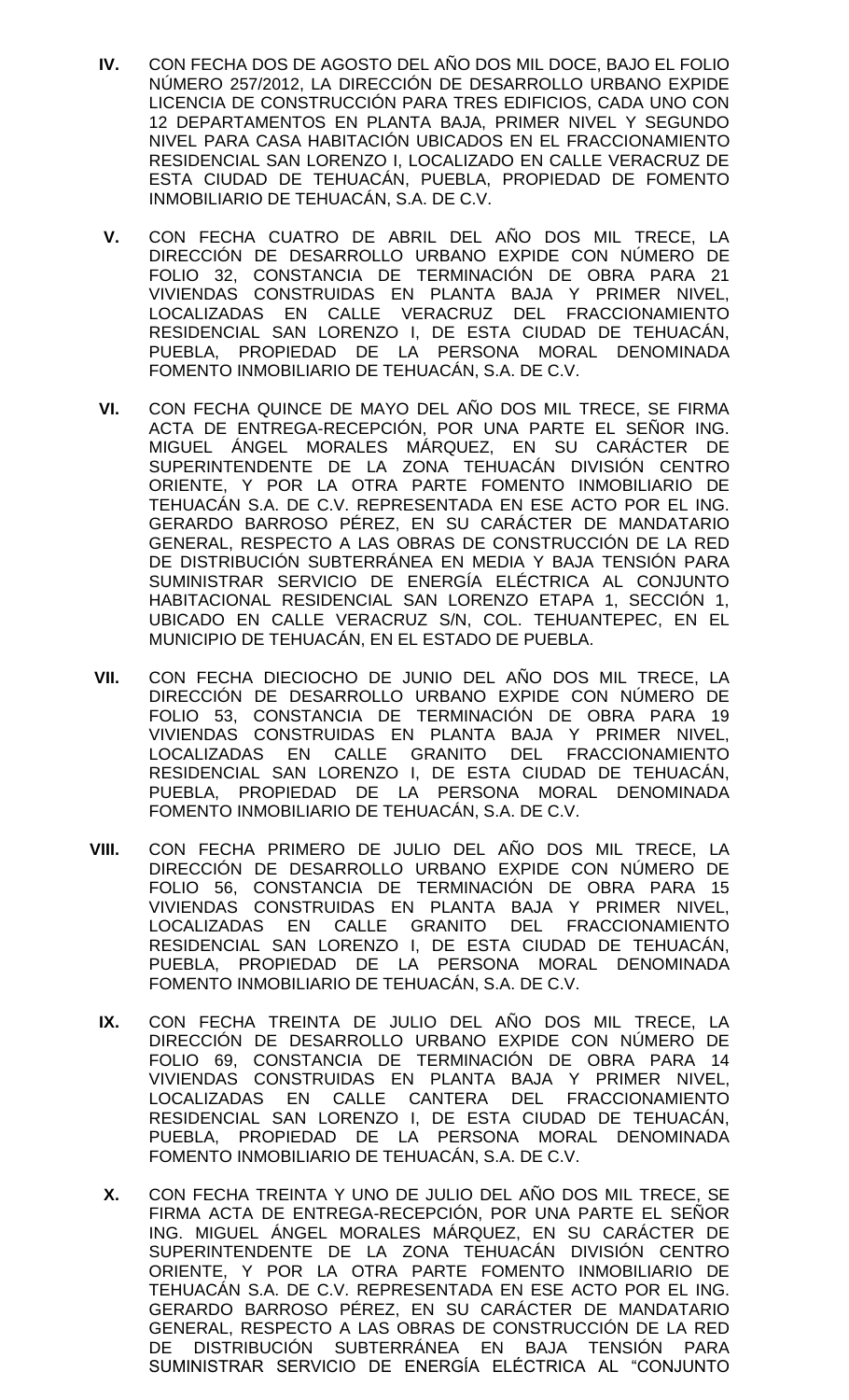HABITACIONAL RESIDENCIAL SAN LORENZO ETAPA 1, SECCIÓN 2 Y ETAPA 2 SECCIÓN 1", UBICADO EN CALLE VERACRUZ S/N, COL. TEHUANTEPEC, EN EL MUNICIPIO DE TEHUACÁN, EN EL ESTADO DE PUEBLA.

- **XI.** CON FECHA NUEVE DE SEPTIEMBRE DEL AÑO DOS MIL TRECE, LA DIRECCIÓN DE DESARROLLO URBANO EXPIDE CON NÚMERO DE FOLIO 83, CONSTANCIA DE TERMINACIÓN DE OBRA PARA 25 VIVIENDAS CONSTRUIDAS EN PLANTA BAJA Y PRIMER NIVEL, LOCALIZADAS EN EL FRACCIONAMIENTO RESIDENCIAL SAN LORENZO I, DE ESTA CIUDAD DE TEHUACÁN, PUEBLA, PROPIEDAD DE LA PERSONA MORAL DENOMINADA FOMENTO INMOBILIARIO DE TEHUACÁN, S.A. DE C.V.
- **XII.** CON FECHA VEINTIOCHO DE OCTUBRE DEL AÑO DOS MIL TRECE, SE FIRMA ACTA DE ENTREGA-RECEPCIÓN, POR UNA PARTE EL SEÑOR ING. MIGUEL ÁNGEL MORALES MÁRQUEZ, EN SU CARÁCTER DE SUPERINTENDENTE DE LA ZONA TEHUACÁN DIVISIÓN CENTRO ORIENTE, Y POR LA OTRA PARTE FOMENTO INMOBILIARIO DE TEHUACÁN S.A. DE C.V. REPRESENTADA EN ESE ACTO POR EL ING. GERARDO BARROSO PÉREZ, EN SU CARÁCTER DE MANDATARIO GENERAL, RESPECTO A LAS OBRAS DE CONSTRUCCIÓN DE LA RED DE DISTRIBUCIÓN SUBTERRÁNEA EN BAJA TENSIÓN PARA SUMINISTRAR SERVICIO DE ENERGÍA ELÉCTRICA AL "CONJUNTO HABITACIONAL RESIDENCIAL SAN LORENZO I ETAPA 2, SECCIÓN 2 Y ETAPA 3", UBICADO EN CALLE VERACRUZ S/N, COL. TEHUANTEPEC, EN EL MUNICIPIO DE TEHUACÁN, EN EL ESTADO DE PUEBLA.
- **XIII.** CON VOLUMEN NÚMERO 153 (CIENTO CINCUENTA Y TRES), INSTRUMENTO NÚMERO 9073 (NUEVE MIL SETENTA Y TRES), CON FECHA VEINTIOCHO DE NOVIEMBRE DE DOS MIL TRECE, EL LICENCIADO JOSÉ LUÍS SALGADO VÁZQUEZ TITULAR DE LA NOTARIA PUBLICA NÚMERO SIETE DE ESTE DISTRITO JUDICIAL EN EJERCICIO, PROCEDE A REDACTAR LA ESCRITURA DE DONACIÓN DE ÁREAS DE DONACIÓN Y VIALIDADES DEL FRACCIONAMIENTO DENOMINADO "RESIDENCIAL SAN LORENZO I", DE ESTA CIUDAD, QUE OTORGA LA PERSONA MORAL DENOMINADA "FOMENTO INMOBILIARIO DE TEHUACÁN", S.A. DE C.V. REPRESENTADA EN ESE ACTO POR SU APODERADO GENERAL, EL SEÑOR INGENIERO GERARDO BARROSO PÉREZ, A FAVOR DEL AYUNTAMIENTO MUNICIPAL DE TEHUACÁN, PUEBLA CON REGISTRO FEDERAL DE CONTRIBUYENTES MTP9302157Z3, REPRESENTADO EN ESE ACTO POR LOS SEÑORES ELISEO LEZAMA PRIETO, ROBERTO IVÁN LINARES CHÁVEZ, JOSÉ ORLANDO CUALLO CINTA, CADA UNO EN SU CARÁCTER RESPECTIVO DE PRESIDENTE, SÍNDICO Y SECRETARIO DE DICHO AYUNTAMIENTO.

DECLARANDO EL SEÑOR INGENIERO GERARDO BARROSO PÉREZ, EN SU CARÁCTER DE APODERADO GENERAL DE LA PERSONA MORAL DENOMINADA "FOMENTO INMOBILIARIO DE TEHUACÁN", S.A. DE C.V. QUE EN CUMPLIMIENTO A LO ESTABLECIDO EN EL ARTÍCULO 67 FRACCIÓN I DE LA LEY DE FRACCIONAMIENTOS Y ACCIONES URBANÍSTICAS DEL ESTADO DE PUEBLA, COMPARECE PARA LLEVAR A CABO LA DONACIÓN PURA Y A TÍTULO GRATUITO A FAVOR DEL AYUNTAMIENTO MUNICIPAL DE TEHUACÁN, PUEBLA, RESPECTO A LOS INMUEBLES IDENTIFICADOS COMO "ÁREAS DE DONACIÓN " Y, "ÁREAS DE VIALIDADES", QUE SE DESCRIBEN A CONTINUACIÓN:

**ÁREAS DE DONACIÓN**: CON SUPERFICIE DE TERRENO DE MIL QUINIENTOS DIECINUEVE PUNTO SESENTA METROS CUADRADOS, CONFORMADA DE CUATRO FRACCIONES:

**ÁREA VERDE A**: CON SUPERFICIE DE DOSCIENTOS NOVENTA Y NUEVE PUNTO SETENTA Y SEIS METROS CUADRADOS.

**ÁREA VERDE B:** CON SUPERFICIE DE DOSCIENTOS OCHENTA Y DOS PUNTO SESENTA Y CUATRO METROS CUADRADOS.

**AREA VERDE C**: CON SUPERFICIE DE CUATROCIENTOS CATORCE PUNTO SESENTA Y DOS METROS CUADRADOS.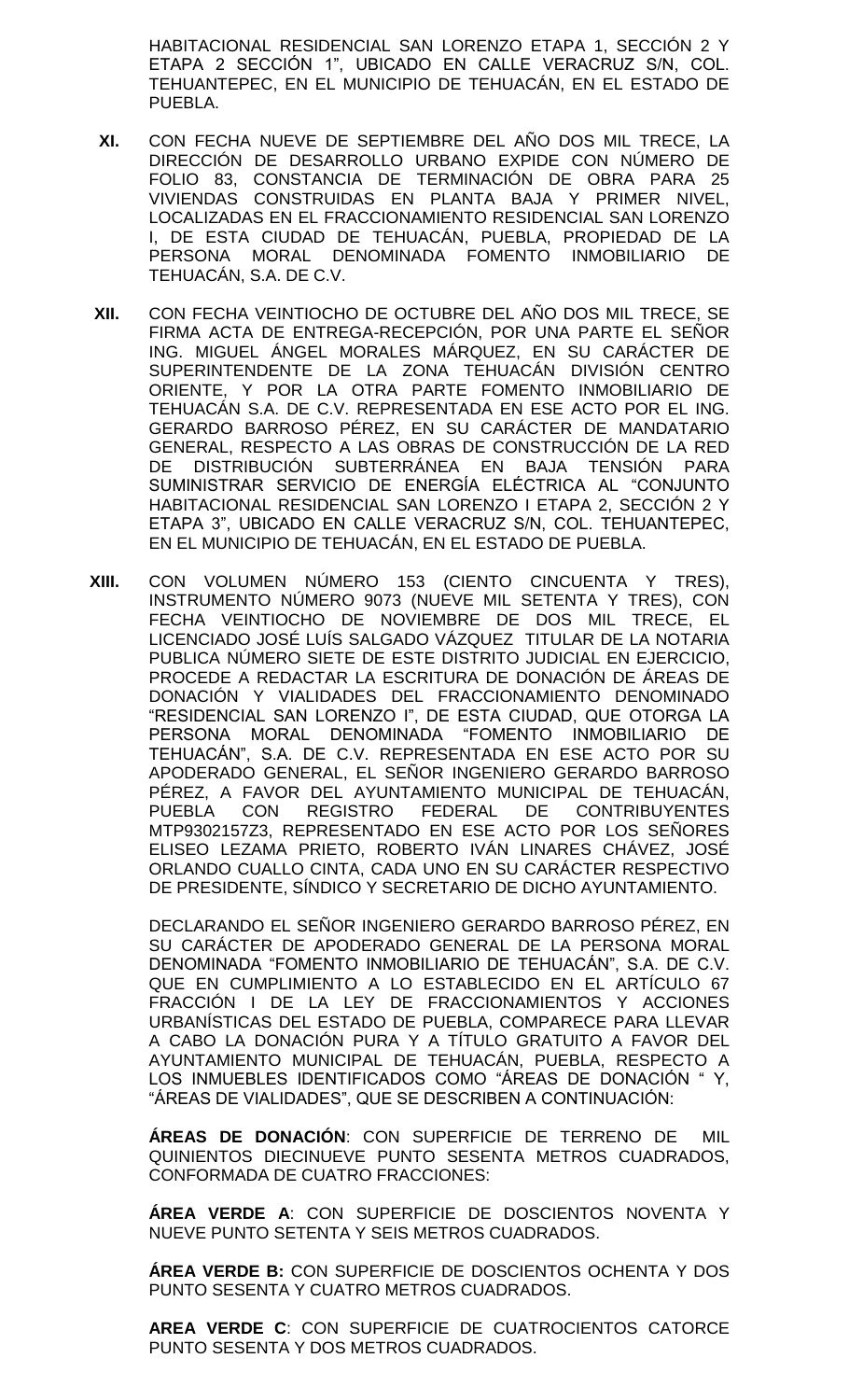**AREA VERDE D:** CON SUPERFICIE DE QUINIENTOS VEINTIDÓS PUNTO CINCUENTA Y OCHO METROS CUADRADOS.

**AREAS DE VIALIDADES**: CON UNA SUPERFICIE TOTAL DE SEIS MIL TRESCIENTOS SETENTA Y DOS PUNTO SEIS METROS CUADRADOS.

**CALLE VERACRUZ:** CON SUPERFICIE DE MIL NOVECIENTOS DIEZ PUNTO OCHENTA Y OCHO METROS CUADRADOS.

**CALLE GRANITO:** CON SUPERFICIE DE OCHOCIENTOS DIECISÉIS PUNTO SETENTA Y NUEVE METROS CUADRADOS.

**CALLE TECUATE:** CON SUPERFICIE DE QUINIENTOS OCHENTA Y SEIS PUNTO TREINTA Y TRES METROS CUADRADOS.

**CALLE MIGUEL HIDALGO:** CON SUPERFICIE DE SEISCIENTOS OCHENTA Y CUATRO PUNTO SESENTA Y CINCO METROS CUADRADOS.

**CALLE CANTERA:** CON SUPERFICIE DE MIL OCHENTA Y SEIS PUNTO CINCUENTA Y NUEVE METROS CUADRADOS.

**CALLE VICENTE GUERRERO (CUERPO ORIENTE):** CON SUPERFICIE DE MIL DOSCIENTOS OCHENTA Y SEIS PUNTO OCHENTA Y DOS METROS CUADRADOS.

- **XIV.** CON FECHA DIEZ DE DICIEMBRE DEL AÑO DOS MIL TRECE, LA DIRECCIÓN DE DESARROLLO URBANO EXPIDE CON NÚMERO DE FOLIO 121, CONSTANCIA DE TERMINACIÓN DE OBRA PARA UN EDIFICIO CON 8 VIVIENDAS CONSTRUIDAS EN PLANTA BAJA Y PRIMER NIVEL, LOCALIZADAS EN CALLE MIGUEL HIDALGO DEL FRACCIONAMIENTO RESIDENCIAL SAN LORENZO I, DE ESTA CIUDAD DE TEHUACÁN, PUEBLA, PROPIEDAD DE LA PERSONA MORAL DENOMINADA FOMENTO INMOBILIARIO DE TEHUACÁN, S.A. DE C.V.
- **XV.** CON FECHA DIEZ DE DICIEMBRE DEL AÑO DOS MIL TRECE, LA DIRECCIÓN DE DESARROLLO URBANO EXPIDE CON NÚMERO DE FOLIO 122, CONSTANCIA DE TERMINACIÓN DE OBRA PARA UN EDIFICIO CON 4 VIVIENDAS CONSTRUIDAS EN SEGUNDO NIVEL, LOCALIZADAS EN CALLE MIGUEL HIDALGO DEL FRACCIONAMIENTO RESIDENCIAL SAN LORENZO I, DE ESTA CIUDAD DE TEHUACÁN, PUEBLA, PROPIEDAD DE LA PERSONA MORAL DENOMINADA FOMENTO INMOBILIARIO DE TEHUACÁN, S.A. DE C.V.
- **XVI.** CON FECHA QUINCE DE ABRIL DEL AÑO DOS MIL CATORCE, LA DIRECCIÓN DE DESARROLLO URBANO EXPIDE CON NÚMERO DE FOLIO 29, CONSTANCIA DE TERMINACIÓN DE OBRA PARA 2 EDIFICIOS CADA UNO CON 8 VIVIENDAS CONSTRUIDAS EN PLANTA BAJA Y PRIMER NIVEL, LOCALIZADAS EN EL FRACCIONAMIENTO RESIDENCIAL SAN LORENZO I, DE ESTA CIUDAD DE TEHUACÁN, PUEBLA, PROPIEDAD DE LA PERSONA MORAL DENOMINADA FOMENTO INMOBILIARIO DE TEHUACÁN, S.A. DE C.V.
- **XVII.** CON FECHA QUINCE DE ABRIL DEL AÑO DOS MIL CATORCE, LA DIRECCIÓN DE DESARROLLO URBANO EXPIDE CON NÚMERO DE FOLIO 31, CONSTANCIA DE TERMINACIÓN DE OBRA PARA 2 EDIFICIOS CADA UNO CON 4 VIVIENDAS CONSTRUIDAS EN SEGUNDO NIVEL, LOCALIZADAS EN EL FRACCIONAMIENTO RESIDENCIAL SAN LORENZO I, DE ESTA CIUDAD DE TEHUACÁN, PUEBLA, PROPIEDAD DE LA PERSONA MORAL DENOMINADA FOMENTO INMOBILIARIO DE TEHUACÁN, S.A. DE C.V.
- **XVIII.** CON FECHA NUEVE DE JUNIO DEL AÑO DOS MIL CATORCE, BAJO EL FOLIO NÚMERO 655 ES RECEPCIONADO POR LA DIRECCIÓN DE DESARROLLO URBANO EL ESCRITO DEL ING. GERARDO BARROSO PÉREZ, REPRESENTANTE LEGAL DE FOMENTO INMOBILIARIO DE<br>TEHUACÁN, SOLICITANDO LA MUNICIPALIZACIÓN DEL TEHUACÁN, SOLICITANDO LA MUNICIPALIZACIÓN DEL FRACCIONAMIENTO "RESIDENCIAL SAN LORENZO I", UBICADO EN CALLE VERACRUZ, COLONIA TEHUANTEPEC, SAN LORENZO TEOTIPILCO, TEHUACÁN, PUEBLA; PROPIEDAD DE FOMENTO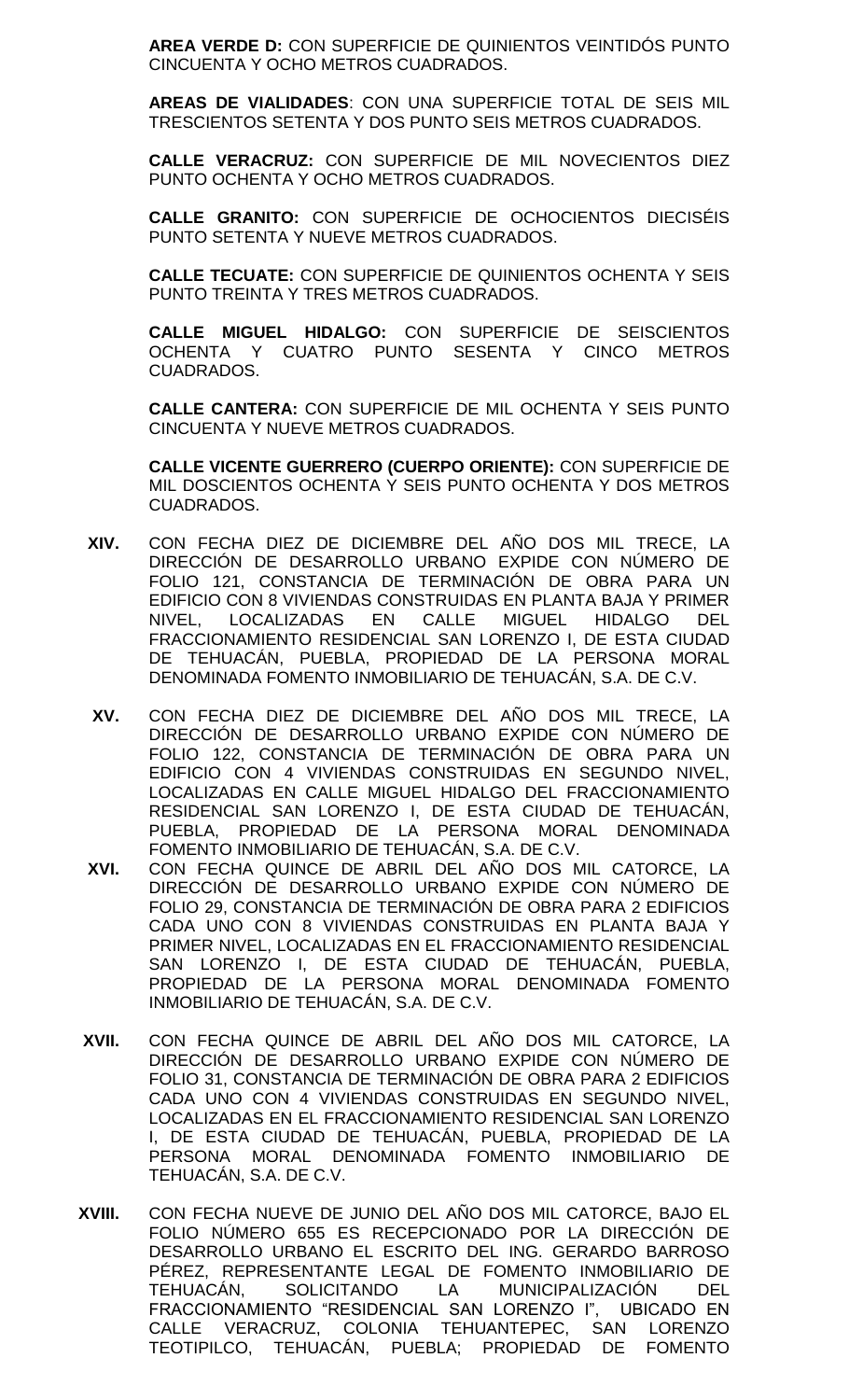INMOBILIARIO DE TEHUACÁN, SOCIEDAD ANÓNIMA DE CAPITAL VARIABLE.

- **XIX.** CON FECHA VEINTICUATRO DE JUNIO DEL AÑO DOS MIL CATORCE, LA DIRECCIÓN DE DESARROLLO URBANO RECEPCIONA CON FOLIO NUMERO 717 MEMORÁNDUM DE LA DIRECCIÓN DE OBRAS PÚBLICAS, EN EL CUAL INFORMA QUE "DE ACUERDO A LA REVISIÓN FÍSICA DE LA OBRA DE VIALIDADES DEL FRACCIONAMIENTO HABITACIONAL RESIDENCIAL SAN LORENZO, LAS VIALIDADES CUMPLEN CON LAS CARACTERÍSTICAS QUE VIENEN REPRESENTADAS EN LOS PLANOS AUTORIZADOS, POR LO QUE DA EL VISTO BUENO PARA QUE SE PROCEDA CON LOS TRÁMITES CORRESPONDIENTES A LA LIBERACIÓN DEL MISMO".
- **XX.** CON FECHA VEINTIUNO DE JULIO DEL AÑO DOS MIL CATORCE, LA COORDINACIÓN DE ALUMBRADO PÚBLICO DE LA DIRECCIÓN DE SERVICIOS PÚBLICOS MUNICIPALES EXPIDE OFICIO NÚMERO 9/2014, INFORMANDO QUE NO EXISTE INCONVENIENTE ALGUNO PARA LA AUTORIZACIÓN DE LAS INSTALACIONES ELÉCTRICAS DE LA UNIDAD HABITACIONAL "RESIDENCIAL SAN LORENZO I", ASÍ COMO PARA LA RECEPCIÓN PARA SU MUNICIPALIZACIÓN.
- **XXI.** CON FECHA TREINTA Y UNO DE JULIO DEL AÑO DOS MIL CATORCE, EN LAS OFICINAS QUE OCUPA EL ORGANISMO OPERADOR DE LOS SERVICIOS DE AGUA POTABLE Y ALCANTARILLADO DEL MUNICIPIO DE TEHUACÁN, PUEBLA (OOSAPAT), SE REÚNEN EL LIC. JOSÉ VALENTÍN CUBILLAS ROMERO, EN SU CARÁCTER DE DIRECTOR GENERAL DEL OOSAPAT, C. ARQ. MIGUEL CRIOLLO RODRÍGUEZ EN SU CARÁCTER DE GERENTE TÉCNICO, C. C.P. ZAIDA GALLARDO PÉREZ EN SU CARÁCTER DE CONTRALOR GENERAL, C. LIC. MARIBEL COLMENARES OLIVERA EN SU CARÁCTER DE GERENTE COMERCIAL, EL C. ING. GERARDO BARROSO PÉREZ EN SU CARÁCTER DE APODERADO LEGAL DE LA EMPRESA CON RAZÓN SOCIAL "FOMENTO INMOBILIARIO DE TEHUACÁN, S.A. DE C.V.", SE FIRMA ACTA ENTREGA-RECEPCIÓN DE LAS OBRAS DE INFRAESTRUCTURA HIDRÁULICA Y SANITARIA EN EL FRACCIONAMIENTO DENOMINADO "RESIDENCIAL SAN LORENZO I", CONFORMADO POR 94 VIVIENDAS EN CONDOMINIO HORIZONTAL Y 36 DEPARTAMENTOS EN CONDOMINIO VERTICAL UBICADOS EN CALLE VERACRUZ SIN NÚMERO ENTRE CALLE VICENTE GUERRERO Y CALLE PACHUCA DE LA COLONIA TEHUANTEPEC DE ESTA CIUDAD DE TEHUACÁN, PUEBLA.
- **XXII.** CON FECHA VEINTINUEVE DE AGOSTO DEL AÑO DOS MIL CATORCE, LA AFIANZADORA DENOMINADA PRIMERO FIANZAS, S.A. DE C.V., EXPIDE FIANZA CON NÚMERO 1495096-0000 POR EL MONTO DE \$583,175.97 (QUINIENTOS OCHENTA Y TRES MIL, CIENTO SETENTA Y CINCO PESOS 97/100 M.N. PARA RESPONDER DE LOS DEFECTOS QUE RESULTEN EN LAS OBRAS DE URBANIZACIÓN (GUARNICIONES, BANQUETAS Y PAVIMENTOS) DEL FRACCIONAMIENTO HABITACIONAL RESIDENCIAL SAN LORENZO I, UBICADO SOBRE LA CALLE VERACRUZ ENTRE CALLE VICENTE GUERRERO Y CALLE PACHUCA, SAN LORENZO TEOTIPILCO, DE TEHUACÁN, PUEBLA, PROPIEDAD DE LA PERSONA MORAL DENOMINADA FOMENTO INMOBILIARIO DE TEHUACÁN, S.A. DE C.V.

## **C O N S I D E R A N D O**

**I.-** QUE EL PÁRRAFO PRIMERO DE LA FRACCIÓN II DEL ARTÍCULO 115 DE LA CONSTITUCIÓN POLÍTICA DE LOS ESTADOS UNIDOS MEXICANOS, DETERMINAN QUE LOS AYUNTAMIENTOS TENDRÁN FACULTADES PARA APROBAR, DE ACUERDO A LAS LEYES EN MATERIA MUNICIPAL QUE DEBERÁN EXPEDIR LAS LEGISLATURAS DE LOS ESTADOS, LOS BANDOS DE POLICÍA Y GOBIERNO, LOS REGLAMENTOS, CIRCULARES Y DISPOSICIONES ADMINISTRATIVAS DE OBSERVANCIA GENERAL DENTRO DE SUS RESPECTIVAS JURISDICCIONES, QUE ORGANICEN LA ADMINISTRACIÓN PÚBLICA MUNICIPAL, REGULEN LAS MATERIAS,<br>PROCEDIMIENTOS, FUNCIONES Y SERVICIOS PÚBLICOS DE SU FUNCIONES Y SERVICIOS PÚBLICOS DE SU COMPETENCIA Y ASEGUREN LA PARTICIPACIÓN CIUDADANA Y VECINAL; MISMA DISPOSICIÓN QUE ES TRASLADADA A LA FRACCIÓN **III** DEL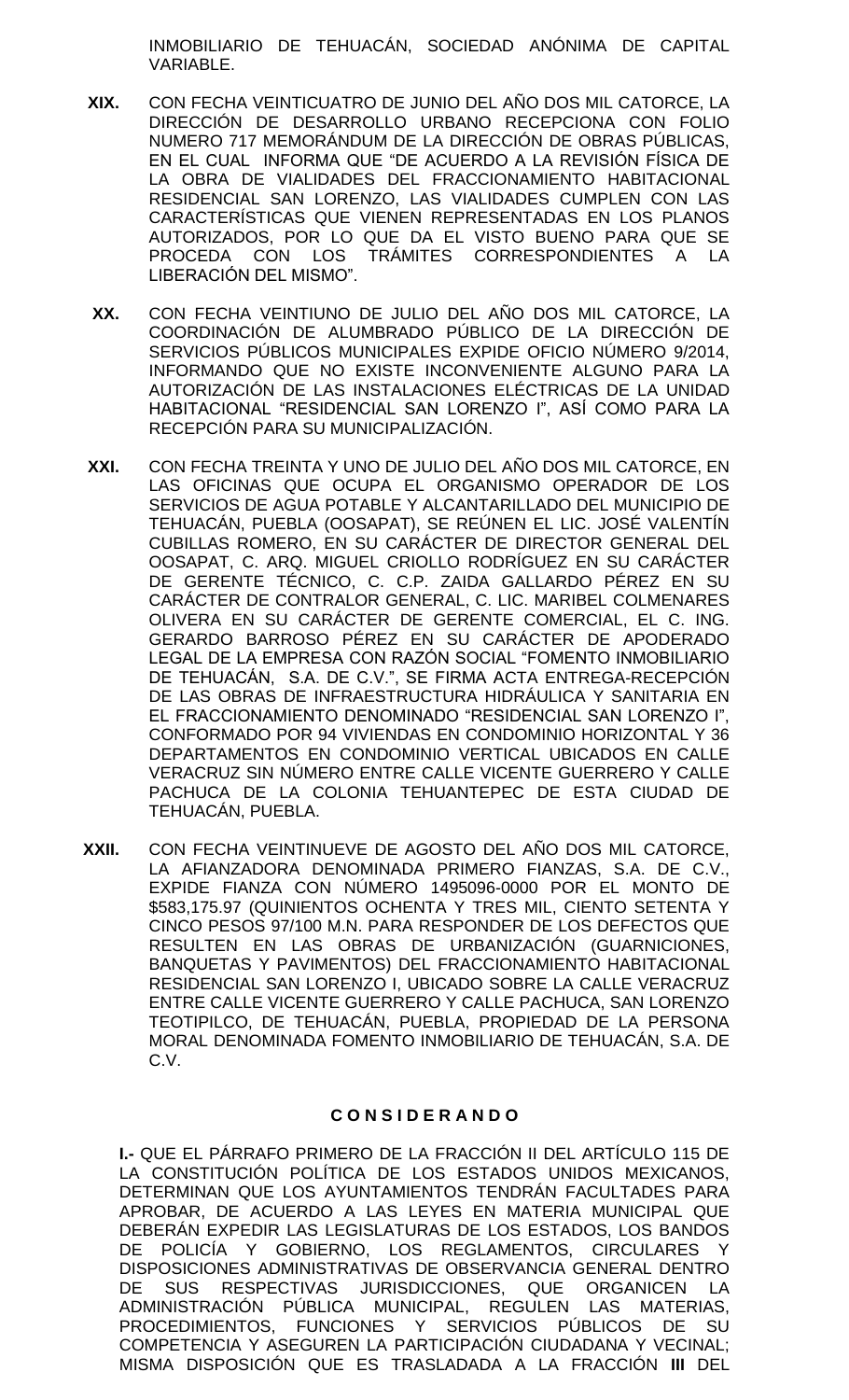ARTÍCULO 105 DE LA CONSTITUCIÓN POLÍTICA DEL ESTADO LIBRE Y SOBERANO DE PUEBLA.

**II.-** Q U E ES OBLIGACIÓN DE ESTE HONORABLE AYUNTAMIENTO EN TÉRMINOS DE LO QUE DISPONEN LOS DIVERSOS 102,103 Y 105 DE LA CONSTITUCIÓN POLÍTICA DEL ESTADO LIBRE Y SOBERANO DE PUEBLA, CUMPLIR Y HACER CUMPLIR LA CONSTITUCIÓN, LEYES Y REGLAMENTOS SECUNDARIOS QUE EMANEN DEL PACTO FEDERAL.

**III.-** QUE EN TÉRMINOS DE LOS ARTÍCULOS 115 FRACCIÓN V INCISOS A), D) Y F) DE LA CONSTITUCIÓN POLÍTICA DE LOS ESTADOS UNIDOS MEXICANOS, LOS MUNICIPIOS ESTÁN FACULTADOS, ENTRE OTRAS MATERIAS, PARA FORMULAR, APROBAR Y ADMINISTRAR LA ZONIFICACIÓN Y PLANES DE DESARROLLO URBANO MUNICIPAL, CONTROLAR Y VIGILAR LA UTILIZACIÓN DEL SUELO, EN EL ÁMBITO DE LA COMPETENCIA DE SUS JURISDICCIONES TERRITORIALES; ASÍ COMO, EL IMPERATIVO NORMATIVO JURÍDICO 105 FRACCIÓN IV INCISOS A), D) Y F) DE LA CONSTITUCIÓN POLÍTICA DEL ESTADO DE PUEBLA Y NUMERAL 9 FRACCIONES IV, V Y VI, 13 FRACCIÓN VI, CORRESPONDE AL AYUNTAMIENTO EN SU RESPECTIVA JURISDICCIÓN EXPEDIR LAS AUTORIZACIONES DE LICENCIAS, CONSTANCIAS DE USO DE SUELO Y DE COMPATIBILIDAD URBANÍSTICA PARA CONSTRUCCIONES, FRACCIONAMIENTOS, SUBDIVISIONES, FUSIONES, RELOTIFICACIONES Y CONDOMINIOS, DE CONFORMIDAD CON LO DISPUESTO EN LA LEY DE DESARROLLO URBANO SUSTENTABLE DEL ESTADO LIBRE Y SOBERANO DE PUEBLA, Y EN LOS PROGRAMAS DE DESARROLLO URBANO SUSTENTABLE APLICABLES Y DEMÁS DISPOSICIONES JURÍDICAS APLICABLES.

**IV.-** ASÍ MISMO, EN EL ARTÍCULO 9º EN SUS FRACCIONES I, III, V, X Y XV Y EL ÚLTIMO PÁRRAFO DE LA LEY GENERAL DE ASENTAMIENTOS HUMANOS, LE CORRESPONDE AL MUNICIPIO EN EL ÁMBITO DE SU JURISDICCIÓN, ADMINISTRAR LOS PLANES O PROGRAMAS DE DESARROLLO URBANO, DE CENTROS DE POBLACIÓN, ASÍ COMO EXPEDIR LAS AUTORIZACIONES, LICENCIAS O PERMISOS DE USO DE SUELO Y CONSTRUCCIÓN, FRACCIONAMIENTOS, SUBDIVISIONES, FUSIONES, RELOTIFICACIONES Y CONDOMINIOS; EJERCIENDO SUS ATRIBUCIONES EN MATERIA DE DESARROLLO URBANO A TRAVÉS DE LOS CABILDOS DE LOS AYUNTAMIENTOS O CON EL CONTROL Y EVALUACIÓN DE ÉSTOS, DE IGUAL FORMA LO DISPONE EL NUMERAL 78 FRACCIONES XXXIX, XLI Y XLIII DE LA LEY ORGÁNICA MUNICIPAL, COMO FACULTAD DE LOS AYUNTAMIENTOS, EL ADMINISTRAR SUS PROGRAMAS DE DESARROLLO URBANO, ASÍ COMO EL CONTROLAR Y REGULAR EL SUELO DENTRO DE SU JURISDICCIÓN TERRITORIAL, DESDE LUEGO RESPETANDO EL MARCO JURÍDICO ANTES CITADO, COMPRENDIENDO ACCIONES TENDIENTES A LA CONSERVACIÓN, MEJORAMIENTO Y CRECIMIENTO DE LOS CENTROS DE POBLACIÓN DEL MUNICIPIO, SIN DESCUIDAR DESDE LUEGO EL MANTENIMIENTO DEL EQUILIBRIO ECOLÓGICO Y ADECUÁNDOSE A LOS PRINCIPIOS DE UN DESARROLLO EQUILIBRADO Y SUSTENTABLE.

**V.** QUE EN EL ARTÍCULO 82 DE LA LEY DE FRACCIONAMIENTOS Y ACCIONES URBANÍSTICAS, DETERMINA QUE EL FRACCIONADOR, UNA VEZ CONCLUIDA LA EJECUCIÓN DE LA URBANIZACIÓN TOTAL DEL FRACCIONAMIENTO, DE CONFORMIDAD CON EL PROYECTO DEFINITIVO AUTORIZADO, SOLICITARA A LA AUTORIDAD COMPETENTE LA MUNICIPALIZACIÓN CORRESPONDIENTE. LOS FRACCIONAMIENTOS QUE SE URBANICEN POR ETAPAS PODRÁN MUNICIPALIZARSE PARCIALMENTE. PARA TAL EFECTO, EL FRACCIONADOR COMUNICARA POR ESCRITO A LA AUTORIDAD COMPETENTE LA CONCLUSIÓN DE LAS OBRAS, CON OBJETO DE QUE LAS INSPECCIONE, APRUEBE Y LAS RECIBA, EMITIENDO LA RESOLUCIÓN CORRESPONDIENTE. LA AUTORIDAD COMPETENTE DETERMINARA EL PLAZO PARA EMITIR LA RESOLUCIÓN QUE CORRESPONDA, CONTADOS A PARTIR DE LA RECEPCIÓN DE LA SOLICITUD.

**VI.** QUE EN EL ARTÍCULO 87 DE LA LEY DE FRACCIONAMIENTOS Y ACCIONES URBANÍSTICAS DEL ESTADO LIBRE Y SOBERANO DE PUEBLA, DETERMINA QUE LA ENTREGA-RECEPCIÓN FINAL DE UN FRACCIONAMIENTO AL AYUNTAMIENTO COMPRENDE LOS BIENES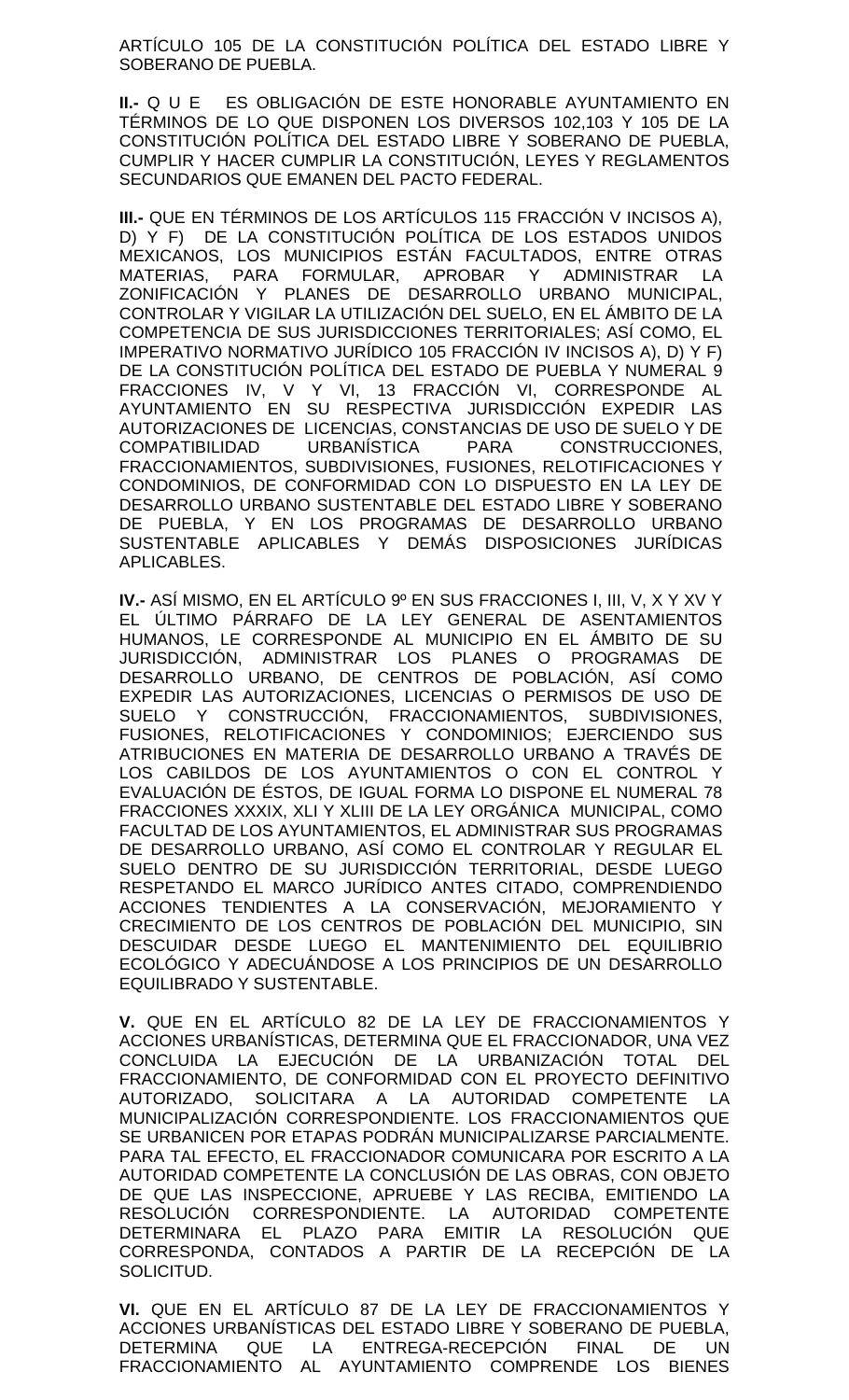INMUEBLES, EQUIPO E INSTALACIONES DESTINADOS A LOS SERVICIOS PÚBLICOS Y DE LAS OBRAS DE URBANIZACIÓN COMPRENDIDAS EN LAS ÁREAS DE DOMINIO PÚBLICO DEL FRACCIONAMIENTO, PARA QUE PUEDAN OPERAR DICHOS SERVICIOS. EL MUNICIPIO SE HARÁ CARGO EN LO SUCESIVO DE LA PRESTACIÓN DE LOS SERVICIOS PÚBLICOS CORRESPONDIENTES, Y EN EL CASO DE QUE SE TRATE DE UN FRACCIONAMIENTO EN RÉGIMEN DE PROPIEDAD Y CONDOMINIO, LO HARÁ ÚNICAMENTE AL PIE DEL DESARROLLO.

**VII.** QUE EL ARTÍCULO 76 PRIMER PÁRRAFO DE LA LEY ORGÁNICA MUNICIPAL DETERMINA QUE EL AYUNTAMIENTO SESIONARA VÁLIDAMENTE CON LA ASISTENCIA DE LA MAYORÍA DE SUS MIEMBROS Y DEL SECRETARIO DEL AYUNTAMIENTO O LA PERSONA QUE LEGALMENTE LO SUSTITUYA.

**VIII.** QUE EL ARTÍCULO 77 DE LA MISMA LEY CITADA EN EL PÁRRAFO PRÓXIMO ANTERIOR, DETERMINA QUE LOS ACUERDOS DE LOS AYUNTAMIENTOS SE TOMARAN POR MAYORÍA DE VOTOS DEL PRESIDENTE MUNICIPAL, REGIDORES Y SÍNDICO, Y EN CASO DE EMPATE, EL PRESIDENTE MUNICIPAL TENDRÁ VOTO DE CALIDAD.

**IX.** QUE DE CONFORMIDAD CON EL ARTÍCULO 92 FRACCIÓN VII; DE LA LEY ORGÁNICA MUNICIPAL, SON FACULTADES Y OBLIGACIONES DE LOS REGIDORES: FORMULAR AL AYUNTAMIENTO LAS PROPUESTAS DE ORDENAMIENTOS EN ASUNTOS MUNICIPALES, Y PROMOVER TODO LO QUE CREAN CONVENIENTE AL BUEN SERVICIO PÚBLICO.

**X.** QUE EL ARTÍCULO 94 DE LA LEY ORGÁNICA MUNICIPAL, DISPONE QUE EL AYUNTAMIENTO, PARA FACILITAR EL DESPACHO DE LOS ASUNTOS QUE LE COMPETEN, NOMBRARA COMISIONES PERMANENTES O TRANSITORIAS, QUE LOS EXAMINEN E INSTRUYAN HASTA PONERLOS EN ESTADO DE RESOLUCIÓN.

POR LO EXPUESTO EN LOS CONSIDERANDOS QUE ANTECEDEN Y EN USO DE LAS FACULTADES CONFERIDAS SE PONE A CONSIDERACIÓN DE ESTE HONORABLE CABILDO EL SIGUIENTE:

## **D I C T A M E N**

**UNICO:** SE AUTORICE LA MUNICIPALIZACIÓN Y LA ENTREGA-RECEPCIÓN DE LAS OBRAS DE URBANIZACIÓN RELATIVAS AL FRACCIONAMIENTO DENOMINADO RESIDENCIAL SAN LORENZO I, UBICADO EN CALLE VERACRUZ, COLONIA TEHUANTEPEC, SAN LORENZO TEOTIPILCO, TEHUACÁN, PUEBLA; PROPIEDAD DE LA PERSONA MORAL DENOMINADA FOMENTO INMOBILIARIO DE TEHUACÁN, SOCIEDAD ANÓNIMA DE CAPITAL VARIABLE.- **ATENTAMENTE.- COMISIÓN DE DESARROLLO URBANO Y OBRAS PÚBLICAS.- C. JUAN ÁLVAREZ CAMPOS.- REGIDOR PRESIDENTE.- C. JESUS AMADOR HERNÁNDEZ MARTÍNEZ.- REGIDOR MIEMBRO.- LIC. PIOQUINTO APOLINAR LEYVA.- REGIDOR MIEMBRO.- LAE. NORMA LILIANA FLORES MENDEZ.- REGIDOR MIEMBRO.- C. GLADYS GUADALUPE MARTÍNEZ GONZÁLEZ.- REGIDOR MIEMBRO.- C. CLAUDIA OROZCO LÓPEZ.- REGIDOR MIEMBRO.- FIRMAS ILEGIBLES".**

SEÑORA PRESIDENTA MUNICIPAL, REGIDORES Y SINDICO MUNICIPAL, EN VOTACIÓN SE LES CONSULTA SI SE APRUEBA LA PROPUESTA EN CUESTIÓN, LOS QUE ESTÉN POR LA AFIRMATIVA SÍRVANSE MANIFESTARLO LEVANTANDO LA MANO.

HABIÉNDOSE ANALIZADO AMPLIAMENTE EL CONTENIDO DEL PETITORIO DE REFERENCIA, POR UNANIMIDAD DE VOTOS A FAVOR POR PARTE DE LOS INTEGRANTES DEL H. CABILDO, SE DETERMINA EL SIGUIENTE:

## **A C U E R D O**

**ÚNICO.-** SE AUTORIZA LA MUNICIPALIZACIÓN Y LA ENTREGA-RECEPCIÓN DE LAS OBRAS DE URBANIZACIÓN RELATIVAS AL **FRACCIONAMIENTO DENOMINADO RESIDENCIAL SAN LORENZO I**, UBICADO EN CALLE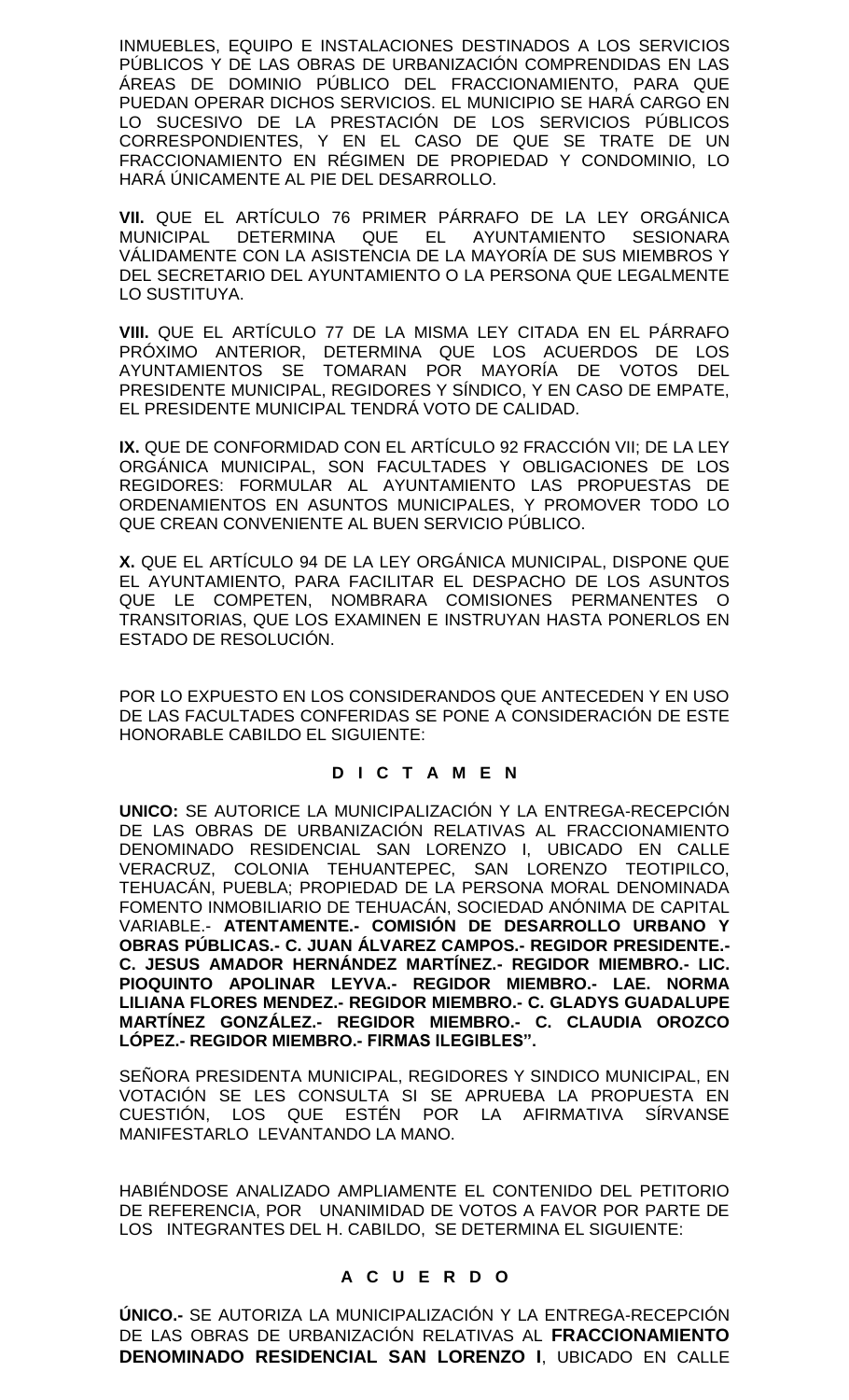VERACRUZ, COLONIA TEHUANTEPEC, SAN LORENZO TEOTIPILCO, TEHUACÁN, PUEBLA; PROPIEDAD DE LA PERSONA MORAL DENOMINADA FOMENTO INMOBILIARIO DE TEHUACÁN, SOCIEDAD ANÓNIMA DE CAPITAL VARIABLE

LO ANTERIOR CON FUNDAMENTO EN LOS DISPOSITIVOS LEGALES INVOCADOS EN EL DICTAMEN DE REFERENCIA.

**COMISIÓN DE DESARROLLO URBANO Y OBRAS PÚBLICAS.- ANÁLISIS, DISCUSIÓN Y EN SU CASO APROBACIÓN DEL DICTAMEN PARA LA AUTORIZACIÓN DE LA LOTIFICACIÓN DEL FRACCIONAMIENTO HABITACIONAL DE TIPO INTERÉS POPULAR DENOMINADO FRACCIONAMIENTO "MAYORAZGO TERCERA SECCIÓN", UBICADO EN AV. DE LA JUVENTUD SOBRE 4 PREDIOS IDENTIFICADOS CON LOS NÚMEROS 9600, 7100, 7312 Y EL PREDIO UBICADO EN CALLE ITALIA NÚMERO 6901, TODOS PERTENECIENTE A LA JUNTA AUXILIAR DE SANTA MARIA COAPAN DE ESTA CIUDAD DE TEHUACÁN, PUEBLA, PROPIEDAD DE IBEROBIENES S.A. DE C.V.**

SEÑOR REGIDOR TIENE USTED EL USO DE LA PALABRA. EL C. JUAN ÁLVAREZ CAMPOS, PROCEDE A DAR LECTURA AL DICTAMEN CORRESPONDIENTE MISMO QUE A LA LETRA DICE:

#### **TEHUACÁN, PUEBLA; A 10 DE OCTUBRE DEL AÑO DOS MIL CATORCE. "..HONORABLE CUERPO EDILICIO DEL AYUNTAMIENTO DE TEHUACAN**

LOS SUSCRITOS C. JUAN ÁLVAREZ CAMPOS REGIDOR PRESIDENTE, C. JESUS AMADOR HERNÁNDEZ MARTÍNEZ, LIC. PIOQUINTO APOLINAR LEYVA, LAE. NORMA LILIANA FLORES MENDEZ, C. GLADYS GUADALUPE MARTÍNEZ GONZÁLEZ, Y C. CLAUDIA OROZCO LÓPEZ, REGIDORES MIEMBROS DE LA **COMISIÓN DE DESARROLLO URBANO Y OBRAS PÚBLICAS** QUE EN USO DE LAS FACULTADES QUE SE NOS CONFIERE EN TÉRMINOS DE LO QUE DISPONEN LOS ARTÍCULOS **92** FRACCIONES **I,IV**, **94**, **96** FRACCIÓN **III**Y **98** DE LA LEY ORGÁNICA MUNICIPAL; Y TOMANDO EN CONSIDERACIÓN LOS ARGUMENTOS QUE EN EL PRESENTE SE VIERTEN, SOMETEMOS A USTEDES EL PRESENTE DICTAMEN QUE VERSA SOBRE: **ANÁLISIS, DISCUSIÓN Y EN SU CASO APROBACION DEL DICTAMENPARA LA AUTORIZACIÓN DE LA LOTIFICACIÓN DEL FRACCIONAMIENTO HABITACIONAL DE TIPO INTERÉS POPULAR DENOMINADO FRACCIONAMIENTO "MAYORAZGO TERCERA SECCIÓN "UBICADO EN AVENIDA DE LA JUVENTUD SOBRECUATRO PREDIOS IDENTIFICADOS CON LOS NÚMEROS 9600, 7100,7312 Y EL PREDIO UBICADO EN CALLE ITALIA NÚMERO 6901, TODOS PERTENECIENTES A LA JUNTA AUXILIAR SANTA MARÍA COAPAN DE ESTA CIUDAD DE TEHUACÁN, PUEBLA, PROPIEDAD DE IBEROBIENES SOCIEDAD ANÓNIMA DE CAPITAL VARIABLE. EN BASE A LO SIGUIENTE.** 

## **A N T E C E D E N T E S**

**PRIMERO.-** QUE CON FECHA VEINTITRÉS DE SEPTIEMBRE DEL DOS MIL CATORCE LA DIRECCIÓN DE DESARROLLO URBANO OTORGA A "IBEROBIENES" S.A. DE C.V. CONSTANCIA DE NÚMERO OFICIAL Y CONSTANCIA DE ALINEAMIENTO, EN LA QUE INDICA UNA SUPERFICIE TOTAL DE **40,000.00 M²**Y UNA RESTRINGIDA DE 6292.04 M² Y UNA RESTANTE DE 33,707.96 M² PARA EL PREDIO UBICADO EN **CALLE ITALIA NO. 6901** DE SANTA MARÍA COAPAN DE ESTA CIUDAD, PROPIEDAD DE "IBEROBIENES S.A. DE C.V. "

**SEGUNDO.-** QUE CON FECHA VEINTITRÉS DE SEPTIEMBRE DEL DOS MIL ONCE LA DIRECCIÓN DE DESARROLLO URBANO OTORGA A "IBEROBIENES " S.A. DE C.V. CONSTANCIA DE NÚMERO OFICIAL Y CONSTANCIA DE ALINEAMIENTO, EN LA QUE INDICA UNA SUPERFICIE TOTAL DE **19999.55 M²** Y UNA RESTRINGIDA DE 5,551.98 M² Y UNA RESTANTE DE 14,447.57 M² PARA EL PREDIO UBICADO EN **AVENIDA DE LA JUVENTUD NO. 7312** DE SANTA MARÍA COAPAN DE ESTA CIUDAD, PROPIEDAD DE "IBEROAMERICANA DE CONSTRUCCIONES" S.A. DE C.V.

**TERCERO.-** QUE CON FECHA VEINTITRÉS DE SEPTIEMBRE DEL DOS MIL ONCE LA DIRECCIÓN DE DESARROLLO URBANO OTORGA A "IBEROBIENES " S.A. DE C.V. CONSTANCIA DE NÚMERO OFICIAL Y CONSTANCIA DE ALINEAMIENTO, EN LA QUE INDICA UNA SUPERFICIE TOTAL DE **56,480.94 M²** Y UNA RESTRINGIDA DE 10,634.93 M² Y UNA RESTANTE DE 45,846.01 M² PARA EL PREDIO UBICADO EN **AVENIDA DE LA JUVENTUD**  NO. 6900 DE SANTA MARÍA COAPAN DE ESTA CIUDAD, PROPIEDAD DE "IBEROAMERICANA DE CONSTRUCCIONES" S.A. DE C.V.

**CUARTO.-** QUE CON FECHA VEINTITRÉS DE SEPTIEMBRE DEL DOS MIL ONCE LA DIRECCIÓN DE DESARROLLO URBANO OTORGA A "IBEROBIENES " S.A. DE C.V. CONSTANCIA DE NÚMERO OFICIAL Y CONSTANCIA DE ALINEAMIENTO, EN LA QUE INDICA UNA SUPERFICIE TOTAL DE **20,316.04 M²** Y UNA RESTRINGIDA DE 1,823.12 M² Y UNA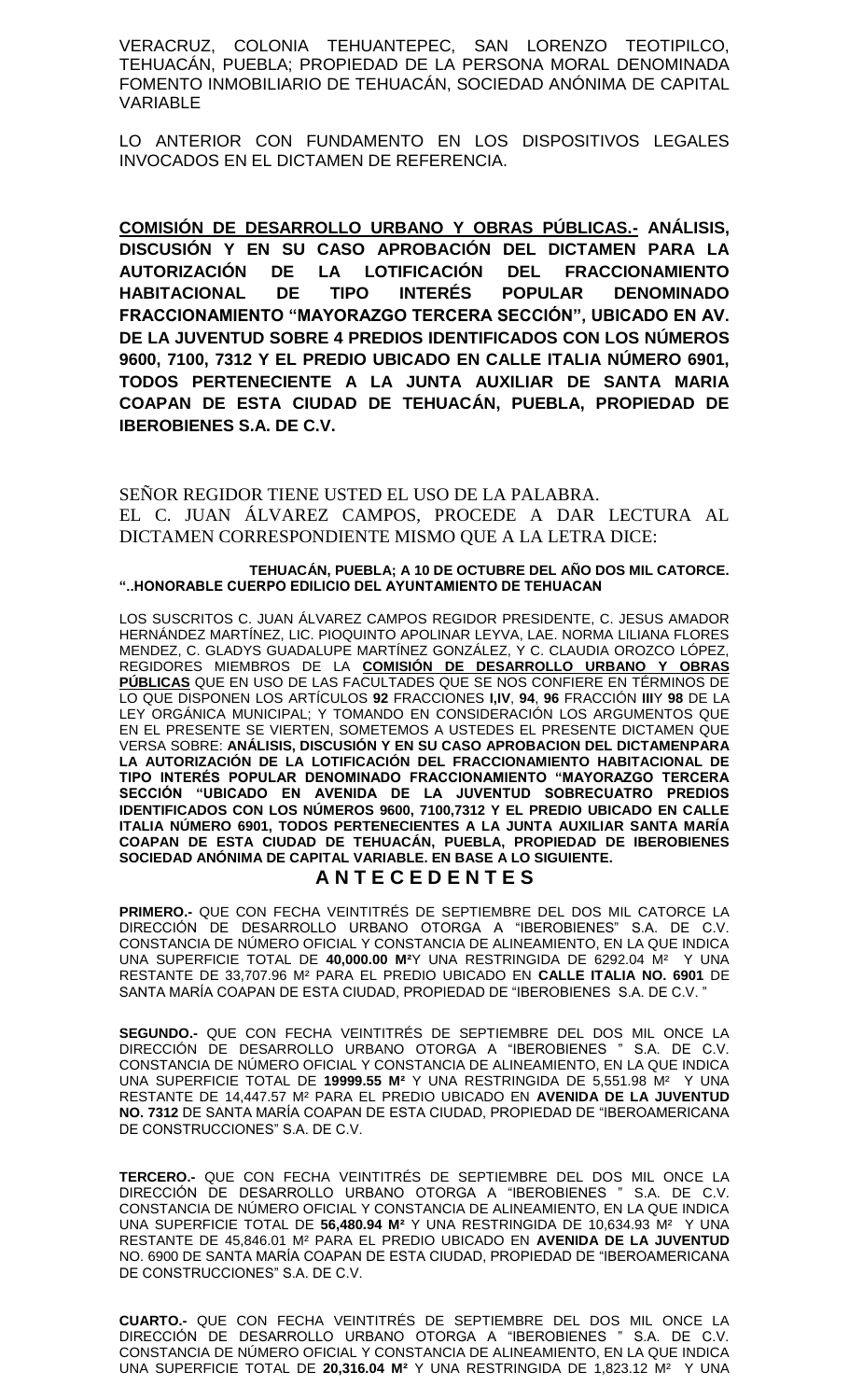RESTANTE DE 18,492.92 M² PARA EL PREDIO UBICADO EN **AVENIDA DE LA JUVENTUD NO. 7100** DE SANTA MARÍA COAPAN DE ESTA CIUDAD, PROPIEDAD DE "IBEROAMERICANA DE CONSTRUCCIONES" S.A. DE C.V.

**QUINTO**: CON FECHA CINCO DE MARZO DE DOS MIL CATORCE, BAJO EL VOLUMEN NÚMERO **152,** INSTRUMENTO NÚMERO **9242**, EL LIC. JOSÉ LUIS SALGADO VÁZQUEZ, TITULAR DE LA NOTARIA PUBLICA NÚMERO SIETE DE ESTA CIUDAD, PROCEDE A REDACTAR LA ESCRITURA EN LA QUE SE CONSIGNA EL TRASLADO DE DOMINIO QUE OTORGAN POR UNA PARTE LA PERSONA JURÍDICA DENOMINADA "IBEROAMERICANA DE CONSTRUCCIONES", S.A. DE C.V. COMO SOCIEDAD ESCINDENTE, REPRESENTADA EN ESE ACTO POR EL ING. JOSÉ MANUEL HERRERO ARANDIA, Y POR LA OTRA PARTE LA PERSONA JURÍDICA DENOMINADA "IBEROBIENES", S.A. DE C.V., EN SU CALIDAD DE SOCIEDAD ESCINDIDA, QUE SE CREÓ DE LA ESCISIÓN DE LA ANTERIOR, LA CUAL ESTÁ REPRESENTADA EN ESE ACTO POR SU ADMINISTRADOR GENERAL, EL ING. JOSÉ MANUEL HERRERO ARANDIA, RESPECTO DEL BIEN INMUEBLE IDENTIFICADO COMO UNA FRACCIÓN DE LA PARCELA NÚMERO **216 Z-1 P2/4,** DEL EJIDO DE SANTA MARÍA COAPAN, PERTENECIENTE AL MUNICIPIO DE TEHUACÁN, PREDIO CON **EXTENSIÓN SUPERFICIAL DE CUATRO HECTÁREAS,CERO ÁREAS, CERO CENTIÁREAS** (4-00-00 HA), Y/O CUARENTA MIL METROS CUADRADOS (40,000.00 M2) CON LAS MEDIDAS Y SIGUIENTES:

**AL NORESTE:** OCHENTA Y CINCO METROS, NOVENTA Y TRES CENTÍMETROS, CON PARCELA DOSCIENTOS DIEZ; DIECIOCHO METROS, CINCUENTA Y OCHO CENTÍMETROS, COLINDA CON PARCELA DOSCIENTOS VEINTE.

**AL SURESTE:** EN CUATRO LÍNEAS, LA PRIMERA EN CIENTO CINCUENTA Y NUEVE METROS, CUARENTA Y NUEVE CENTÍMETROS, COLINDA CON PARCELA DOSCIENTOS VEINTE; LA SEGUNDA EN CUARENTA Y SEIS METROS, TRES CENTÍMETROS, LA TERCERA EN CIENTO DOS METROS, NUEVE CENTÍMETROS, AMBAS COLINDAN CON PARCELA DOSCIENTOS TREINTA Y DOS, Y LA CUARTA NOVENTA Y SIETE METROS, DIECISÉIS CENTÍMETROS, COLINDA CON FRACCIÓN QUE SE RESERVA LA PARTE VENDEDORA.

**AL SUROESTE:** EN DOS LÍNEAS, LA PRIMERA EN NOVENTA Y DOS METROS, SESENTA Y CINCO CENTÍMETROS, COLINDA CON LA PARCELA DOSCIENTOS TREINTA Y UNO, Y LA SEGUNDA EN VEINTICINCO METROS, SETENTA Y SEIS CENTÍMETROS, COLINDA CON PARCELA DOSCIENTOS DIECIOCHO.

**AL NOROESTE:** EN TRES LÍNEAS, LA PRIMERA EN CIENTO DOCE METROS NOVENTA Y CINCO CENTÍMETROS, LA SEGUNDA EN CIENTO VEINTIDÓS METROS VEINTISIETE CENTÍMETROS AMBAS COLINDANDO CON LA PARCELA DOSCIENTOS DIECIOCHO Y LA TERCERA EN TREINTA Y CINCO METROS, VEINTIOCHO CENTÍMETROS, COLINDA CON VÍA DE FERROCARRIL TEHUACÁN-OAXACA.

**SEXTO.-** Q U E CON FECHA ONCE DE ABRIL DEL AÑO EN CURSO, MEDIANTE OFICIO 539, CON REGISTRO DE SALIDA 644, LA DIRECCIÓN DE DESARROLLO URBANO OTORGA A NOMBRE DE IBEROBIENES, S.A. DE C.V., FACTIBILIDAD DE USO DE SUELO HABITACIONAL CON DENSIDAD ALTA (H3), PARA EL PREDIO DESCRITO CON ANTELACIÓN, SITO EN **CALLE ITALIA NÚMERO SEIS MIL NOVECIENTOS UNO,** DE SANTA MARÍA COAPAN DE ESTA CIUDAD; INFORMANDO LO SIGUIENTE:

CONFORME AL PROGRAMA DE DESARROLLO URBANO DE LA CIUDAD DE TEHUACÁN, ACTUALIZACIÓN 2014, EN VIGENCIA, EL PREDIO SE UBICA EN UNA ZONIFICACIÓN PRIMARIA, ÁREA URBANA ACTUAL Y **ZONIFICACIÓN SECUNDARIA H3,** DENOMINADA HABITACIONAL ALTA Y DE ACUERDO A LA TABLA DE COMPATIBILIDAD DE USOS Y DESTINOS, EL APROVECHAMIENTO QUE SE PRETENDE PARA USO HABITACIONAL, ES FACTIBLE CONDICIONADO, CON LAS SIGUIENTES CARACTERÍSTICAS: **LOTES MÍNIMOS DE 90.00 M2., CON FRENTE MÍNIMO DE 6.00 MTS. LINEALES, DENSIDAD MÁXIMA DE 500 HAB/HA Y 100 VIV/HA, CON COEFICIENTE DE OCUPACIÓN DE SUELO (C.O.S.) DE 0.80 MÁXIMO, COEFICIENTE DE UTILIZACIÓN DE SUELO (C.U.S.) DE 3.20 MÁXIMO.** 

**SÉPTIMO.-** CON FECHA CINCO DE MARZO DE DOS MIL CATORCE, BAJO EL VOLUMEN NÚMERO 153, INSTRUMENTO NÚMERO 9243, EL LIC. JOSÉ LUIS SALGADO VÁZQUEZ, TITULAR DE LA NOTARIA PUBLICA NÚMERO SIETE DE ESTA CIUDAD, PROCEDE A REDACTAR LA ESCRITURA EN LA QUE SE CONSIGNA EL TRASLADO DE DOMINIO QUE OTORGAN POR UNA PARTE LA PERSONA JURÍDICA DENOMINADA "IBEROAMERICANA DE CONSTRUCCIONES", S.A. DE C.V. COMO SOCIEDAD ESCINDENTE, REPRESENTADA EN ESE ACTO POR EL ING. JOSÉ MANUEL HERRERO ARANDIA, Y POR LA OTRA PARTE LA PERSONA JURÍDICA DENOMINADA "IBEROBIENES", S.A. DE C.V., EN SU CALIDAD DE SOCIEDAD ESCINDIDA, QUE SE CREÓ DE LA ESCISIÓN DE LA ANTERIOR, LA CUAL ESTÁ REPRESENTADA EN ESE ACTO POR SU ADMINISTRADOR GENERAL, EL ING. JOSÉ MANUEL HERRERO ARANDIA, RESPECTO DEL BIEN INMUEBLE IDENTIFICADO COMO LA FRACCIÓN RESTANTE DE LA **PARCELA NUMERO 229 Z-1 P2/4**, DEL EJIDO DE SANTA MARÍA COAPAN, PERTENECIENTE AL MUNICIPIO DE TEHUACÁN, **PREDIO CON EXTENSIÓN SUPERFICIAL DE UNA HECTÁREA, NOVENTA Y NUEVE ÁREAS, NOVENTA Y NUEVE PUNTO CINCUENTA Y CINCO CENTIÁREAS** (1-99-99.55 HA), Y/O DIECINUEVE MIL NOVECIENTOS NOVENTA Y NUEVE PUNTO CINCUENTA Y CINCO METROS CUADRADOS **(19,999.55 M2)** CON LAS MEDIDAS Y COLINDANCIAS SIGUIENTES:

**AL NORESTE**: CIENTO CINCUENTA Y SEIS METROS, TREINTA CENTÍMETROS, CON TERRACERÍA CHILAC-TEHUACÁN.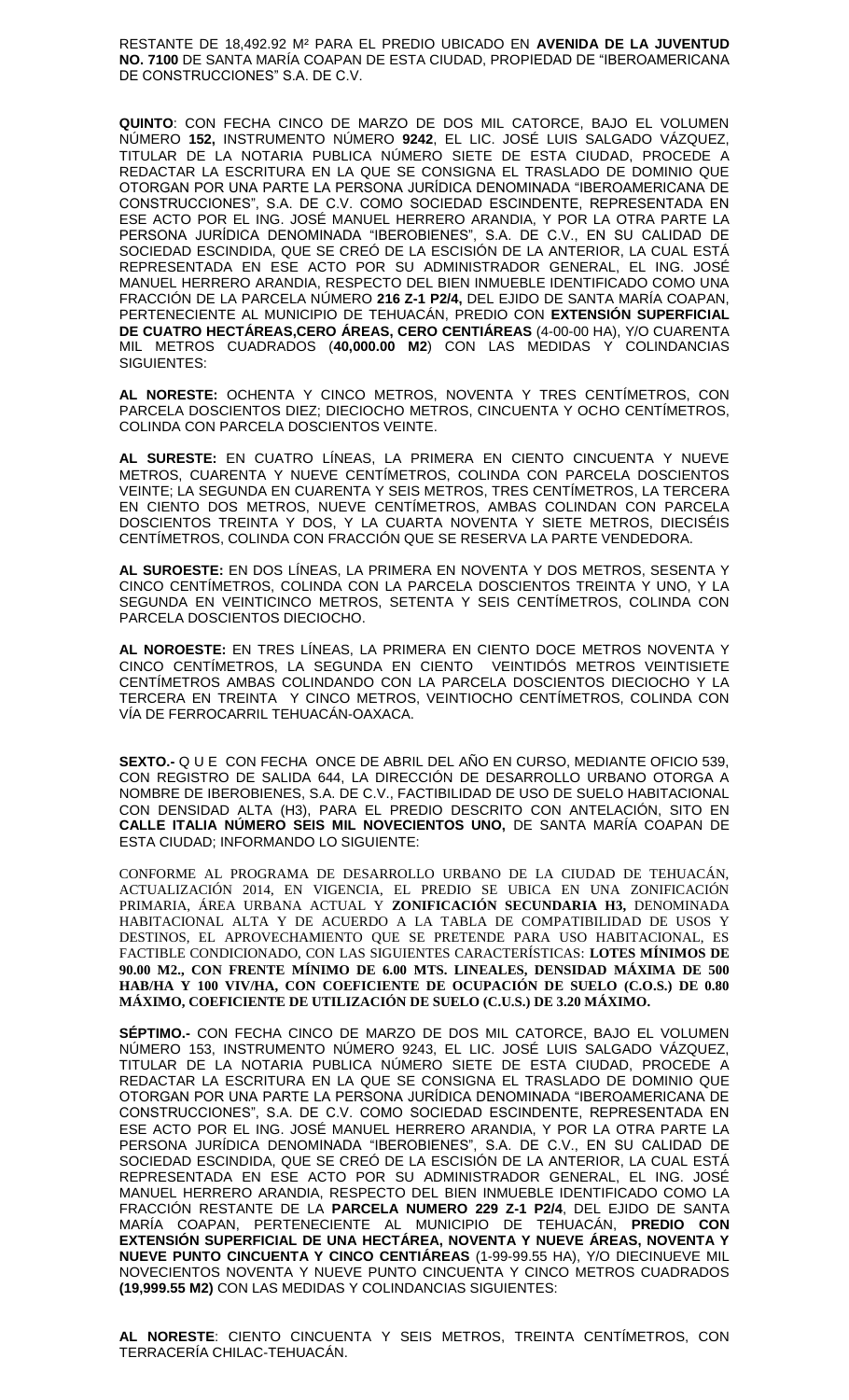**AL SUROESTE:** DOSCIENTOS VEINTICINCO METROS, DIECINUEVE CENTÍMETROS, CON BRECHA.

**AL NOROESTE:** SESENTA Y TRES METROS, TREINTA Y SIETE CENTÍMETROS, CON PARCELA DOSCIENTOS TREINTA Y DOS.

**AL SURESTE:** CIENTO SESENTA Y CINCO METROS, DOCE CENTÍMETROS, CON PROPIEDAD DE IBEROAMERICANA DE CONSTRUCCIONES, S.A DE C.V.

**OCTAVO.-** Q U E CON FECHA **ONCE DE ABRIL DEL AÑO EN CURSO**, MEDIANTE OFICIO 538, CON REGISTRO DE SALIDA 643, LA DIRECCIÓN DE DESARROLLO URBANO OTORGA A NOMBRE DE IBEROBIENES, S.A. DE C.V., FACTIBILIDAD DE USO DE SUELO HABITACIONAL CON DENSIDAD ALTA (H3), PARA EL PREDIO DESCRITO CON ANTELACIÓN, SITO EN **AVENIDA DE LA JUVENTUD NÚMERO SIETE MIL TRESCIENTOS DOCE**, DE SANTA MARÍA COAPAN DE ESTA CIUDAD; INFORMANDO LO SIGUIENTE:

CONFORME AL PROGRAMA DE DESARROLLO URBANO DE LA CIUDAD DE TEHUACÁN, ACTUALIZACIÓN 2014, EN VIGENCIA, EL PREDIO SE UBICA EN UNA ZONIFICACIÓN PRIMARIA, ÁREA URBANA ACTUAL Y **ZONIFICACIÓN SECUNDARIA H3,** DENOMINADA HABITACIONAL ALTA Y DE ACUERDO A LA TABLA DE COMPATIBILIDAD DE USOS Y DESTINOS, EL APROVECHAMIENTO QUE SE PRETENDE PARA USO HABITACIONAL, ES FACTIBLE CONDICIONADO, CON LAS SIGUIENTES CARACTERÍSTICAS: **LOTES MÍNIMOS DE 90.00 M2., CON FRENTE MÍNIMO DE 6.00 MTS. LINEALES, DENSIDAD MÁXIMA DE 500 HAB/HA Y 100 VIV/HA, CON COEFICIENTE DE OCUPACIÓN DE SUELO (C.O.S.) DE 0.80 MÁXIMO, COEFICIENTE DE UTILIZACIÓN DE SUELO (C.U.S.) DE 3.20 MÁXIMO.** 

**NOVENO.-** CON FECHA CINCO DE MARZO DE DOS MIL CATORCE, BAJO EL VOLUMEN NÚMERO **154**, INSTRUMENTO NÚMERO **9234**, EL LIC. JOSÉ LUIS SALGADO VÁZQUEZ, TITULAR DE LA NOTARIA PUBLICA NÚMERO SIETE DE ESTA CIUDAD, PROCEDE A REDACTAR LA ESCRITURA EN LA QUE SE CONSIGNA EL TRASLADO DE DOMINIO QUE OTORGAN POR UNA PARTE LA PERSONA JURÍDICA DENOMINADA "IBEROAMERICANA DE CONSTRUCCIONES", S.A. DE C.V. COMO SOCIEDAD ESCINDENTE, REPRESENTADA EN ESE ACTO POR EL ING. JOSÉ MANUEL HERRERO ARANDIA, Y POR LA OTRA PARTE LA PERSONA JURÍDICA DENOMINADA "IBEROBIENES", S.A. DE C.V., EN SU CALIDAD DE SOCIEDAD ESCINDIDA, QUE SE CREÓ DE LA ESCISIÓN DE LA ANTERIOR, LA CUAL ESTÁ REPRESENTADA EN ESE ACTO POR SU ADMINISTRADOR GENERAL, EL ING. JOSÉ MANUEL HERRERO ARANDIA, RESPECTO DEL BIEN INMUEBLE IDENTIFICADO COMO LA FUSIÓN DE LOS INMUEBLES

IDENTIFICADOS COMO PARCELAS 210, 220 Y 232, TODAS DE LA ZONA UNO, **P2/4**, DEL EJIDO DE SANTA MARÍA COAPAN, PERTENECIENTE AL MUNICIPIO DE TEHUACÁN, **PREDIO CON EXTENSIÓN SUPERFICIAL DE CINCO HECTÁREAS, SESENTA Y CUATRO ÁREAS, OCHENTA PUNTO NOVENTA Y CUATRO CENTIÁREAS** (5-64-80.94 HA) Y/O CINCUENTA Y SEIS MIL CUATROCIENTOS OCHENTA PUNTO NOVENTA Y CUATRO METROS CUADRADOS (**56,480.94** M2) CON LAS MEDIDAS Y COLINDANCIAS SIGUIENTES:

**AL NOROESTE:** EN SEIS LÍNEAS QUEBRADAS, QUE PARTEN, LA PRIMERA DE NORTE CON RUMBO AL SUROESTE MIDE OCHENTA Y CINCO METROS, CUARENTA Y CINCO CENTÍMETROS, CON VÍA DE FERROCARRIL OAXACA - TEHUACÁN, LA SEGUNDA QUIEBRA DEL NOROESTE CON RUMBO AL SURESTE Y MIDE OCHENTA Y CINCO METROS, NOVENTA Y TRES CENTÍMETROS, LA TERCERA QUIEBRA DEL NORTE CON RUMBO AL SURESTE Y MIDE DIECIOCHO METROS, CINCUENTA Y OCHO CENTÍMETROS, LA CUARTA QUIEBRA DEL NORTE CON RUMBO AL SUROESTE Y MIDE CIENTO CINCUENTA Y NUEVE METROS, CUARENTA Y NUEVE CENTÍMETROS , LA QUINTA EN LA MISMA DIRECCIÓN QUE LA ANTERIOR, MIDE CUARENTA Y SEIS METROS, DOS CENTÍMETROS Y LA ÚLTIMA QUIEBRA DEL NORTE CON DIRECCIÓN AL SUROESTE Y MIDE DOSCIENTOS CINCUENTA Y UN METROS, VEINTICINCO CENTÍMETROS, TODAS ESTAS COLINDAN CON LA PARCELA DOSCIENTOS DIECISÉIS.

**AL SUROESTE:** EN UNA LÍNEA RECTA QUE MIDE CIENTO VEINTIÚN METROS, CUARENTA Y DOS CENTÍMETROS, CON BRECHA.

**AL SURESTE**: EN CUATRO LÍNEAS QUEBRADAS QUE PARTEN DEL NORTE CON RUMBO AL SUROESTE, MIDEN LA PRIMERA SETENTA Y TRES METROS, NUEVE CENTÍMETROS, LA SEGUNDA TREINTA Y CUATRO METROS, VEINTE CENTÍMETROS, LA TERCERA OCHENTA Y CUATRO METROS, Y LA CUARTA CIENTO CINCUENTA Y NUEVE METROS, CUARENTA Y OCHO CENTÍMETROS, TODAS COLINDAN CON LA PARCELA DOSCIENTOS VEINTINUEVE.

**AL NORESTE:** EN DOS LÍNEAS LA PRIMERA QUE PARTE DEL NORTE CON TUMBO AL SURESTE EN CIENTO SIETE METROS, SESENTA Y OCHO CENTÍMETROS, Y LA SEGUNDA EN LA MISMA DIRECCIÓN MIDE CIENTO CINCUENTA Y OCHO METROS, SETENTA Y DOS CENTÍMETROS, AMBAS COLINDAN CON TERRACERÍA A TEHUACÁN-CHILAC.

**DECIMO -** Q U E CON FECHA ONCE DE ABRIL DEL AÑO EN CURSO, MEDIANTE OFICIO 536, CON REGISTRO DE SALIDA 641, LA DIRECCIÓN DE DESARROLLO URBANO EXPIDE A NOMBRE DE IBEROBIENES, S.A. DE C.V., FACTIBILIDAD DE USO DE SUELO HABITACIONAL CON DENSIDAD ALTA (H3), PARA EL PREDIO DESCRITO CON ANTELACIÓN, SITO EN **AVENIDA DE LA JUVENTUD NÚMERO SEIS MIL NOVECIENTOS,** DE SANTA MARÍA COAPAN DE ESTA CIUDAD; INFORMANDO LO SIGUIENTE:

CONFORME AL PROGRAMA DE DESARROLLO URBANO DE LA CIUDAD DE TEHUACÁN, ACTUALIZACIÓN 2014, EN VIGENCIA, EL PREDIO SE UBICA EN UNA ZONIFICACIÓN PRIMARIA, ÁREA URBANA ACTUAL Y **ZONIFICACIÓN SECUNDARIA H3**, DENOMINADA HABITACIONAL ALTA Y DE ACUERDO A LA TABLA DE COMPATIBILIDAD DE USOS Y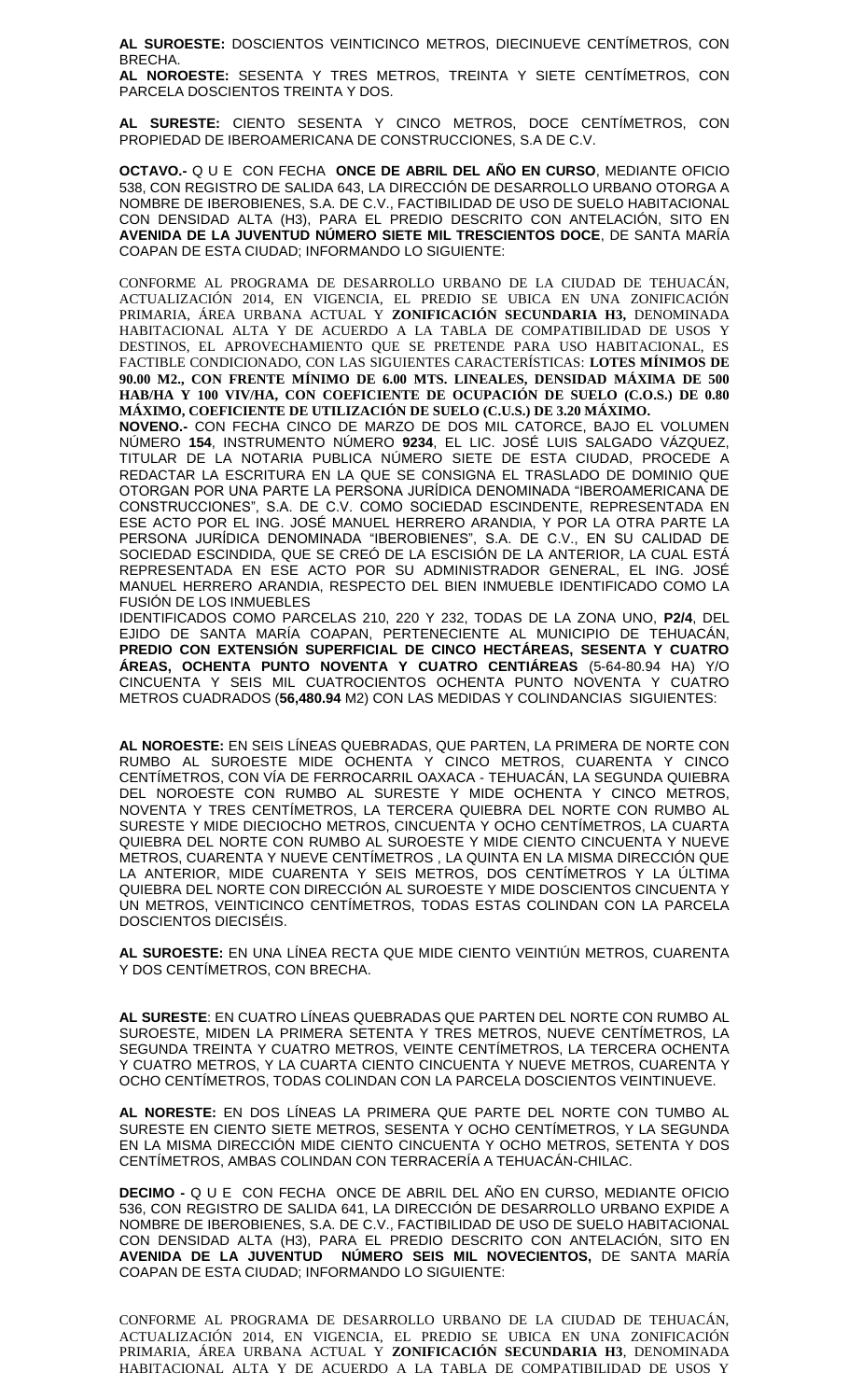DESTINOS, EL APROVECHAMIENTO QUE SE PRETENDE PARA USO HABITACIONAL, ES FACTIBLE CONDICIONADO, CON LAS SIGUIENTES CARACTERÍSTICAS: **LOTES MÍNIMOS DE 90.00 M2., CON FRENTE MÍNIMO DE 6.00 MTS. LINEALES, DENSIDAD MÁXIMA DE 500 HAB/HA Y 100 VIV/HA, CON COEFICIENTE DE OCUPACIÓN DE SUELO (C.O.S.) DE 0.80 MÁXIMO, COEFICIENTE DE UTILIZACIÓN DE SUELO (C.U.S.) DE 3.20 MÁXIMO.** 

**DÉCIMO PRIMERO.-** CON FECHA CINCO DE MARZO DE DOS MIL CATORCE, BAJO EL VOLUMEN NÚMERO **155**, INSTRUMENTO NÚMERO **9235**, EL LIC. JOSÉ LUIS SALGADO VÁZQUEZ, TITULAR DE LA NOTARIA PUBLICA NÚMERO SIETE DE ESTA CIUDAD, PROCEDE A REDACTAR LA ESCRITURA EN LA QUE SE CONSIGNA EL TRASLADO DE DOMINIO QUE OTORGAN POR UNA PARTE LA PERSONA JURÍDICA DENOMINADA "IBEROAMERICANA DE CONSTRUCCIONES", S.A. DE C.V. COMO SOCIEDAD ESCINDENTE, REPRESENTADA EN ESE ACTO POR EL ING. JOSÉ MANUEL HERRERO ARANDIA, Y POR LA OTRA PARTE LA PERSONA JURÍDICA DENOMINADA "IBEROBIENES", S.A. DE C.V., EN SU CALIDAD DE SOCIEDAD ESCINDIDA, QUE SE CREÓ DE LA ESCISIÓN DE LA ANTERIOR, LA CUAL ESTÁ REPRESENTADA EN ESE ACTO POR SU ADMINISTRADOR GENERAL, EL ING. JOSÉ MANUEL HERRERO ARANDIA, RESPECTO DEL BIEN INMUEBLE IDENTIFICADO COMO UNA FRACCIÓN DE LA **PARCELA NUMERO 229 Z-1 P2/4**, DEL EJIDO DE SANTA MARÍA COAPAN, PERTENECIENTE AL MUNICIPIO DE TEHUACÁN, **PREDIO CON EXTENSIÓN SUPERFICIAL DE DOS HECTÁREAS, TRES ÁREAS, DIECISÉIS PUNTO CERO CUATRO CENTIÁREAS** (2- 03-16.04 HA) Y/O VEINTE MIL TRESCIENTOS DIECISÉIS PUNTO CERO CUATRO METROS CUADRADOS **(20,316.04 M2)** CON LAS MEDIDAS Y COLINDANCIAS SIGUIENTES:

**AL NORESTE:** DOSCIENTOS TREINTA Y CUATRO METROS, SESENTA Y CUATRO CENTÍMETROS, CON TERRACERÍA CHILAC-TEHUACÁN.

**AL SUROESTE:** CIENTO SESENTA Y CINCO METROS, DOCE CENTÍMETROS, CON PARTE QUE SE RESERVA EL VENDEDOR.

**AL NOROESTE:** EN CUATRO LÍNEAS, LA PRIMERA DE NOVENTA Y SEIS METROS, ONCE CENTÍMETROS; LA SEGUNDA DE OCHENTA Y CUATRO METROS; LA TERCERA DE TREINTA Y CUATRO METROS, VEINTE CENTÍMETROS; TODAS ESTAS CON PARCELA DOSCIENTOS TREINTA Y DOS; Y LA CUARTA EN SETENTA Y TRES METROS, NUEVE CENTÍMETROS, CON PARCELA DOSCIENTOS VEINTE.

**DÉCIMO SEGUNDO.-** Q U E CON FECHA ONCE DE ABRIL DEL AÑO EN CURSO, MEDIANTE OFICIO 537, CON REGISTRO DE SALIDA 642, LA DIRECCIÓN DE DESARROLLO URBANO EXPIDE A NOMBRE DE IBEROBIENES, S.A. DE C.V., FACTIBILIDAD DE USO DE SUELO HABITACIONAL CON DENSIDAD ALTA (H3), PARA EL PREDIO DESCRITO CON ANTELACIÓN, SITO EN **AVENIDA DE LA JUVENTUD NÚMERO SIETE MIL CIEN**, DE SANTA MARÍA COAPAN DE ESTA CIUDAD; INFORMANDO LO SIGUIENTE:

CONFORME AL PROGRAMA DE DESARROLLO URBANO DE LA CIUDAD DE TEHUACÁN, ACTUALIZACIÓN 2014, EN VIGENCIA, EL PREDIO SE UBICA EN UNA ZONIFICACIÓN PRIMARIA, ÁREA URBANA ACTUAL Y **ZONIFICACIÓN SECUNDARIA H3**, DENOMINADA HABITACIONAL ALTA Y DE ACUERDO A LA TABLA DE COMPATIBILIDAD DE USOS Y DESTINOS, EL APROVECHAMIENTO QUE SE PRETENDE PARA USO HABITACIONAL, ES FACTIBLE CONDICIONADO, CON LAS SIGUIENTES CARACTERÍSTICAS: LOTES MÍNIMOS DE 90.00 M2., CON FRENTE MÍNIMO DE 6.00 MTS. LINEALES, DENSIDAD MÁXIMA DE 500 HAB/HA Y 100 VIV/HA, CON COEFICIENTE DE OCUPACIÓN DE SUELO (C.O.S.) DE 0.80 MÁXIMO, COEFICIENTE DE UTILIZACIÓN DE SUELO (C.U.S.) DE 3.20 MÁXIMO.

**DÉCIMO TERCERO:** CON FECHA 25 DE MARZO DE 2014, EL ING. JOSÉ PEDRO LÓPEZ CASTRO, GERENTE OPERATIVO DEL COMITÉ TÉCNICO DE AGUAS SUBTERRÁNEAS DEL ACUÍFERO DEL VALLE DE TEHUACÁN, EXTIENDE OFICIO NO. **COTAS-048-MD/2014**, QUE CONTIENE OPINIÓN TÉCNICA DE PASO DE GALERÍAS FILTRANTES O CANALES DE AGUAS DE RIEGO, REFERENTE A LOS PREDIOS QUE CONFORMAN EL FRACCIONAMIENTO MAYORAZGO TERCERA SECCIÓN, QUE SE UBICA SOBRE LA AVENIDA DE LA JUVENTUD CON LOS NÚMEROS **7312, 6900, 7100 Y 6901**, PERTENECIENTE AL MUNICIPIO DE TEHUACÁN, PUEBLA, MANIFESTANDO QUE "… EN RELACIÓN A LA POSIBLE EXISTENCIA DE ALGÚN TÚNEL SUBTERRÁNEO (GALERÍA FILTRANTE) O PASO DE ALGÚN CANAL DE AGUAS EN FUNCIONAMIENTO PARA RIEGO DENTRO DEL PREDIO, DE ACUERDO A LO CONSULTADO Y OBSERVADO NO EXISTE TRAYECTO DE CANAL DE CONDUCCIÓN DE AGUAS DE RIEGO O GALERÍA FILTRANTE DENTRO DEL PREDIO".

**DÉCIMO CUARTO:** CON FECHA 15 DE ABRIL DE 2014, EL M.C. RAÚL DE JESÚS GÓMEZ MORALES, JEFE DEL DEPARTAMENTO DE PLANEACIÓN, DIVISIÓN CENTRO ORIENTE, ZONA TEHUACÁN DE LA COMISIÓN FEDERAL DE ELECTRICIDAD, EXTIENDE FACTIBILIDAD DE SERVICIO PARA EL LOTE QUE SE PRETENDE FRACCIONAR LOCALIZADO EN AV. DE LA JUVENTUD NO. **7312, 6900, 7100** Y CALLE ITALIA NO **6901**, EN SANTA MARÍA COAPAN EN EL MUNICIPIO DE TEHUACÁN, PUEBLA, CUYO PROPIETARIO ES IBEROBIENES, S.A. DE C.V.

**DÉCIMO QUINTO:** CON FECHA 02 DE MAYO DE 2014, LA DIRECCIÓN DEL ORGANISMO OPERADOR DEL SERVICIO DE LIMPIA DE TEHUACÁN (OOSELITE), EXPIDE CONSTANCIA DE FACTIBILIDAD, PARA EL PREDIO UBICADO EN LA PARCELA **216** ACTUALMENTE CALLE ITALIA NO 6901 DE LA JUNTA AUXILIAR DE SANTA MARÍA COAPAN, DE ESTA CIUDAD DE TEHUACÁN, PUEBLA, EN DONDE SE PROYECTA EL FRACCIONAMIENTO MAYORAZGO TERCERA SECCIÓN.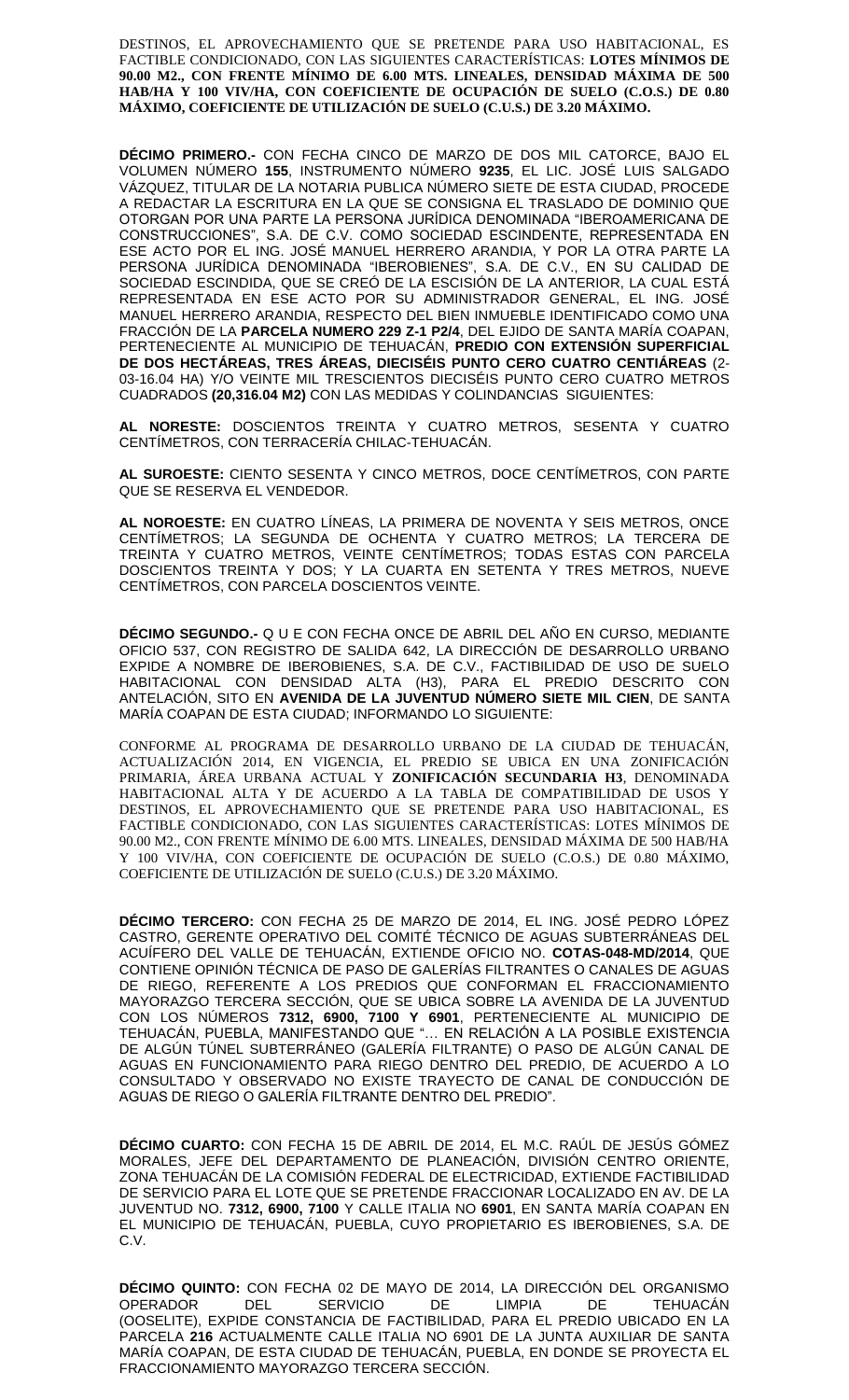**DÉCIMO SEXTO:** CON FECHA 02 DE MAYO DE 2014, LA DIRECCIÓN DEL ORGANISMO OPERADOR DEL SERVICIO DE LIMPIA DE TEHUACÁN (OOSELITE), EXPIDE CONSTANCIA DE FACTIBILIDAD, PARA LOS PREDIOS UBICADOS EN LAS PARCELAS **210, 220** Y **232** ACTUALMENTE AVENIDA DE LA JUVENTUD NO**. 7100** Y **7312** DE LA JUNTA AUXILIAR DE SANTA MARÍA COAPAN, DE ESTA CIUDAD DE TEHUACÁN, PUEBLA, EN DONDE SE PROYECTA EL FRACCIONAMIENTO MAYORAZGO TERCERA SECCIÓN.

**DÉCIMO SÉPTIMO:** CON FECHA 14 DE AGOSTO DE DOS MIL CATORCE LA PERSONA MORAL DENOMINADA "IBEROBIENES" S.A. DE C.V. INGRESA EL PROYECTO DE LOTIFICACIÓN DEL CONJUNTO DENOMINADO "MAYORAZGO SEGUNDA SECCIÓN" UBICADO EN CALLE ITALIA NO. SEIS MIL NOVECIENTOS UNO, AVENIDA DE LA JUVENTUD NO. SIETE MIL CIEN, AVENIDA DE LA JUVENTUD NO. SEIS MIL NOVECIENTOS Y AVENIDA DE LA JUVENTUD NO. SIETE MIL TRESCIENTOS DOCE, PROPIEDAD DE ESTA EMPRESA, INGRESANDO LOS DOCUMENTOS Y PLANOS DISPONIBLES HASTA LA FECHA, PARA SOLICITAR LA AUTORIZACIÓN PARA LA LOTIFICACIÓN DE DICHO PROYECTO.

**DÉCIMO OCTAVO**: CON FECHA 19 DE AGOSTO DE 2014, LA DIRECCIÓN DE PROTECCIÓN CIVIL Y BOMBEROS EXPIDE CONSTANCIA DE FACTIBILIDAD **NO. 224/2014**, PARA EL PROYECTO DE LOTIFICACIÓN DE LA EMPRESA DENOMINADA "IBEROBIENES, S.A. DE C.V.", MISMO QUE SE ENCUENTRA UBICADO SOBRE LA AVENIDA DE LA JUVENTUD NO. **7312**, **6900, 7100 Y 6901** DE SANTA MARÍA COAPAN, EN DONDE SE PRETENDE LA CONSTRUCCIÓN DEL FRACCIONAMIENTO "MAYORAZGO TERCERA SECCIÓN", DETERMINANDO QUE EL INMUEBLE ES FACTIBLE PARA EL USO MENCIONADO.

**DÉCIMO NOVENO.-** CON FECHA 28 DE AGOSTO DEL AÑO 2014, EL ORGANISMO OPERADOR DE LOS SERVICIOS DE AGUA POTABLE Y ALCANTARILLADO DEL MUNICIPIO DE TEHUACÁN; EXTIENDE OFICIO EN RELACIÓN A LA FACTIBILIDAD DEL FRACCIONAMIENTO MAYORAZGO TERCERA SECCIÓN, EL CUAL ESTARÁ FORMADO POR LAS PARCELAS 2010, 220, 232, Y 229, ASÍ COMO INTEGRADO POR LA PARCELA 216, EN BASE A LO ANTES MENCIONADO EL ORGANISMO OPERADOR DE LOS SERVICIOS DE AGUA POTABLE Y ALCANTARILLADO DEL MUNICIPIO DE TEHUACÁN CONDICIONA QUE PARA LA CONSTRUCCIÓN DEL CONJUNTO, DEBERÁ PRESENTAR EL DISEÑO DE LA OOSAPAT PARA SU REVISIÓN Y APROBACIÓN CONTEMPLANDO Y REALIZANDO LAS SIGUIENTES OBRAS:

CONTAR CON FUENTE DE ABASTECIMIENTO, ES DECIR REALIZAR LA PERFORACIÓN Y EQUIPAMIENTO DE UN POZO PROFUNDO CON UN AFORO APROXIMADO DE **30 L.P.S** COMO MÍNIMO, ASÍ COMO CONTAR CON UNA PLANTA DE TRATAMIENTO PROPIA, LA CUAL DEBERÁ DE OPERAR Y DAR EL MANTENIMIENTO RESPECTIVO, PARA QUE LAS AGUAS YA TRATADAS PUEDAN SER DESCARGADAS A LA BARRANCA CON LA DEBIDO AUTORIZACIÓN DE LA CONAGUA.

## **CONSIDERANDOS**

**I.-**QUE EL PÁRRAFO DE LA FRACCIÓN II DEL ARTÍCULO 115 DE LA CONSTITUCIÓN POLÍTICA DE LOS ESTADOS UNIDOS MEXICANOS, DETERMINAN QUE LOS AYUNTAMIENTOS TENDRÁN FACULTADES PARA APROBAR, DE ACUERDO A LAS LEYES EN MATERIA MUNICIPAL QUE DEBERÁN EXPEDIR LAS LEGISLATURAS DE LOS ESTADOS, LOS BANDOS DE POLICIAL Y GOBIERNO, LOS REGLAMENTOS, CIRCULARES Y DISPOSICIONES ADMINISTRATIVAS DE OBSERVANCIA GENERAL DENTRO DE SUS RESPECTIVAS JURISDICCIONES, QUE ORGANICEN LA<br>ADMINISTRACIÓN PÚBLICA MUNICIPAL, REGULEN LAS MATERIAS ADMINISTRACIÓN PÚBLICA MUNICIPAL, REGULEN LAS MATERIAS PROCEDIMIENTOS, FUNCIONES Y SERVICIOS PÚBLICOS DE SU COMPETENCIA Y ASEGUREN LA PARTICIPACIÓN CIUDADANA Y VECINAL; MISMA DISPOSICIÓN QUE ES TRASLADADA A LA FRACCIÓN III DEL ARTÍCULO 105 DE LA CONSTITUCIÓN POLÍTICA DEL ESTADO LIBRE Y SOBERANO DE PUEBLA.

**II.-** Q U E ES OBLIGACIÓN DE ESTE HONORABLE AYUNTAMIENTO EN TÉRMINOS DE LO QUE DISPONEN LOS DIVERSOS 102,103 Y 105 DE LA CONSTITUCIÓN POLÍTICA DEL ESTADO LIBRE Y SOBERANO DE PUEBLA CUMPLIR Y HACER CUMPLIR LA CONSTITUCIÓN, LEYES Y REGLAMENTOS SECUNDARIOS QUE EMANEN DEL PACTO FEDERAL.

**III.-** QUE EN TÉRMINOS DE LOS ARTÍCULOS 115 FRACCIONES V INCISO A,D Y F DE LA CONSTITUCIÓN POLÍTICA DE LOS ESTADOS UNIDOS MEXICANOS, DISPONE QUE LOS MUNICIPIOS ESTÁN FACULTADOS, ENTRE OTRAS MATERIAS PARA FORMULAR, APROBAR Y ADMINISTRAR A ZONIFICACIÓN Y PLANES DE DESARROLLO URBANO MUNICIPAL, CONTROLAR Y VIGILAR LA UTILIZACIÓN DEL SUELO EN EL ÁMBITO DE SU COMPETENCIA DE SUS JURISDICCIONES TERRITORIALES; ASÍ COMO EL IMPERATIVO NORMATIVO JURÍDICO 105 FRACCIÓN IV INCISO A,D,Y F DE LA CONSTITUCIÓN POLÍTICA DEL ESTADO DE PUEBLA Y NUMERAL 9 FRACCIONES IV, V, VI, 13 FRACCIÓN VI, CORRESPONDE AL AYUNTAMIENTO EN SU RESPECTIVA JURISDICCIÓN EXPEDIR LAS AUTORIZACIONES DE LICENCIAS, CONSTANCIAS DE USO DE SUELO FRACCIONAMIENTOS, SUBDIVISIONES, FUSIONES, RELOTIFICACIONES Y CONDOMINIOS DE CONFORMIDAD CON LO DEL ESTADO LIBRE Y SOBERANO DE PUEBLA, Y EN LOS PROGRAMA DE DESARROLLO URBANO SUSTENTABLE APLICABLES Y DEMÁS DISPOSICIONES JURÍDICAS APLICABLES.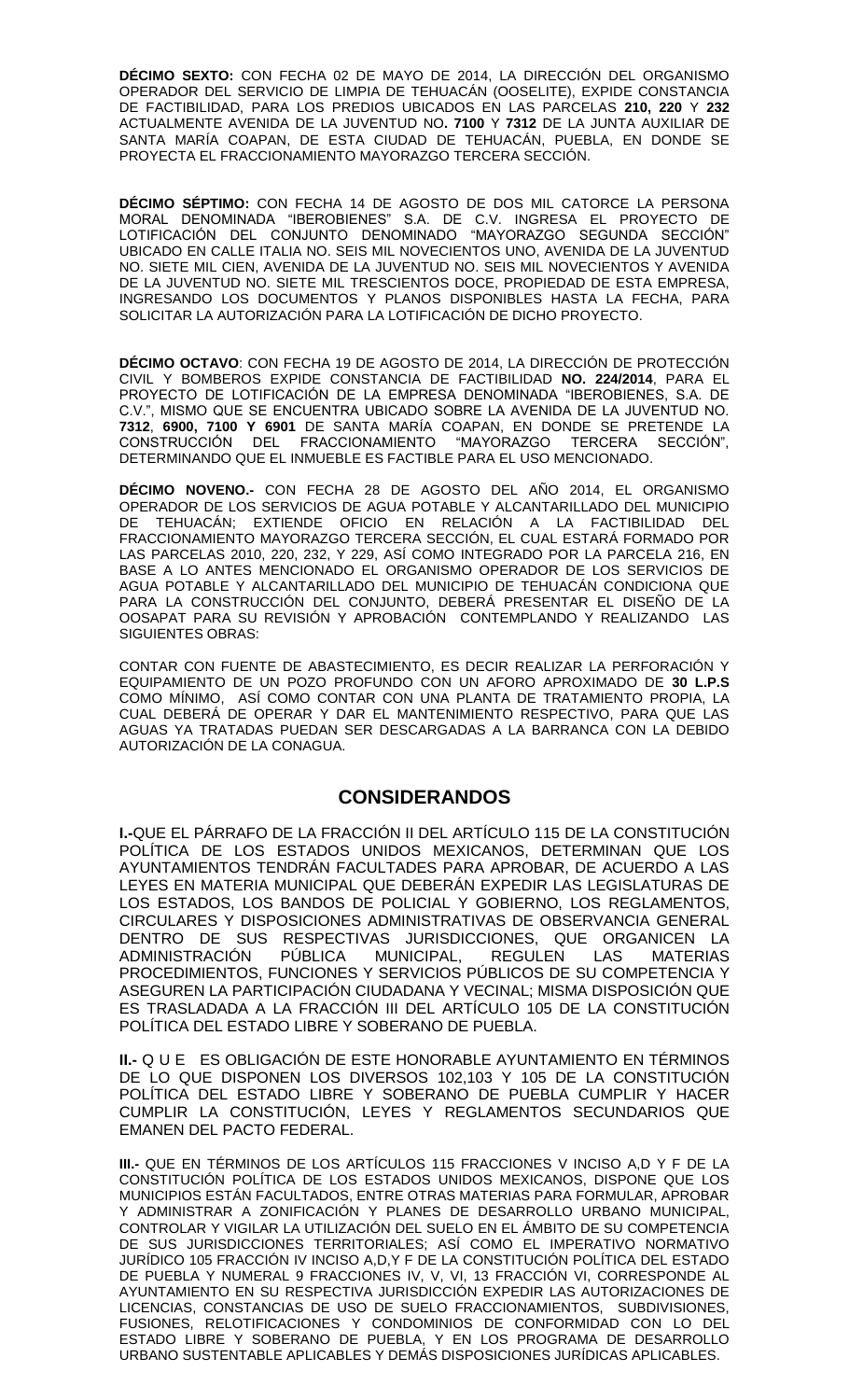**IV.-** Q U E EN TÉRMINOS DE LO DISPUESTO POR EL ARTICULO 9 FRACCIONES I, III, X Y XV Y EL ULTIMO PÁRRAFO DE LA LEY GENERAL DE ASENTAMIENTOS HUMANOS; LE CORRESPONDE AL MUNICIPIO EN EL ÁMBITO DE SU JURISDICCIÓN ENTRE OTROS EL ADMINISTRAR LOS PLANES O PROGRAMAS DE DESARROLLO URBANO, DE CENTROS URBANOS DE POBLACIÓN, ASÍ COMO EXPEDIR LAS AUTORIZACIONES LICENCIAS O PERMISOS DE USO DE SUELO, CONSTRUCCIÓN, FRACCIONAMIENTOS, SUBDIVISIONES, FUSIONES, RELOTIFICACIONES Y CONDOMINIOS; EJERCIENDO SUS ATRIBUCIONES EN MATERIA DE DESARROLLO URBANO A TRAVÉS DE LOS CABILDOS DE LOS AYUNTAMIENTOS O CON EL CONTROL Y EVALUACIÓN DE ESTOS, DE IGUAL FORMA DISPONE EL NUMERAL 78 FRACCIONES XXXIX Y XLI DE LA LEY ORGÁNICA MUNICIPAL, COMO FACULTAD DE LOS AYUNTAMIENTOS, EL ADMINISTRAR SUS PROGRAMAS DE DESARROLLO URBANO, ASÍ COMO EL CONTROLAR Y REGULAR EL SUELO DENTRO DE SU JURISDICCIÓN TERRITORIAL, DESDE LUEGO RESPETANDO EL MARCO JURÍDICO ANTES CITADO; COMPRENDIÉNDOSE ACCIONES TENDIENTES A LA CONSERVACIÓN, MEJORAMIENTO Y CRECIMIENTO DE LOS CENTROS DE POBLACIÓN DEL MUNICIPIO, SIN DESCUIDAR DESDE LUEGO EL MANTENIMIENTO DEL EQUILIBRIO ECOLÓGICO Y ADECUÁNDOSE A LOS PRINCIPIOS DE UN DESARROLLO EQUILIBRADO Y SUSTENTABLE.

**V.-** ASÍ MISMO, EL ARTÍCULO 22 DE LA LEY DE FRACCIONAMIENTOS Y ACCIONES URBANÍSTICAS DEL ESTADO LIBRE Y SOBERANO DE PUEBLA DISPONE QUE PARA AUTORIZAR DIVISIONES, SUBDIVISIONES, FUSIONES, SEGREGACIONES, LOTIFICACIONES Y RELOTIFICACIONES, CUALQUIERA QUE SEA SU EXTENSIÓN, LA PROTECCIÓN AL AMBIENTE NATURAL Y DESARROLLO SUSTENTABLE, LA DE DESARROLLO URBANO DEL CENTRO DE POBLACIÓN DE QUE SE TRATE PARA ESTABLECER LOS LINEAMIENTOS A QUE DEBERÁN SUJETARSE ESTIMANDO LA DIMENSIÓN RESULTANTE DEL PREDIO, EL USO AL QUE SE DESTINARA Y LOS SERVICIOS ESPECÍFICOS EXISTENTES, ASÍ MISMO SE REQUERIRÁ LA FACTIBILIDAD CORRESPONDIENTE EN RELACIÓN A LA DOTACIÓN DE SERVICIOS PÚBLICOS ASÍ MISMO EN SU FRACCIÓN IV, DEFINE LA LOTIFICACIÓN COMO LA PARTICIÓN DE UN TERRENO EN MÁS DE DOS FRACCIONES QUE NO REQUIERAN EL TRAZO DE VÍA PÚBLICA, CONSTITUYÉNDOSE CADA UNA DE LAS FRACCIONES EN LOTES.

**VI.-** QUE RESPECTO A LOS PREDIOS UBICADOS EN AVENIDA DE LA JUVENTUD IDENTIFICADOS CON LOS NÚMEROS **9600, 7100,7312** Y EL PREDIO UBICADO EN CALLE ITALIA NÚMERO **6901**, TODOS PERTENECIENTES A LA JUNTA AUXILIAR SANTA MARÍA COAPAN PERTENECIENTE A ESTA CIUDAD DE TEHUACÁN, PUEBLA. PROPIEDAD DE IBEROBIENES DE SOCIEDAD ANÓNIMA DE CAPITAL VARIABLE Y DE ACUERDO AL PROGRAMA MUNICIPAL DE DESARROLLO URBANO SUSTENTABLE DE TEHUACÁN ACTUALIZACIÓN 2014, SE ENCUENTRAN EN UNA ZONIFICACIÓN SECUNDARIA (H3) ES DECIR HABITACIONAL ALTA. CON UNA **DENSIDAD MÁXIMA DE 100 VIV/HA, LOTE MÍNIMO DE 90.00 M2, CON FRENTE MÍNIMO DE 6 ML, COEFICIENTE DE OCUPACIÓN DE SUELO (COS) 0.80 MAX, COEFICIENTE DE UTILIZACIÓN DEL SUELO (CUS) 3.2 MAX.**

**VII.-** EN EL ARTÍCULO 23 DE LA LEY DE FRACCIONAMIENTO Y ACCIONES URBANÍSTICAS DEL ESTADO LIBRE Y SOBERANO DE PUEBLA, SEÑALA QUE LA AUTORIDAD COMPETENTE OTORGARA DICHA AUTORIZACIÓN SIEMPRE Y CUANDO:

I.- NO SE AFECTE LA CAPACIDAD DE REDES DE INFRAESTRUCTURA INSTALADAS EN EL PROPIO FRACCIONAMIENTO Y EN LA ZONA DE SU UBICACIÓN

II.- NO SE REBASE LA DENSIDAD DE POBLACIÓN SEÑALADA EN LOS PROGRAMAS DE DESARROLLO URBANO

III.- NO SE AFECTEN ZONAS ARBOLADAS, ZONAS DE VALORES NATURALES CONTENIDOS EN LOS PROGRAMAS DE CONTENIDO ECOLÓGICO; MONUMENTOS Y ZONAS ARQUEOLÓGICAS E HISTORIA, Y LA IMAGEN URBANA.

**VIII.-** QUE EL ARTÍCULO 76 PRIMER PÁRRAFO DE LA LEY ORGÁNICA MUNICIPAL DETERMINA QUE EL AYUNTAMIENTO SESIONARA VÁLIDAMENTE CON ASISTENCIA DE LA MAYORÍA DE SUS MIEMBROS Y DEL SECRETARIO DEL AYUNTAMIENTO O LA PERSONA QUE LEGALMENTE LOS SUSTITUYA.

**IX.-** QUE DE ACUERDO AL ARTÍCULO 77 DE LA MISMA LEY EN CITA EN EL PÁRRAFO PRÓXIMO ANTERIOR, DETERMINA QUE LOS ACUERDOS DE LOS AYUNTAMIENTOS SE TOMARAN POR MAYORÍA DE VOTOS DEL PRESIDENTE MUNICIPAL Y REGIDORES, EN CASO DE EMPATE EL PRESIDENTE MUNICIPAL TENDRÁ VOTO DE CALIDAD.

**X.-** DE ACUERDO AL ARTÍCULO 15 DE LA LEY DE FRACCIONAMIENTOS Y ACCIONES URBANÍSTICAS DEL ESTADO LIBRE Y SOBERANO DE PUEBLA, LOS FRACCIONAMIENTOS DEBERÁN REALIZARSE EN TERRENOS QUE SE ENCUENTREN DENTRO DE LAS ÁREAS DE CONSOLIDACIÓN DE CRECIMIENTO DEL CENTRO DE POBLACIÓN DE QUE SE TRATE O EN TERRENOS PRÓXIMOS A OTROS FRACCIONAMIENTOS QUE YA ESTÉN DOTADOS DE TODOS LOS SERVICIOS PÚBLICOS MUNICIPALES; ASÍ MISMO LOS PREDIOS EN CUESTIÓN SE ENCUENTRAN PRÓXIMOS A OTROS FRACCIONAMIENTOS, MEJORANDO LA CONSERVACIÓN DEL CRECIMIENTO URBANO.

**XI.-** QUE DE APROBARSE LA LOTIFICACIÓN DEL FRACCIONAMIENTO HABITACIONAL DE TIPO INTERÉS POPULAR DENOMINADO FRACCIONAMIENTO "MAYORAZGO TERCERA SECCIÓN"UBICADO EN AVENIDA DE LA JUVENTUD IDENTIFICADOS CON LOS NÚMEROS 9600, 7100, 7312 Y EL PREDIO UBICADO EN CALLE ITALIA NÚMERO 6901, TODOS PERTENECIENTES A LA JUNTA AUXILIAR SANTA MARÍA COAPAN PERTENECIENTE A ESTA CIUDAD DE TEHUACÁN, PUEBLA, PROPIEDAD DE IBEROBIENES SOCIEDAD ANÓNIMA DE CAPITAL VARIABLE, PERMITIRÁ QUE EN LOS PREDIOS SE DESARROLLEN ESPACIOS PÚBLICOS DE CALIDAD CON CALLES ATRACTIVAS QUE PERMITAN QUE SE LIGUEN VIVIENDAS, EQUIPAMIENTOS, ÁREAS VERDES QUE PROMUEVAN LA SEGURIDAD Y ESPACIOS CON CARACTERÍSTICAS ARQUITECTÓNICAS DE LA COMUNIDAD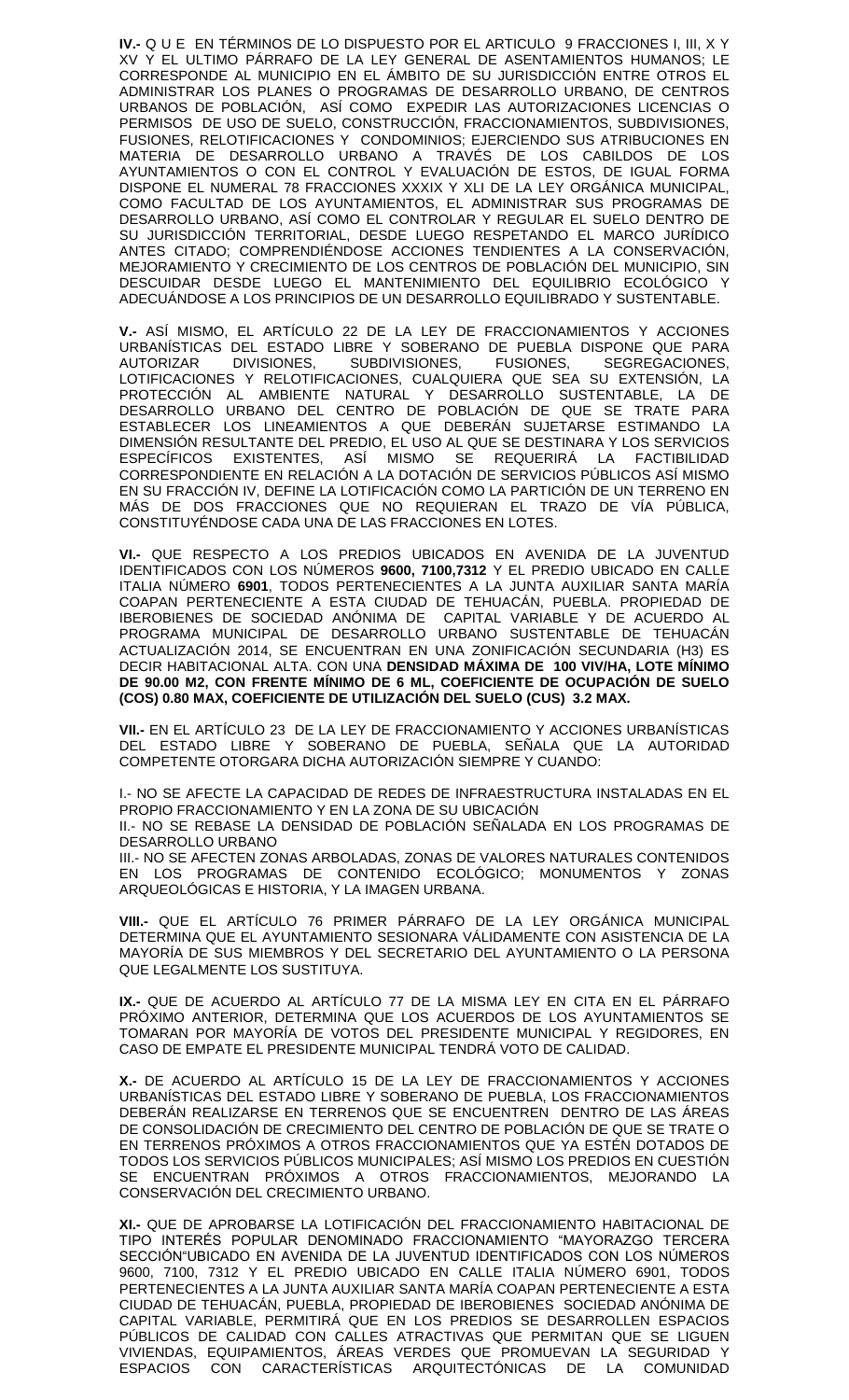PREEXISTENTE; SE ESTABLECERÁ LA DENSIDAD DEL PROYECTO COMO A CONTINUACIÓN SE DESCRIBE:

100 VIV/HA \* 13.679653 = 1367 VIVIENDAS PARA EL TOTAL DEL PREDIO.

POR LO QUE PARA ESTE PREDIO DE 13.679653 HAS, EN TOTAL SE PODRÁN AUTORIZAR UN MÁXIMO DE 1367 VIVIENDAS, SIENDO.

**XII.-** QUE EN CASO ESPECÍFICO DE ESTUDIOS NOS ENCONTRAMOS EN PRESENCIA DE UN FRACCIONAMIENTO DEL TIPO INTERÉS POPULAR, EN VIRTUD DE QUE REÚNE LAS CARACTERÍSTICAS CONTEMPLADAS EN EL ARTÍCULO 15 FRACCIÓN IV DE LA LEY DE FRACCIONAMIENTOS Y ACCIONES URBANÍSTICAS DEL ESTADO LIBRE Y SOBERANO DE PUEBLA; ES PROCEDENTE CONSIDERAR EL FRACCIONAMIENTO DE LA MANERA EN QUE A CONTINUACIÓN SE DESCRIBE:

|                                                                                                                                                                             | <b>ANALISIS DE ÁREAS</b>                                  |                   |                          |                 |
|-----------------------------------------------------------------------------------------------------------------------------------------------------------------------------|-----------------------------------------------------------|-------------------|--------------------------|-----------------|
| AREA TOTAL DEL TERRENO (ATERR)                                                                                                                                              |                                                           | 136.796,53 $M^2$  |                          | 100,00% (ATERR) |
| AREA DE AFECTACIONES(AAFEC)                                                                                                                                                 |                                                           | 24.303,08 $M^2$   |                          | 17,77% (ATERR)  |
| AREA TOTAL DE VIALIDADES (AVIAL)                                                                                                                                            |                                                           | 16.091,30 $M^2$   |                          | 11,76% (ATERR)  |
| AREA NETA TOTAL (ANET)                                                                                                                                                      |                                                           | 96.402,15 $M^2$   |                          | 70,47% (ATERR)  |
|                                                                                                                                                                             | <b>ANALISIS DEL AREA NETA</b>                             |                   |                          |                 |
| <b>COMPUESTA POR</b>                                                                                                                                                        |                                                           | 96.402,15 $M^2$   |                          | 100% (ANET)     |
| <b>AREA HABITACIONAL</b>                                                                                                                                                    |                                                           | 57.525,91 $M^2$   | 59,7% (ANET)             |                 |
| <b>AREA DE RESERVA</b>                                                                                                                                                      |                                                           | 18.002,69 $M^2$   | 18,7% (ANET)             |                 |
| 9681,21 $M^2$<br>MANZANA 5                                                                                                                                                  |                                                           |                   |                          |                 |
| 8321,48 M <sup>2</sup><br><b>MANZANA 13</b>                                                                                                                                 |                                                           |                   |                          |                 |
| <b>AREA DE OOSAPAT</b>                                                                                                                                                      |                                                           |                   | 870,95 $M^2$ 0,9% (ANET) |                 |
| $465,81M^2$<br>MANZANA 1                                                                                                                                                    |                                                           |                   |                          |                 |
| 405,14M <sup>2</sup><br><b>MANZANA 13</b>                                                                                                                                   |                                                           |                   |                          |                 |
| <b>AREA VERDE</b>                                                                                                                                                           |                                                           | 96,66 $M^2$       |                          | 0,1% (ANET)     |
| 48,18 $M^2$<br>MANZANA 6                                                                                                                                                    |                                                           |                   |                          |                 |
| 48,48 $M^2$<br>MANZANA 14                                                                                                                                                   |                                                           |                   |                          |                 |
| REVISION DEL AREA DE DONACION<br>CONFORME AL ART.67 FRACC. I DE<br>LA LEY DE FRACCIONAMIENTOS Y<br>ACCIONES URBANISTICAS DEL<br>ESTADO LIBRE Y SOBERANO DE<br><b>PUEBLA</b> | 19.180,32                                                 |                   |                          | 20% (ANET)      |
| AREA DE DONACION PROPUESTA                                                                                                                                                  | 19.905,94 $M^2$                                           |                   |                          | 20,6% (ANET)    |
| POR EL FRACCIONADOR<br>MANZANA 1                                                                                                                                            |                                                           |                   |                          |                 |
| 2549,80 $M^2$<br>$3243,00M^2$<br>MANZANA 9                                                                                                                                  |                                                           |                   |                          |                 |
| 1106,10M <sup>2</sup><br><b>MANZANA 13</b>                                                                                                                                  |                                                           |                   |                          |                 |
| 3519,00M <sup>2</sup><br>MANZANA 17                                                                                                                                         |                                                           |                   |                          |                 |
| 4667,11M <sup>2</sup><br><b>MANZANA 21</b>                                                                                                                                  |                                                           |                   |                          |                 |
| 4014,68M <sup>2</sup><br><b>MANZANA 25</b>                                                                                                                                  |                                                           |                   |                          |                 |
| 806,25M <sup>2</sup><br><b>MANZANA 25</b>                                                                                                                                   |                                                           |                   |                          |                 |
| DENSIDAD DE VIVIENDA SEGÚN LA 100 VIV/HA<br><b>ZONIFICACION H3</b>                                                                                                          |                                                           |                   |                          |                 |
| QUE<br><b>SE</b><br><b>VIVIENDAS</b><br><b>PUEDEN</b><br>CONSTRUIR CON ESTA DENSIDAD                                                                                        | 1367                                                      |                   |                          |                 |
| 13,679653                                                                                                                                                                   | *<br>HA                                                   | 100 VIV/HA<br>$=$ | 1367                     |                 |
| <b>NUMERO</b><br>DE<br><b>LOTES</b><br><b>HABITACIONALES</b><br>NUMERO DE LOTES OOSAPAT<br>NUMERO DE LOTES DE RESERVA<br>NUMERO DE LOTES DE<br>AREA<br><b>VERDE</b>         | 600<br>$\overline{c}$<br>$\overline{2}$<br>$\overline{2}$ |                   |                          |                 |
|                                                                                                                                                                             |                                                           |                   |                          |                 |

NUMERO DE LOTES DE DONACION 3 **NUMERO DE LOTES TOTAL 609**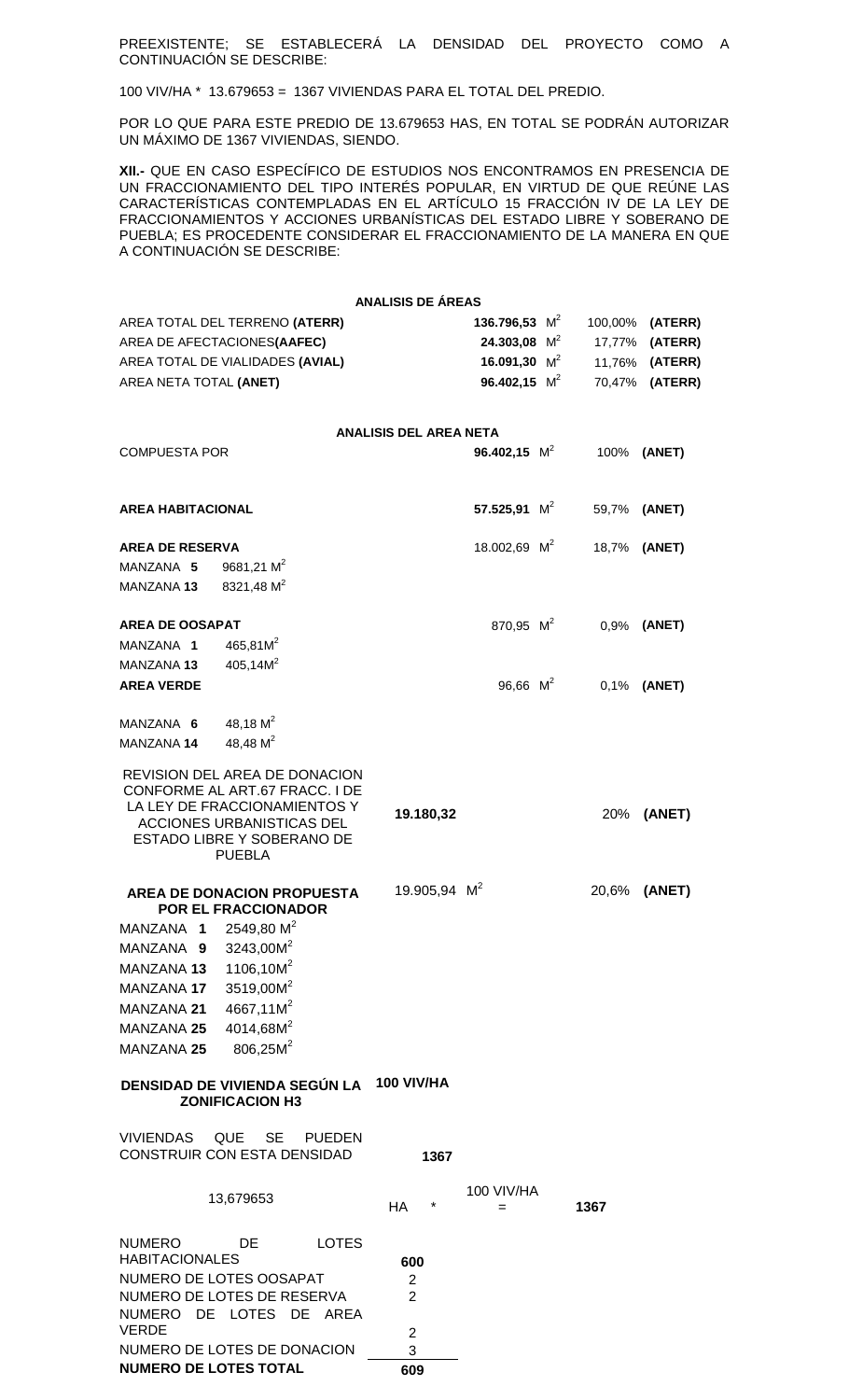**XIII.-** QUE TAL Y COMO SE DESPRENDE DEL CUADRO DE ANÁLISIS ANTERIOR, POR EL TIPO DE DESARROLLO QUE SE PRETENDE Y DE ACUERDO A LO DISPUESTO POR EL PROGRAMA MUNICIPAL DE DESARROLLO URBANO DE TEHUANA ACTUALIZACIÓN 2014, SE SOLICITA A ESTE HONORABLE CABILDO SE AUTORICE LA LOTIFICACIÓN DEL FRACCIONAMIENTO HABITACIONAL DENOMINADO **"MAYORAZGO TERCERA SECCIÓN"** EN EL ENTENDIDO DE QUE A EFECTO DE ESTAR EN POSIBILIDAD DE OTORGAR LAS CONSTANCIAS SOLICITADAS ADEMÁS DE CUMPLIR CON LOS DIVERSOS REQUISITOS Y CONDICIONANTES DE QUE PARA EL CASO DISPONEN LOS ORDENAMIENTOS LEGALES APLICABLES EN LA MATERIA SE DEBERÁ, EN UNA SOLA EXHIBICIÓN, CUBRIR ANTE LA TESORERÍA MUNICIPAL EL PAGO DE DERECHOS CONDUCENTES; POR LO QUE BAJO ESTE CONTEXTO EL PRESUPUESTO QUE CORRESPONDE POR LAS LICENCIAS Y AUTORIZACIONES QUE EN CASO DE APROBARSE POR ESTE HONORABLE CABILDO, SE OTORGARAN PARA LA LOTIFICACIÓN DEL FRACCIONAMIENTO MAYORAZGO TERCERA SECCIÓN, ES A SABER LA SIGUIENTE:

#### **PRESUPUESTO**

**DERECHOS DE LOTIFICACION**

|        | <b>ARTICULO</b>        | <b>CONCEPTO</b>                                                     | <b>UNIDAD</b> | <b>CANTIDAD</b> | P.U,(\$) | <b>TOTAL</b> |
|--------|------------------------|---------------------------------------------------------------------|---------------|-----------------|----------|--------------|
| $1 -$  | ART. 13 FRACC. VIII a) | <b>LOTIFICACION, RELOTIFICACION Y</b><br><b>FUSION</b>              | M2            | 136.796,53      | \$3,10   | \$424.069,24 |
| $2 -$  | ART.13 FRACC. VIII c)  | <b>SOBRE CADA LOTE QUE RESULTE</b>                                  | <b>LOTE</b>   | 609             | 93.60    | \$57.002,40  |
| $3. -$ | ART.13 FRACC. VIII d)  | <b>POR REVISION Y APROBACION DE</b><br><b>OBRAS DE URBANIZACION</b> | M2            | 16.091,30       | \$1,60   | \$25.746,08  |

**TOTAL DE DERECHOS DE** 

**LOTIFICACION** \$506.817,72

#### **DERECHOS POR ALINEAMIENTO, NUMERO OFICIAL Y USO DE SUELO**

|        | <b>ARTICULO</b>      | <b>CONCEPTO</b>           | <b>UNIDAD</b>  | <b>CANTIDAD</b> | P.U.(\$) | <b>TOTAL</b> |
|--------|----------------------|---------------------------|----------------|-----------------|----------|--------------|
| $\sim$ | ART. 13 FRACC. I     | <b>ALINEAMIENTO</b>       | ML             | 4.747.14        | \$9.00   | \$42,724.26  |
| $2 -$  | ART.13 FRACC. II     | <b>NUMERO OFICIAL</b>     | ٧I٧            | 602.00          | \$110.00 | \$66.220,00  |
| $3 -$  | ART.13 FRACC. XIV a) | USO DE SUELO HABITACIONAL | M <sub>2</sub> | 57.525,91       | \$4,20   | \$241.608,82 |

**TOTAL DE DERECHOS DE NUMERO OFICIAL, ALINEAMIENTO Y USO DE SUELO HAB.** \$350.553,08

DEDUCIÉNDOSE ASÍ UN TOTAL POR LA LOTIFICACIÓN DEL FRACCIONAMIENTO HABITACIONAL DENOMINADO "MAYORAZGO TERCERA SECCIÓN" UBICADO EN AVENIDA DE LA JUVENTUD IDENTIFICADOS CON LOS NÚMEROS 9600, 7100,7312 Y EL PREDIO UBICADO EN CALLE ITALIA NÚMERO 6901, TODOS PERTENECIENTES A LA JUNTA AUXILIAR SANTA MARÍA COAPAN PERTENECIENTE A ESTA CIUDAD DE TEHUACÁN, PUEBLA, PROPIEDAD DE IBEROBIENES SOCIEDAD ANÓNIMA DE CAPITAL VARIABLE. OBTENIDO Y SUSTENTADO EN LA LEY DE INGRESOS DEL MUNICIPIO DE TEHUACÁN, PARA EL EJERCICIO FISCAL 2014; LA SIGUIENTE CANTIDAD:

TOTAL DE DERECHOS POR LOTIFICACIÓN**, \$506.817,72** TOTAL DE DERECHOS POR ALINEAMIENTO, **\$350.553,08** NÚMERO OFICIAL Y USO DE SUELO.

#### **TOTAL A PAGAR \$ 857.370,81**

#### (OCHOCIENTOS CINCUENTA Y SIETE MIL TRESCIENTOS SETENTA PESOS 81/100 MN)

**XIV.-** EL DESARROLLADOR DEBERÁ CUMPLIR CON TODOS Y CADA UNO DE LOS REQUISITOS QUE PARA EL CASO DISPONE EL NUMERAL 48 DE LA LEY DE FRACCIONAMIENTOS Y ACCIONES URBANÍSTICAS DEL ESTADO LIBRE Y SOBERANO DE PUEBLA, EN EL QUE SEÑALA COMO REQUISITO PRIMORDIAL PARA DAR TRÁMITE A LAS SOLICITUDES RESPECTIVAS, LA AUTORIZACIÓN DE LOS ORGANISMOS QUE CONTROLAN LOS DIFERENTES SERVICIOS PÚBLICOS, DEBIENDO PRESENTAR A LAS DIRECCIONES DE DESARROLLO URBANO Y LA DIRECCIÓN DE MEDIO AMBIENTE Y ECOLOGÍA MUNICIPAL, COPIA DE LA RESOLUCIÓN QUE RECAIGA AL MANIFIESTO DE IMPACTO AMBIENTAL EN SU CORRESPONDIENTE MODALIDAD, AVALADO POR LA SECRETARIA DE DESARROLLO RURAL SUSTENTABILIDAD Y ORDENAMIENTO TERRITORIAL DEL GOBIERNO DEL ESTADO DE PUEBLA, CON EL DICTAMEN FAVORABLE DE PROTECCIÓN CIVIL, ASÍ MISMO DEBERÁ DAR CUMPLIMIENTO A LAS DIVERSAS NORMAS Y ESPECIFICACIONES QUE SE EMITAN POR LA AUTORIDADES Y ORGANISMOS AUXILIARES COMPETENTES TRATÁNDOSE DE AUTORIZACIONES DE TODO TIPO DE FRACCIONAMIENTOS Y/O ACCIONES URBANAS; EN EL ENTENDIDO DE QUE NO SE PODRÁ DAR INICIO CON LA CONSTRUCCIÓN, NO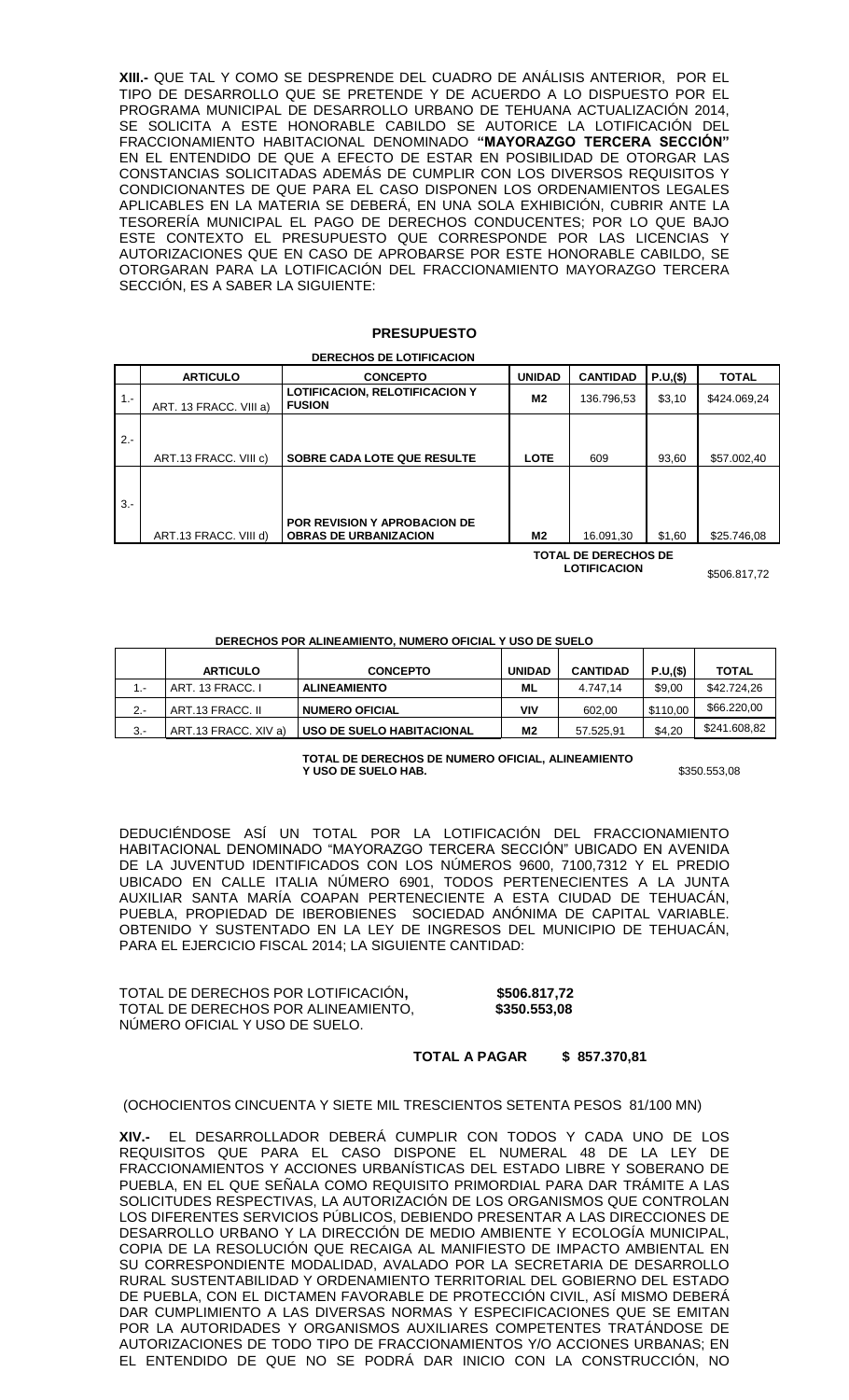OBSTANTE CONTAR CON LA LICENCIA RESPECTIVA HASTA EN TANTO NO DE CUMPLIMIENTO A LO ANTES PRECISADO ; DEBERÁ PRESENTAR CALENDARIZACIÓN DE OBRA, PLANOS DE URBANIZACIÓN, DE UBICACIÓN, TOPOGRÁFICOS, ÁREA RESTRINGIDA, DISTRIBUCIÓN DE MANZANAS, LOTIFICACIÓN, PROPUESTA DE NOMENCLATURA, RED DE DRENAJE, RED HIDRÁULICA, RED DE ENERGÍA ELÉCTRICA Y ALUMBRADO PÚBLICO, ASÍ COMO LOS REQUISITOS POR EL REGLAMENTO DE CONSTRUCCIONES PARA EL MUNICIPIO DE TEHUACÁN; MEMORIA DE CÁLCULO DE LA RED HIDRÁULICA, Y DRENAJE, PRECISANDO QUE LAS VIALIDADES INTERNAS Y DE PERÍMETRO DEL FRACCIONAMIENTO DEBERÁN SER PAVIMENTADAS AL MENOS CON CONCRETO ASFALTICO, COMPUESTO POR UNA SUB. BASE DE 15 CENTÍMETROS DE ESPESOR, POSTERIORMENTE UNA BASE HIDRÁULICA DEL MISMO ESPESOR, LA GUARNICIÓN DEBERÁ SER DE CONCRETO SIMPLE EN UNA SECCIÓN DE 13-18-45 CENTÍMETROS Y LONGITUD VARIABLE DE ACUERDO A LAS VIALIDADES MARCADAS EN EL PROYECTO ESTANDO OBLIGADO EL FRACCIONADOR A REFORESTAR LAS ÁREAS VERDES ASÍ COMO ESCRITURAR A FAVOR DEL MUNICIPIO LAS ÁREAS DE DONACIÓN Y VIALIDADES EN UN PLAZO NO MAYOR A LOS 60 DÍAS CONTADOS A PARTIR DE LA FECHA DE AUTORIZACIÓN DEL PRESENTE, ADEMÁS EL FRACCIONAMIENTO DEBERÁ PROVEER DE UN CONTENEDOR POR CADA 50 VIVIENDAS ASÍ COMO DESTINAR UN LUGAR ESPECÍFICO PARA SU COLOCACIÓN QUE NO SEA EN LA VIALIDAD PUBLICA, POZOS DE ABSORCIÓN PARA LA CAPTACIÓN DE AGUA PLUVIAL, ALUMBRADO PÚBLICO.

**XV.-** EL FRACCIONADOR DEBERÁ REALIZAR LA FUSIÓN DE LOS PREDIOS EN DONDE SE DESARROLLARA EL PRESENTE FRACCIONAMIENTO EN UN PLAZO NO MAYOR A LOS 60 DÍAS CONTADOS A PARTIR DE LA FECHA DE AUTORIZACIÓN DEL PRESENTE.

**XVI.-** EL PROYECTO DEBERÁ CONTENER SECCIONES DE ÁREAS DE CIRCULACIÓN VEHICULAR INTERNA A PARAMENTO DE LOTE, INCLUYENDO COTAS DE BANQUETAS, ARROLLO DE CALLE Y COTA TOTAL , ASÍ COMO LA TIPOLOGÍA Y CARACTERÍSTICAS DE ESTAS, RAMPAS PARA DISCAPACITADOS, ESTUDIO DE MECÁNICA DE SUELOS, REGLAMENTO INTERNO DEL FRACCIONAMIENTO, SUJETO A DISPOSICIONES DEL CÓDIGO CIVIL PARA EL ESTADO DE PUEBLA.

**XVII.-** EL FRACCIONADOR HARÁ LA ENTREGA-RECEPCIÓN FINAL AL MUNICIPIO PARA HACER CARGO EN LO SUCESIVO DE LA PRESENTACIÓN DE LOS SERVICIOS PÚBLICOS CORRESPONDIENTES SOLO DE LAS INSTALACIONES DESTINADAS A LOS SERVICIOS PÚBLICOS Y DE LAS OBRAS DE URBANIZACIÓN COMPRENDIDAS EN LAS ÁREAS DE DOMINIO PÚBLICO DEL FRACCIONAMIENTO, PARA QUE PUEDAN OPERAR DICHOS SERVICIOS.

**XVIII.-** EL FRACCIONADOR DEBERÁ CONSTRUIR UN POZO PROFUNDO CON UN AFORO DE 30 L.P.S COMO MÍNIMO.

**XIX.-** EL FRACCIONADOR DEBERÁ CONTAR CON UNA PLANTA DE TRATAMIENTO PROPIA, LA CUAL DEBERÁ DE OPERAR Y DAR EL MANTENIMIENTO RESPECTIVO, PARA QUE LAS AGUAS YA TRATADAS Y PUEDAN SER DESCARGADAS A LA BARRANCA CON LA DEBIDA AUTORIZACIÓN DE LA CONAGUA.

**XX.-** APERCIBIDO EL FRACCIONADOR QUE DE NO CUMPLIR CON TODAS Y CADA UNA DE LAS CONDICIONES QUE HAN QUEDADO REFERIDAS EN EL PRESENTE DICTAMEN, Y DEMÁS DISPOSICIONES APLICABLES A PARA EL CASO POR LOS ORDENAMIENTOS LEGALES QUE EN, MATERIA URBANA RIGEN EL MUNICIPIO; TODA AUTORIZACIÓN OTORGADA CON RESPECTO AL MULTICITADO FRACCIONAMIENTO QUEDARAN SIN EFECTO, APLICANDO LAS SANCIONES QUE CORRESPONDAN.

POR LO ANTES EXPUESTO EN LOS CONSIDERANDOS QUE ANTECEDEN Y EN USO DE LAS FACULTADES, SE PODE A CONSIDERACIÓN DE ESTA COMISION DE DESARROLLO URBANO Y OBRAS PÚBLICAS EL SIGUIENTE:

## **DICTAMEN**

**PRIMERO.-** SE AUTORICE EL PROYECTO DE FRACCIONAMIENTO HABITACIONAL DE TIPO INTERÉS POPULAR DENOMINADO "MAYORAZGO TERCERA SECCIÓN" UBICADO EN AVENIDA DE LA JUVENTUD IDENTIFICADOS CON LOS NÚMEROS 9600, 7100,7312 Y EL PREDIO UBICADO EN CALLE ITALIA NÚMERO 6901, TODOS PERTENECIENTES A LA JUNTA AUXILIAR SANTA MARÍA COAPAN PERTENECIENTE A ESTA CIUDAD DE TEHUACÁN.

**SEGUNDO.-** SE ORDENE A LA DIRECCIÓN DE DESARROLLO URBANO EXPEDIR LAS CONSTANCIAS DE LOTIFICACIÓN, NÚMERO OFICIAL, ALINEAMIENTO Y USO DE SUELO PARA LOS 602 LOTES.- **A T E N T A M E N T E.- COMISIÓN DE DESARROLLO URBANO Y OBRAS PÚBLICAS.- C. JUAN ÁLVAREZ CAMPOS.- REGIDOR PRESIDENTE.- C. JESUS AMADOR HERNÁNDEZ MARTÍNEZ.- REGIDOR MIEMBRO.- LIC. PIOQUINTO APOLINAR LEYVA.- REGIDOR MIEMBRO.- LAE. NORMA LILIANA FLORES MENDEZ.- REGIDOR MIEMBRO.- C. GLADYS GUADALUPE MARTÍNEZ GONZÁLEZ.- REGIDOR MIEMBRO.- C. CLAUDIA OROZCO LÓPEZ.- REGIDOR MIEMBRO.- FIRMAS ILEGIBLES".**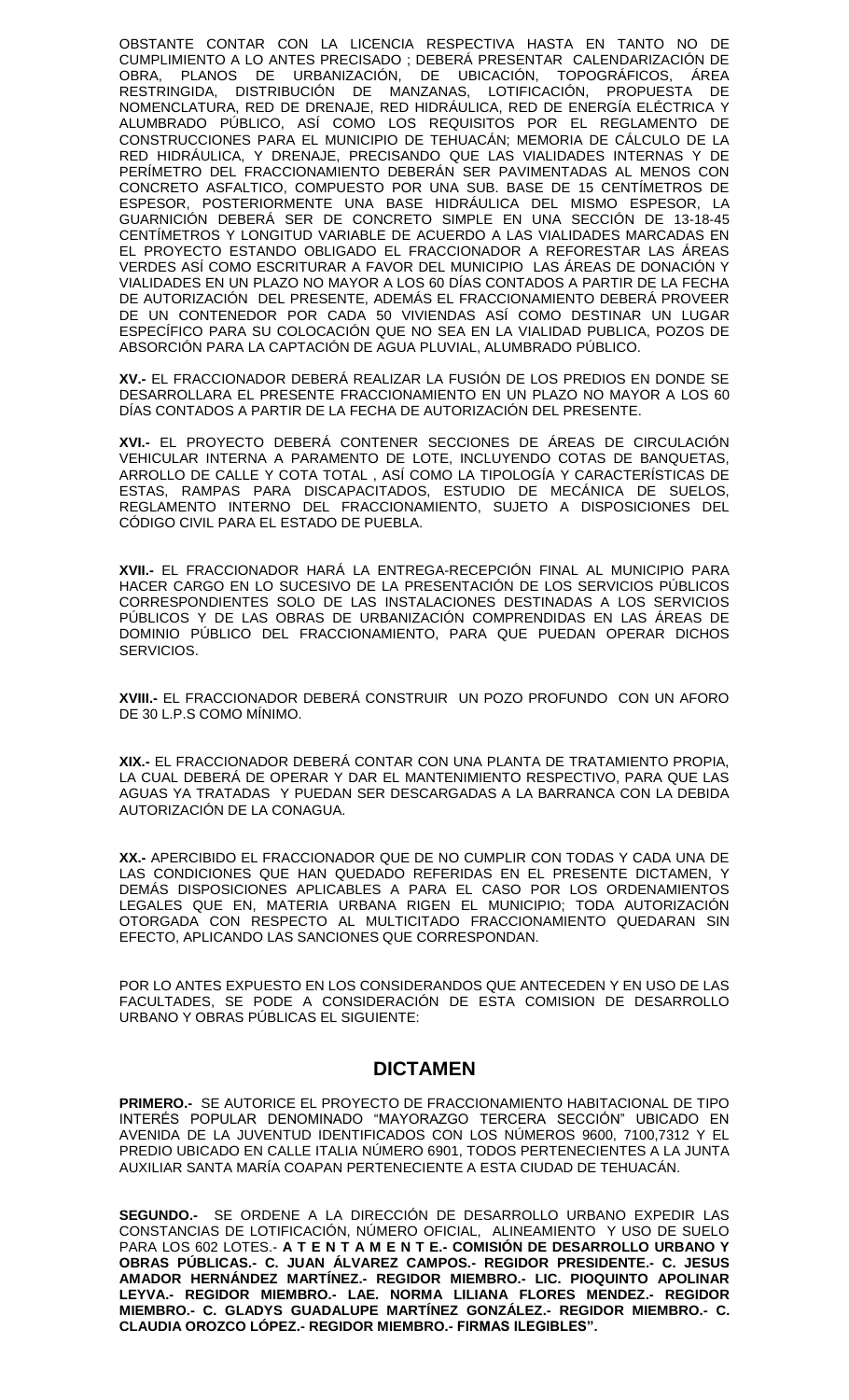REGIDORA MARTHA GARCÍA DE LA CADENA: PREGUNTA QUE SI ESTÁ FIRMADO POR LA COMISIÓN.

REGIDOR JUAN ALVAREZ CAMPOS: RESPONDE QUE SI LO FIRMO.

REGIDOR VÍCTOR MANUEL RODRÍGUEZ LEZAMA: PREGUNTA LA UBICACIÓN DE ESTE FRACCIONAMIENTO

REGIDOR JESÚS AMADOR HERNÁNDEZ MARTÍNEZ: LE EXPLICA LA UBICACIÓN DE ESTE.

REGIDOR VÍCTOR MANUEL RODRÍGUEZ LEZAMA: COMENTA QUE POR ESA ZONA HAY MUCHAS INUNDACIONES Y DESPUÉS YA VAN A VENIR LOS PROBLEMAS Y LOS RECLAMOS, PERO PIDE QUE SEA BUENO REVISAR EL LUGAR Y EL DICTAMEN PARA CHECARLO ANTES DE VOTAR YA QUE ÉL NO TIENE LA INFORMACIÓN.

REGIDORA NORMA LILIANA FLORES MÉNDEZ: COMENTA QUE LA ÚLTIMA LEY DE LOS FRACCIONAMIENTOS NO ES FACULTAD DEL CABILDO YA QUE LA ÚLTIMA DECISIÓN LA TIENE EL GOBIERNO DEL ESTADO, NOSOTROS SÓLO HACEMOS LO TRÁMITES QUE NOS CORRESPONDEN.

REGIDOR JOSÉ BERNARDO POZOS GUTIÉRREZ: CONSIDERANDO LO QUE COMENTO EL REGIDOR VÍCTOR, PREGUNTA CUÁL ES EL MOTIVO DE PASARLO POR CABILDO SI EL GOBIERNO DEL ESTADO ES QUIEN DEFINE ESTE ASUNTO.

REGIDOR ABRAHAM DAVID AGUILAR SÁNCHEZ: COMENTA QUE ENTONCES PARA QUE ESTA ACÁ, SI CON SU VOTO O SIN SU VOTO SE VA A REALIZAR ESTO.

REGIDOR JESÚS AMADOR HERNÁNDEZ MARTÍNEZ: COMENTA QUE PARA ESO ESTÁN LAS COMISIONES PARA REALIZAR CADA QUIEN SU TRABAJO Y ELLOS SABEN LO QUE HACEN.

REGIDORA GLADYS GUADALUPE MARTÍNEZ GONZÁLEZ: TODOS LOS DETALLES DE ESTA SITUACIÓN ES UNA RESPONSABILIDAD COMPARTIDA Y SOLO NOSOTROS TENEMOS QUE HACER EL TRABAJO QUE LE COMPETE AL MUNICIPIO Y COMENTA QUE ESTE FRACCIONAMIENTOS NO ES UNA ZONA DE RIESGO, Y HACE LA INVITACIÓN PARA TODOS Y ACLARAR CUALQUIER DUDA Y PREGUNTEN A SU COMISIÓN.

REGIDORA MARTHA GARCÍA DE LA CADENA ROMERO: CONOCE LOS FRACCIONAMIENTOS Y SI ESTÁN EN ZONA PLANA, PERO SI YA ESTÁ APROBADO POR EL ESTADO CUAL ES PUNTO PARA PASARLO ACÁ.

REGIDOR JOSÉ BERNARDO POZOS GUTIÉRREZ: NO DUDA DE LA HONORABILIDAD DE NADIE PERO ÉL NO SABÍA DE ESTA SITUACIÓN Y PROPONE QUE ESTE ASUNTO LO REVISEN TODOS LOS REGIDORES Y LOS FRACCIONADORES TAMBIÉN ESTÉN PRESENTES PARA PODER APROBARLO.

REGIDOR VÍCTOR MANUEL RODRÍGUEZ LEZAMA: CORRESPONDE A NOSOTROS DARLE LA INFORMACIÓN AL GOBIERNO DEL ESTADO, PERO QUISIERA TENER TODA LA INFORMACIÓN PARA PODER VOTARLO.

REGIDOR JUAN ÁLVAREZ CAMPOS: EXISTE UNA CARTA URBANA, QUE LA EMITE EL GOBIERNO DEL ESTADO, Y QUE A DESARROLLO URBANO DE TEHUACÁN LE CORRESPONDE TODA LA PARTE SUR Y SU OBLIGACIÓN ES DARLE A CONOCER AL GOBIERNO DEL ESTADO.

REGIDOR AMBROSIO LINARES AMAYO: VALE LA PENA HACER UNA REVISIÓN MUY CUIDADOSAMENTE DE ESTA SITUACIÓN, PIDE LA INFORMACIÓN PARA PODER VOTAR.

REGIDOR ABRAHAM DAVID AGUILAR SÁNCHEZ: QUIERE ARGUMENTOS PARA VER QUE LO QUE SE ESTÁ HACIENDO, SE ESTÁ HACIENDO BIEN, LO QUE HAY ES DESINFORMACIÓN.

LIC. JOSÉ HONORIO PACHECO FLORES: CADA UNA DE LAS COMISIONES PRESENTA SUS PUNTOS, Y ESTE ASUNTO TIENE QUE PASAR A REVISIÓN PRIMERO CON EL MUNICIPIO.

REGIDORA NORMA LILIANA FLORES MÉNDEZ: ES MUY IMPORTANTE LO DE LA CARTA URBANA, QUE ES LA QUE RIGE LO DE LOS FRACCIONAMIENTOS, Y MARCA CUAL ES LA DENSIDAD POBLACIONAL Y TODO LO QUE IMPLICA RIESGOS Y POBLACIÓN Y LOS FRACCIONARIOS INVIERTEN DONDE LA CARTA URBANA LO PERMITE.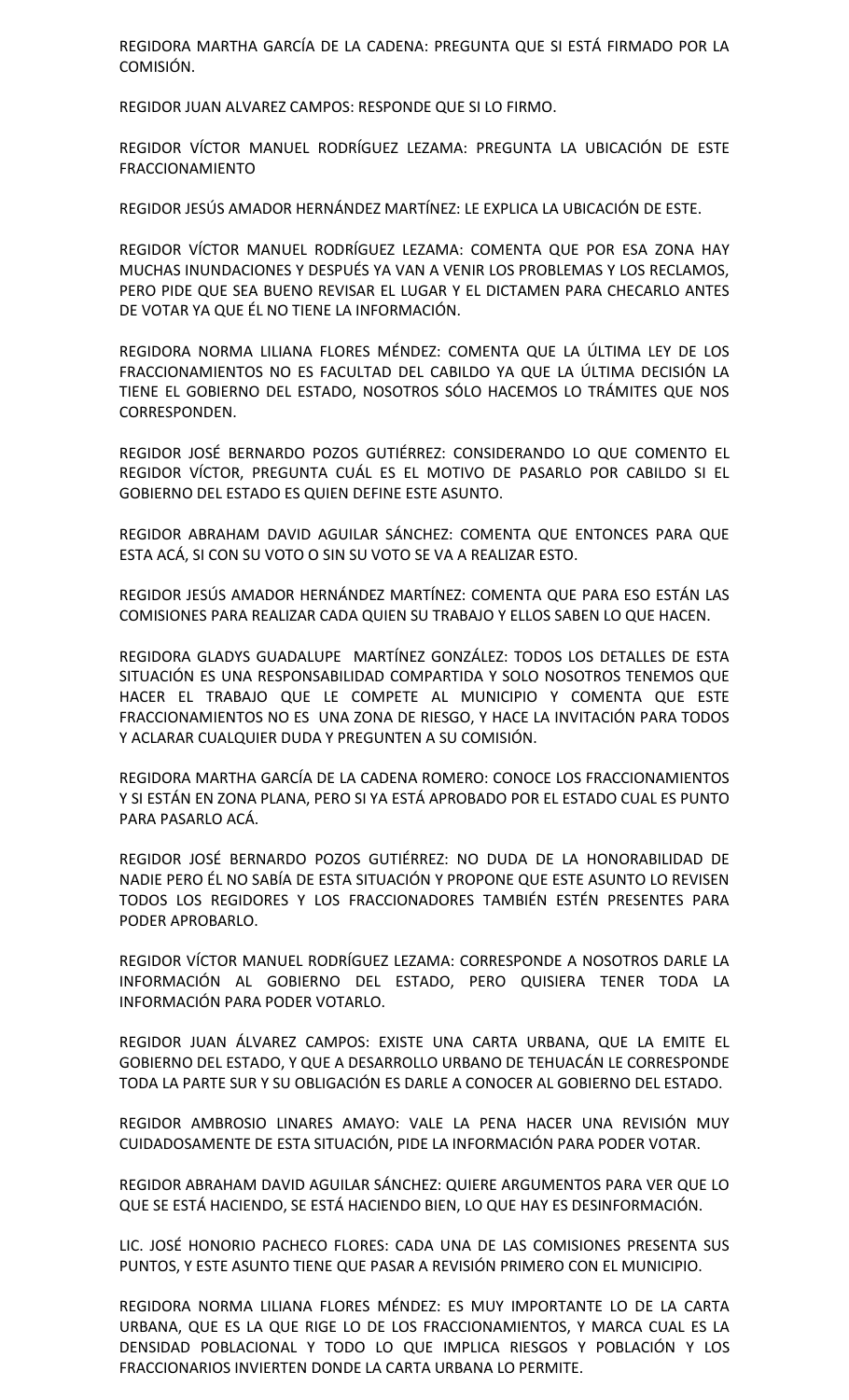REGIDOR PIOQUINTO APOLINAR LEYVA: LOS QUE INTEGRAMOS LA COMISIÓN ACLARAN MUCHAS COSAS QUE ESTABAN EN EL AIRE Y PARA ÉL, PORQUE NO EXPLICARLE A LOS COMPAÑEROS.

HABIÉNDOSE ANALIZADO AMPLIAMENTE EL CONTENIDO DEL DICTAMEN DE REFERENCIA, POR PARTE DE LOS INTEGRANTES DEL H. CABILDO, SE DETERMINA LO SIGUIENTE:

NO SE SOMETE A VOTACIÓN, QUEDANDO PENDIENTE EL **DICTAMEN PARA LA AUTORIZACIÓN DE LA LOTIFICACIÓN DEL FRACCIONAMIENTO HABITACIONAL DE TIPO INTERÉS POPULAR DENOMINADO FRACCIONAMIENTO "MAYORAZGO TERCERA SECCIÓN", UBICADO EN AV. DE LA JUVENTUD SOBRE 4 PREDIOS IDENTIFICADOS CON LOS NÚMEROS 9600, 7100, 7312 Y EL PREDIO UBICADO EN CALLE ITALIA NÚMERO 6901, TODOS PERTENECIENTE A LA JUNTA AUXILIAR DE SANTA MARIA COAPAN DE ESTA CIUDAD DE TEHUACÁN, PUEBLA, PROPIEDAD DE IBEROBIENES S.A. DE C.V.**

**COMISIÓN DE DESARROLLO URBANO Y OBRAS PÚBLICAS.- ANÁLISIS, DISCUSIÓN Y EN SU CASO APROBACIÓN DEL DICTAMEN PARA QUE EL AYUNTAMIENTO DE TEHUACÁN, APRUEBE EN SESIÓN DE CABILDO EL PROGRAMA ESTATAL PARA LA INCORPORACIÓN DE ASENTAMIENTOS HUMANOS IRREGULARES AL DESARROLLO URBANO SUSTENTABLE 2011-2017, ASÍ COMO SE FACULTE A LA PRESIDENTA MUNICIPAL PARA SUSCRIBIR CON EL TITULAR DEL EJECUTIVO ESTATAL EL CONVENIO DE COORDINACIÓN PARA LA EJECUCIÓN EN EL TERRITORIO MUNICIPAL DE TEHUACÁN EL PROGRAMA ANTES CITADO.**

SEÑOR REGIDOR TIENE USTED EL USO DE LA PALABRA.

EL C. JUAN ÁLVAREZ CAMPOS, PROCEDE A DAR LECTURA AL DICTAMEN CORRESPONDIENTE MISMO QUE A LA LETRA DICE:

**"… TEHUACÁN, PUEBLA; A 10 DE OCTUBRE DEL AÑO DOS MIL CATORCE.**

# **"..HONORABLE CUERPO EDILICIO DEL AYUNTAMIENTO DE TEHUACAN**

LOS SUSCRITOS C. JUAN ÁLVAREZ CAMPOS REGIDOR PRESIDENTE, C. JESUS AMADOR HERNÁNDEZ MARTÍNEZ, LIC. PIOQUINTO APOLINAR LEYVA, LAE. NORMA LILIANA FLORES MENDEZ, C. GLADYS GUADALUPE MARTÍNEZ GONZÁLEZ, Y C. CLAUDIA OROZCO LÓPEZ, REGIDORES MIEMBROS DE LA **COMISIÓN DE DESARROLLO URBANO Y OBRAS PÚBLICAS** QUE EN USO DE LAS FACULTADES QUE SE NOS CONFIERE EN TÉRMINOS DE LO QUE DISPONEN LOS ARTÍCULOS **92** FRACCIONES **I, IV**, **94**, **96** FRACCIÓN **III** Y **98** DE LA LEY ORGÁNICA MUNICIPAL; Y TOMANDO EN CONSIDERACIÓN LOS ARGUMENTOS QUE EN EL PRESENTE SE VIERTEN, SOMETEMOS A USTEDES EL PRESENTE DICTAMEN QUE VERSA SOBRE: **PROYECTO DE DICTAMEN PARA QUE EL AYUNTAMIENTO DE TEHUACÁN, APRUEBE EN SESIÓN DE CABILDO EL PROGRAMA ESTATAL PARA LA INCORPORACIÓN DE ASENTAMIENTOS HUMANOS IRREGULARES AL DESARROLLO URBANO SUSTENTABLE 2011-2017.**

## **CONSIDERANDO**

**I.-** QUE EL ARTÍCULO 115 DE LA CONSTITUCIÓN POLÍTICA DE LOS ESTADOS UNIDOS MEXICANOS, ESTABLECE EN SU FRACCIÓN V QUE LOS MUNICIPIOS EN TÉRMINOS DE LAS LEYES FEDERALES Y ESTATALES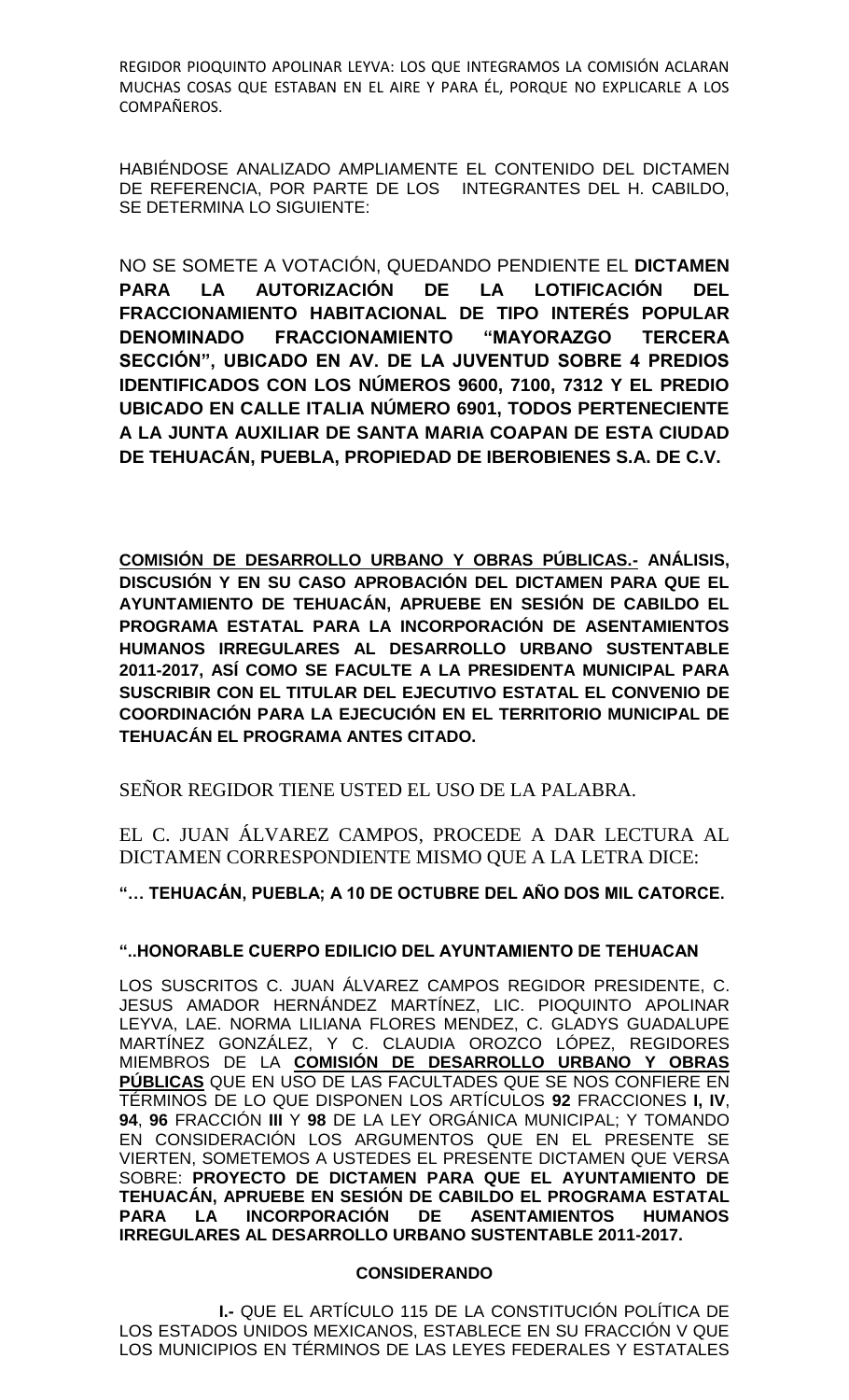ESTARÁN FACULTADOS EN LA REGULARIZACIÓN DE LA TENENCIA DE LA TIERRA URBANA.

**II.-** QUE LA LEY GENERAL DE ASENTAMIENTOS HUMANOS EN SUS ARTÍCULOS 3° Y 9° ESTABLECE QUE EL ORDENAMIENTO TERRITORIAL DE LOS ASENTAMIENTOS HUMANOS Y EL DESARROLLO URBANO DE LOS CENTROS DE POBLACIÓN, TENDERÁN A MEJORAR EL NIVEL Y LA CALIDAD DE VIDA DE LA POBLACIÓN URBANA Y RURAL MEDIANTE EL ORDENADO APROVECHAMIENTO DE LA PROPIEDAD INMOBILIARIA EN LOS CENTROS DE POBLACIÓN, Y QUE ES FACULTAD DE LOS MUNICIPIOS INTERVENIR EN LA REGULARIZACIÓN DE LA TENENCIA DE LA TIERRA URBANA EN LOS TÉRMINOS DE LA LEGISLACIÓN APLICABLE Y DE CONFORMIDAD CON LOS PLANES DE DESARROLLO URBANO Y LAS RESERVAS, USOS Y DESTINOS DE ÁREAS Y PREDIOS, EJERCIENDO DICHAS ATRIBUCIONES A TRAVÉS DE LOS CABILDOS O EL CONTROL Y EVALUACIÓN DE ESTOS.

**III.-** QUE LA LEY DE DESARROLLO URBANO SUSTENTABLE DEL ESTADO DE PUEBLA ESTABLECE QUE ES FACULTAD QUE EL GOBIERNO DEL ESTADO, PROMOVER E INTERVENIR EN LA INCORPORACIÓN DE SUELO AL DESARROLLO URBANO ASÍ COMO EN LA REGULARIZACIÓN DE LA TENENCIA DE LA TIERRA, POR OTRA PARTE EL ARTÍCULO 13 DE DICHO ORDENAMIENTO, ESTABLECE QUE ES FACULTAD DE LOS AYUNTAMIENTOS EN SUS RESPECTIVAS JURISDICCIONES INTERVENIR Y COADYUVAR EN LA REGULARIZACIÓN DE LA TENENCIA DE LA TIERRA DE LOS ASENTAMIENTOS HUMANOS IRREGULARES, ASÍ COMO EN LOS PROCESOS DE INCORPORACIÓN AL DESARROLLO URBANO DE LA TIERRA DE ORIGEN EJIDAL, COMUNAL, PRIVADO O PROVENIENTES DEL PATRIMONIO DE LA FEDERACIÓN DEL ESTADO O DEL PROPIO MUNICIPIO.

**IV.-** QUE LA COMISIÓN INTERINSTITUCIONAL PARA LA REGULARIZACIÓN DE LOS ASENTAMIENTOS HUMANOS Y LA CONSTITUCIÓN DE RESERVAS TERRITORIALES, COMO ÓRGANO RECTOR DE LOS PROGRAMAS DE INCORPORACIÓN DE ASENTAMIENTOS HUMANOS AL DESARROLLO URBANO, EN SESIÓN PLENARIA DEL 14 DE SEPTIEMBRE DEL AÑO EN CURSO, APROBÓ EL PROGRAMA ESTATAL PARA LA INCORPORACIÓN DE ASENTAMIENTOS HUMANOS IRREGULARES AL DESARROLLO URBANO SUSTENTABLE 2011-2017, EL CUAL TIENE COMO OBJETIVO GENERAL REALIZAR LAS ACCIONES NECESARIAS PARA LA INCORPORACIÓN DE LOS ASENTAMIENTOS HUMANOS IRREGULARES FACTIBLES AL DESARROLLO URBANO SUSTENTABLE, CON FORME A PROGRAMAS ESPECÍFICOS MUNICIPALES DE REORDENAMIENTO Y MEJORAMIENTO URBANO, DESALENTANDO LA FORMACIÓN DE NUEVOS ASENTAMIENTOS, Y CONJUNTANDO LOS ESFUERZOS DE LOS TRES ÓRDENES DE GOBIERNO, CONTANDO CON LA PARTICIPACIÓN DE LOS COLONOS Y DE LAS ORGANIZACIONES SOCIALES.

**V.-** QUE EL GOBIERNO DEL ESTADO POR CONDUCTO DE LA DIRECCIÓN DE TENENCIA DE LA TIERRA, LLEVA ACABO LA COORDINACIÓN EN LA EJECUCIÓN Y APLICACIÓN DEL PROGRAMA MENCIONADO Y SE LE HACE LA ATENTA INVITACIÓN A ESTE AYUNTAMIENTO, PARA DAR CONTINUIDAD AL PROCESO DE INCORPORACIÓN DE ASENTAMIENTOS HUMANOS IRREGULARES EXISTENTES EN ESTE MUNICIPIO.

PARA DAR ATENCIÓN A LOS TRABAJOS DE INCORPORACIÓN DE ASENTAMIENTOS HUMANOS IRREGULARES AL DESARROLLO URBANO, ES NECESARIO QUE ESTE CABILDO APRUEBE EJECUTAR EN EL TERRITORIO MUNICIPAL DE TEHUACÁN EL PROGRAMA ESTATAL PARA LA INCORPORACIÓN DE ASENTAMIENTOS HUMANOS IRREGULARES AL DESARROLLO URBANO SUSTENTABLE 2011-2017, ASÍ MISMO, SE FACULTE A LA SUSCRITA A SUSCRIBIR CON EL TITULAR DEL EJECUTIVO ESTATAL EL CONVENIO DE COORDINACIÓN PARA LA EJECUCIÓN DEL MISMO.

**VI.-** QUE LA LEY ORGÁNICA MUNICIPAL EN SUS ARTÍCULOS 78 Y 91, ESTABLECE QUE SON ATRIBUCIONES DE LOS AYUNTAMIENTOS PROMOVER CUANTO ESTIMEN CONVENIENTE PARA EL PROGRESO ECONÓMICO, SOCIAL Y CULTURAL DEL MUNICIPIO, CONTROLAR Y VIGILAR LA UTILIZACIÓN DEL SUELO EN SUS JURISDICCIONES TERRITORIALES, INTERVENIR EN LA REGULARIZACIÓN DE LA TENENCIA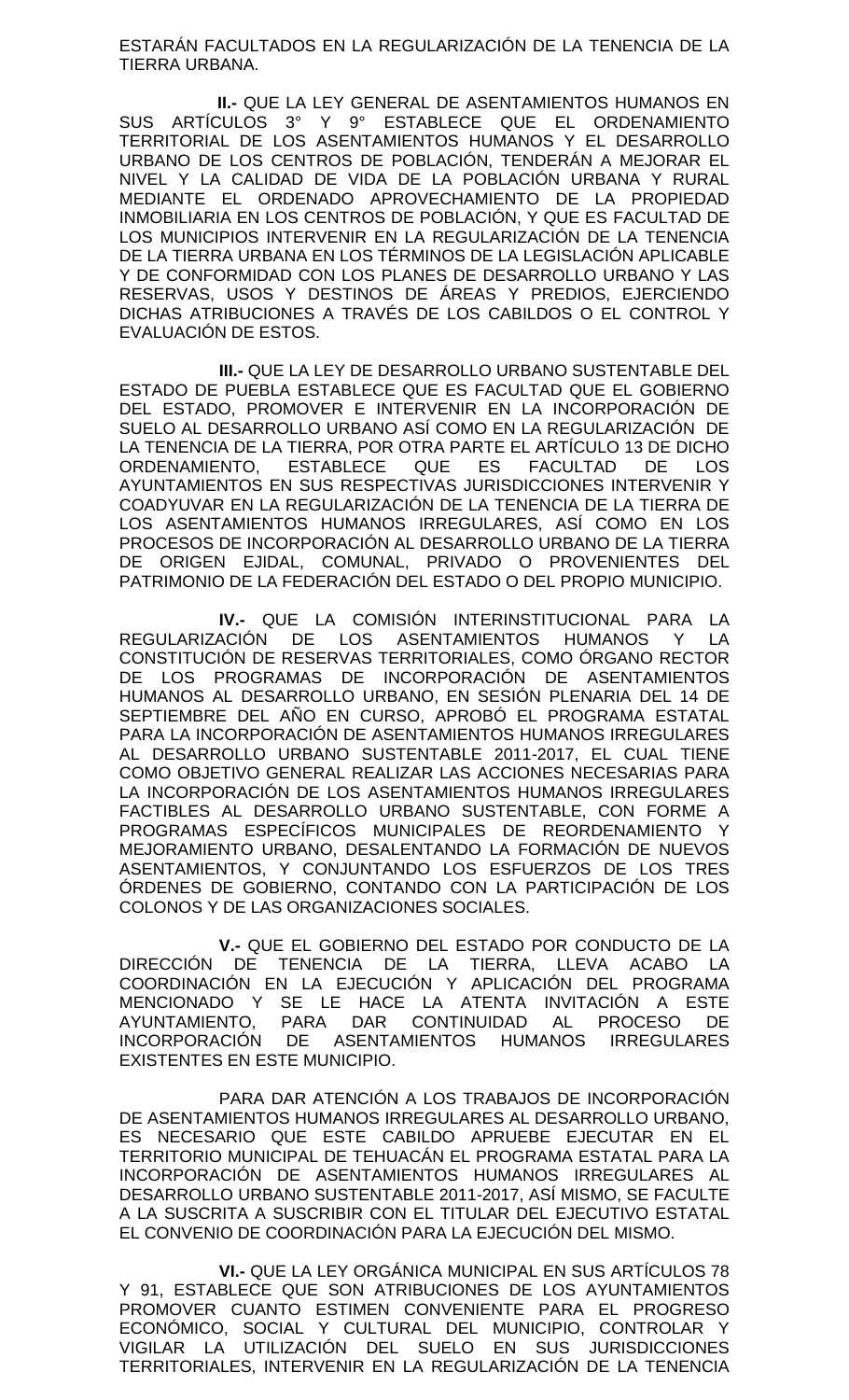DE LA TIERRA URBANA, SOCIAL, COMUNAL O PRIVADA, ASÍ MISMO PODRÁ FACULTAR AL PRESIDENTE MUNICIPAL PARA SUSCRIBIR LOS CONVENIOS Y ACTOS QUE SEAN DE INTERÉS PARA EL MUNICIPIO.

DERIVADO DE LO ANTERIOR, Y EN VIRTUD DE QUE ESTE AYUNTAMIENTO HA RECIBIDO DE LOS HABITANTES DE LOS ASENTAMIENTOS HUMANOS IRREGULARES EXISTENTES EN ESTE MUNICIPIO, LAS DEMANDAS, QUE ENTRE OTRAS COSAS SOLICITAN LA INTRODUCCIÓN DE LOS DIVERSOS SERVICIOS PÚBLICOS, LA REGULARIZACIÓN DE LA TENENCIA DE LA TIERRA, A TRAVÉS DE SU INCORPORACIÓN AL DESARROLLO URBANO, Y TOMADO EN CONSIDERACIÓN LOS BENEFICIOS QUE BRINDA EL PROGRAMA ESTATAL PARA LA INCORPORACIÓN DE ASENTAMIENTOS HUMANOS IRREGULARES AL DESARROLLO URBANO SUSTENTABLE 2011-2017, SE SOLICITA A ESTE HONORABLE CABILDO APRUEBE EL PROGRAMA MENCIONADO, PARA QUE SE EJECUTE EN ESTE MUNICIPIO Y SE FACULTE A LA SUSCRITA A SUSCRIBIR EL CONVENIO DE COORDINACIÓN RESPECTIVO.

POR LO ANTERIORMENTE EXPUESTO Y CON FUNDAMENTO EN LAS DISPOSICIONES LEGALES MENCIONADAS, SE SOMETE A LA CONSIDERACIÓN DE ESTE CUERPO EDILICIO EL SIGUIENTE:

#### **DICTAMEN**

**PRIMERO:** SE APRUEBE EL PROGRAMA ESTATAL PARA LA INCORPORACIÓN DE ASENTAMIENTOS HUMANOS IRREGULARES AL DESARROLLO URBANO SUSTENTABLE 2011-2017 SEÑALADO EN EL CUERPO DE ESTE DOCUMENTO Y SU EJECUCIÓN EN ESTE MUNICIPIO.

**SEGUNDO:** SE FACULTE A LA C. PRESIDENTE MUNICIPAL PARA SUSCRIBIR CON EL TITULAR DEL EJECUTIVO ESTATAL EL CONVENIO DE COORDINACIÓN PARA LA EJECUCIÓN EN EL TERRITORIO MUNICIPAL DE TEHUACÁN, DEL PROGRAMA ESTATAL PARA LA INCORPORACIÓN DE ASENTAMIENTOS HUMANOS IRREGULARES AL DESARROLLO URBANO SUSTENTABLE 2011-2017.- **A T E N T A M E N T E.- COMISIÓN DE DESARROLLO URBANO Y OBRAS PÚBLICAS.- C. JUAN ÁLVAREZ CAMPOS.- REGIDOR PRESIDENTE.- C. JESUS AMADOR HERNÁNDEZ MARTÍNEZ.- REGIDOR MIEMBRO.- LIC. PIOQUINTO APOLINAR LEYVA.- REGIDOR MIEMBRO.- LAE. NORMA LILIANA FLORES MENDEZ.- REGIDOR MIEMBRO.- C. GLADYS GUADALUPE MARTÍNEZ GONZÁLEZ.- REGIDOR MIEMBRO.- C. CLAUDIA OROZCO LÓPEZ.- REGIDOR MIEMBRO.- FIRMAS ILEGIBLES".**

**EL REGIDOR JUAN ÁLVAREZ CAMPOS, DA UNA AMPLIA EXPLICACIÓN AL RESPECTO.**

REGIDORA MARTHA GARCÍA DE LA CADENA ROMERO: LE DA EL VOTO PERO A LA SRA. PERO A LA RESERVA DE LA BIOSFERA SI HAY ASENTAMIENTOS ES MUY DELICADO PORQUE HAY QUE CUIDAR LA RESERVA Y QUIERE SABER QUÉ COLONIAS SON.

REGIDOR JUAN ÁLVAREZ CAMPOS: HAY MUCHAS EMPRESAS QUE COMPRAN HECTÁREAS SIN TOMAR EN CUENTA ESTO DE LA RESERVA, ES INCONGRUENTE NO APOYARLOS, TENEMOS QUE DAR LOS SERVICIOS Y SI HAY VARIAS, Y PIDE QUE SE INCORPOREN A LA VOZ DE YA.

REGIDOR JOSÉ BERNARDO POZOS GUTIÉRREZ: HACE AÑOS CUANDO SE HIZO EL ASENTAMIENTO EN VISTA HERMOSA Y SE HIZO UNA DISCUSIÓN POR LA CONSTRUCCIÓN DE LAS ESCUELAS Y SE DAN ESTAS SITUACIONES POR SITUACIONES POLÍTICAS, SI HAY NUEVOS PROYECTOS SI SE TIENE QUE REVISAR LA CARTA URBANA, PERO LAS QUE YA ESTÁN NO TIENE VUELTA DE HOJA.

C. ERNESTINA FERNÁNDEZ MÉNDEZ, PRESIDENTA: YA ESTÁN LAS PERSONAS Y YA NO SE PUEDEN REUBICAR, Y LE DICE A LA REGIDORA MARTHA QUE SI SE VA A DAR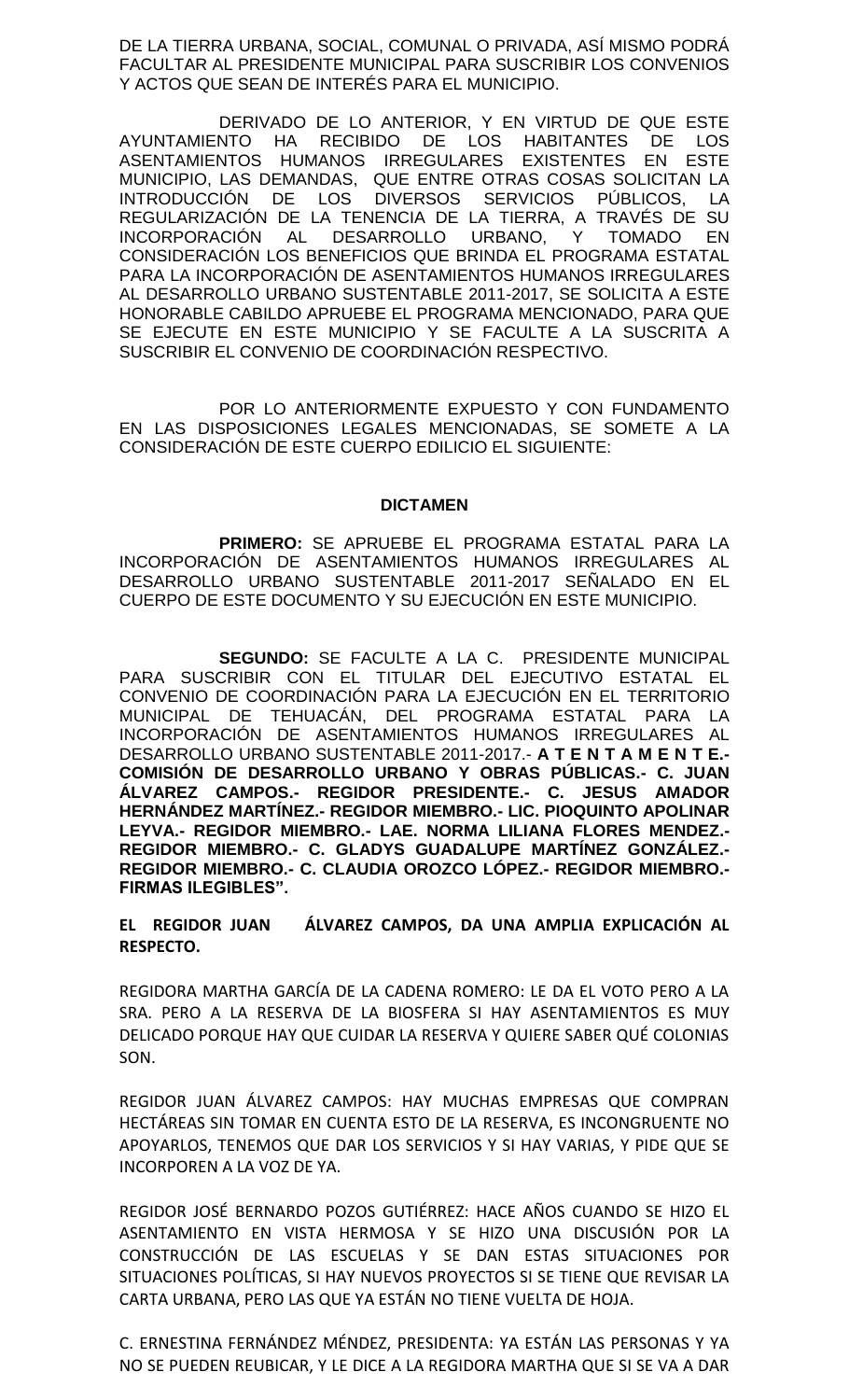UNA VUELTA A LAS COLONIAS SE VA A PERCATAR QUE LA MAYORÍA YA ESTÁN POBLADAS, Y TENEMOS QUE VER POR ELLOS, YA QUE NO CUENTAN CON NINGÚN SERVICIO.

REGIDOR PIOQUINTO APOLINAR LEYVA: PARA BIEN O PARA MAL SON TERRENOS EJIDALES QUE SE TIENE QUE REGULARIZAR, Y EN CASO DE LA CONSTRUCCIÓN TENEMOS QUE SER CUIDADOSOS YA QUE YA HAY PROPIETARIO, Y CONFÍA PLENAMENTE EN LO QUE DICE LA SRA. PRESIDENTA YA ESTÁ TODO SOLO FALTA REGULARIZAR LOS SERVICIOS.

REGIDOR JESÚS AMADOR HERNÁNDEZ MARTÍNEZ: APOYA ESTA SITUACIÓN YA QUE LA GENTE YA ESTÁ AHÍ, LA CARTA URBANA PARA ESO EXISTE, Y PARA ESO ESTÁN LOS FRACCIONADORES Y LES PIDE LOTIFICAR CON TODOS LOS SERVICIOS Y LOS FRACCIONADORES EN UNA REUNIÓN QUE TUVIERAN.

SEÑORA PRESIDENTA MUNICIPAL, REGIDORES Y SINDICO MUNICIPAL, EN VOTACIÓN SE LES CONSULTA SI SE APRUEBA LA PROPUESTA EN CUESTIÓN, LOS QUE ESTÉN POR LA AFIRMATIVA SÍRVANSE MANIFESTARLO LEVANTANDO LA MANO.

HABIÉNDOSE ANALIZADO AMPLIAMENTE EL CONTENIDO DEL PETITORIO DE REFERENCIA, POR UNANIMIDAD DE VOTOS A FAVOR POR PARTE DE LOS INTEGRANTES DEL H. CABILDO, SE DETERMINA EL SIGUIENTE:

# **A C U E R D O**

**PRIMERO:** SE APRUEBA EL PROGRAMA ESTATAL PARA LA INCORPORACIÓN DE ASENTAMIENTOS HUMANOS IRREGULARES AL DESARROLLO URBANO SUSTENTABLE 2011-2017 SEÑALADO EN EL CUERPO DE ESTE DOCUMENTO Y SU EJECUCIÓN EN ESTE MUNICIPIO.

**SEGUNDO:** SE FACULTA A LA C. PRESIDENTE MUNICIPAL PARA SUSCRIBIR CON EL TITULAR DEL EJECUTIVO ESTATAL EL CONVENIO DE COORDINACIÓN PARA LA EJECUCIÓN EN EL TERRITORIO MUNICIPAL DE TEHUACÁN, DEL PROGRAMA ESTATAL PARA LA INCORPORACIÓN DE ASENTAMIENTOS HUMANOS IRREGULARES AL DESARROLLO URBANO SUSTENTABLE 2011-2017.

LO ANTERIOR CON FUNDAMENTO EN LOS DISPOSITIVOS LEGALES INVOCADOS EN EL DICTAMEN DE REFERENCIA.

**COMISIÓN DE DESARROLLO URBANO Y OBRAS PÚBLICAS.- ANÁLISIS, DISCUSIÓN Y EN SU CASO APROBACIÓN DEL DICTAMEN PARA LA AUTORIZACIÓN DE RENOVACIÓN DE LICENCIA DE USO DE SUELO PARA MOTEL CON SERVICIO DE BAR EN LAS HABITACIONES, PARA EL PREDIO UBICADO EN LA CALLE 28 PONIENTE CON VÍA PUEBLA NÚMERO 1605 Y/O VÍA PUEBLA NÚMERO 2607, AMBOS DOMICILIO DE LA JUNTA AUXILIAR DE SAN NICOLÁS TETITZINTLA DE ESTA CIUDAD.**

SEÑOR REGIDOR TIENE USTED EL USO DE LA PALABRA.

EL C. JUAN ÁLVAREZ CAMPOS, PROCEDE A DAR LECTURA AL DICTAMEN CORRESPONDIENTE MISMO QUE A LA LETRA DICE:

**"… TEHUACÁN, PUEBLA; A 10 DE OCTUBRE DEL AÑO DOS MIL CATORCE.**

## **"..HONORABLE CUERPO EDILICIO DEL AYUNTAMIENTO DE TEHUACAN**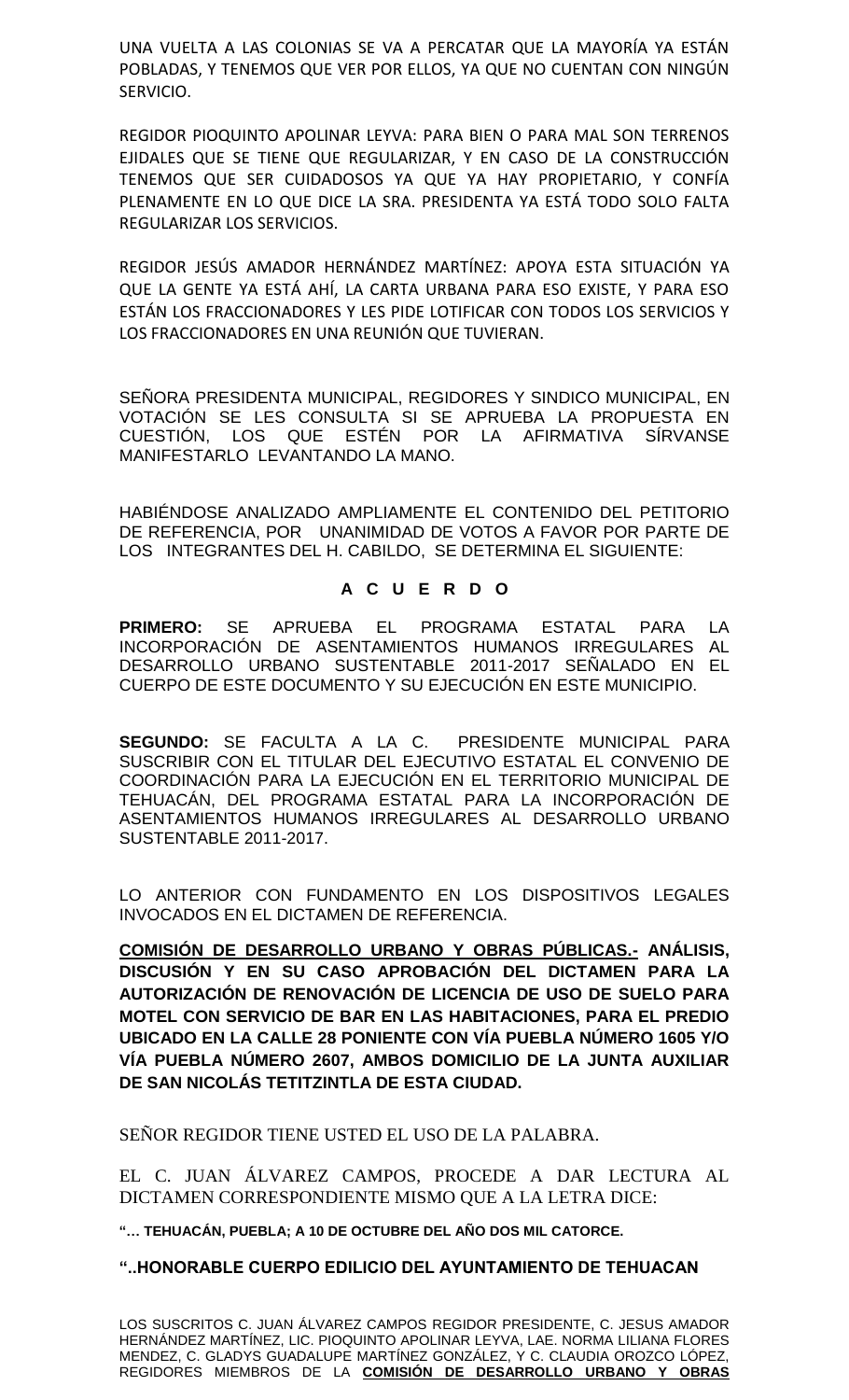**PÚBLICAS** QUE EN USO DE LAS FACULTADES QUE SE NOS CONFIERE EN TÉRMINOS DE LO QUE DISPONEN LOS ARTÍCULOS **92** FRACCIONES **I,IV**, **94**, **96** FRACCIÓN **III**Y **98** DE LA LEY ORGÁNICA MUNICIPAL; Y TOMANDO EN CONSIDERACIÓN LOS ARGUMENTOS QUE EN EL PRESENTE SE VIERTEN, SOMETEMOS A USTEDES EL PRESENTE DICTAMEN QUE VERSA SOBRE:**ANÁLISIS, DISCUSIÓN Y EN SU CASO APROBACION DEL DICTAMENPARA LA AUTORIZACION DE RENOVACION DE LICENCIA DE USO DE SUELO PARA MOTEL CON SERVICIO DE BAR EN LAS HABITACIONES, PARA EL PREDIO UBICADO EN LA CALLE 28 PONIENTE CON VÍA PUEBLA NÚMERO 1605 DE SAN NICOLÁS TETITZINTLA**

#### **A N T E C E D E N T E S**

**ÚNICO.-**CON FECHA 15 DE DICIEMBRE DEL AÑO DOS MIL DIEZ EL C. ELIAS HERNÁNDEZ MONTIEL SOLICITO USO DE SUELO PARA SERVICIOS DE ALOJAMIENTO ESPECÍFICAMENTE PARA MOTEL CON SERVICIO DE BAR EN LAS HABITACIONES ÚNICAMENTE, CON FECHA 20 DE DICIEMBRE DEL AÑO DOS MIL DIEZ LA DIRECCIÓN DE DESARROLLO URBANO EXPIDE LA CONSTANCIA NÚMERO 2793/10 DE LICENCIA DE USO DE SUELO, CON UNA SUPERFICIE DE 1,366.20 M2. PARA SERVICIO DE ALOJAMIENTO ESPECÍFICAMENTE PARA, MOTEL CON SERVICIO DE BAR EN LAS HABITACIONES ÚNICAMENTE; LUEGO ENTONCES CON FECHA 21 DE DICIEMBRE DEL AÑO DOS MIL ONCE LA DIRECCIÓN DE DESARROLLO URBANO EXPIDE LA RENOVACIÓN DE LICENCIA DE CONSTRUCCIÓN NÚMERO 342/11 PARA DOS NIVELES CON UNA SUPERFICIE DE CONSTRUCCIÓN DE 1.366.20 M2. ESPECÍFICAMENTE PARA MOTEL CON SERVICIO DE BAR EN LAS HABITACIONES.POSTERIORMENTE CON FECHA 11 DE JUNIO DEL AÑO DOS MIL DOCE EN SESIÓN ORDINARIA DE CABILDO SE APROBÓ CON UNANIMIDAD DE VOTOS, "LA ANULACIÓN DE LICENCIA DE USO DE SUELO PARA SERVICIOS DE ALOJAMIENTO, ESPECÍFICAMENTE PARA MOTEL, CON SERVICIO DE BAR EN LAS HABITACIONES ÚNICAMENTE", PARA EL PREDIO UBICADO EN LA CALLE 28 PONIENTE CON VÍA PUEBLA NÚMERO 1605 DE SAN NICOLÁS TETITZINTLA; POSTERIORMENTE CON FECHA VEINTISÉIS DE MARZO DEL AÑO DOS MIL CATORCE INGRESO DOCUMENTACIÓN NUEVAMENTE, SOLICITANDO RENOVACIÓN DE LICENCIA DE USO DE SUELO, PARA MOTEL CON SERVICIO DE BAR EN LAS HABITACIONES Y RENOVACIÓN DE LICENCIA DE CONSTRUCCIÓN, TOMANDO EN CUENTA LO ANTERIOR, ESTA DIRECCIÓN DE DESARROLLO URBANO, OTORGA NÚMERO OFICIAL Y ALINEAMIENTO POSTERIORMENTE A LA FUSIÓN REALIZADA POR EL C. ELIAS HERNÁNDEZ MONTIEL, MISMA FUSIÓN QUE SE ACREDITA CON LA CONSTANCIA DE FECHA VEINTICINCO DE MARZO DEL AÑO DOS MIL CATORCE, EMITIDA POR LA NOTARIA NÚMERO 3 DE ESTE DISTRITO JUDICIAL A CARGO DEL LICENCIADO FABIO ARTURO FRANCISCO BELTRAN CARRILES, EN CUAL HACE CONSTAR QUE SE OTORGA ESCRITURA DE DECLARACIÓN DE CONTRATO DE COMPRA VENTA, DECLARACIÓN DE ERECCIÓN Y FUSIÓN DE INMUEBLES, MEDIANTE INSTRUMENTO NÚMERO DIECINUEVE MIL CUATROCIENTOS SEIS, DE FECHA SEIS DE ABRIL DEL AÑO DOS MIL TRECE, QUE OTORGA POR UNA PARTE COMO VENDEDOR EL C. FRANCISCO JAVIER HERNÁNDEZ MONTIEL Y COMO COMPRADOR, DECLARANDO LA ERECCIÓN Y FUSIÓN DE LOS INMUEBLES EL C. ELIAS HERNÁNDEZ MONTIEL, RESPECTO A LA FINCA URBANA, UBICADA EN AVENIDA VÍA PUEBLA NÚMERO 2607 DE LA JUNTA AUXILIAR DE SAN NICOLAS TETITZINTLA, MISMO INMUEBLE QUE CUENTA CON ACCESO SOBRE CORREDOR URBANO (COU).

#### **C O N S I D E R A N D O**

**I.-** QUE ES OBLIGACIÓN DE ESTE HONORABLE AYUNTAMIENTO EN TÉRMINOS DE LO QUE DISPONEN LOS ARTÍCULOS **102, 103** Y **105** DE LA CONSTITUCIÓN POLÍTICA DEL ESTADO LIBRE Y SOBERANO DE PUEBLA, CUMPLIR Y HACER CUMPLIR LA CONSTITUCIÓN, LEYES Y REGLAMENTOS SECUNDARIOS QUE EMANEN DEL PACTO FEDERAL; ELLO EN ESTRICTO APEGO Y CONCORDANCIA EN LO DISPUESTO POR EL ARTÍCULO **115**  FRACCIÓN **V** DE LA PROPIA CONSTITUCIÓN POLÍTICA DE LOS ESTADOS UNIDOS MEXICANOS.

**II.-** QUE EN TÉRMINOS DE LO DISPUESTO POR LOS ARTÍCULOS **9** FRACCIONES **I, III, X , XV,** Y PÁRRAFO ÚLTIMODE LA LEY GENERAL DE ASENTAMIENTOS HUMANOS Y **78** FRACCIONES **XXXIX**, **XLI** DE LA LEY ORGÁNICA MUNICIPAL DEL ESTADO DE PUEBLA CORRESPONDE A ESTE MUNICIPIO EN EL ÁMBITO DE SU JURISDICCIÓN ENTRE OTROS, ADMINISTRAR LOS PLANES O PROGRAMAS DE DESARROLLO URBANO, DE CENTROS DE POBLACIÓN, ASÍ COMO EXPEDIR LAS AUTORIZACIONES, LICENCIAS O PERMISOS DE USO DE SUELO; EJERCIENDO SUS ATRIBUCIONES EN MATERIA DE DESARROLLO URBANO A TRAVÉS DE LOS CABILDOS DE LOS AYUNTAMIENTOS O CON EL CONTROL Y EVALUACIÓN DE ESTOS.

**III.-** QUE EL ARTÍCULO **92** EN SUS FRACCIONES **III, IV**, Y **V** DE LA LEY ORGÁNICA MUNICIPAL DEL ESTADO DE PUEBLA; ESTABLECE QUE SON FACULTADES OBLIGACIONES DE LOS REGIDORES DELIBERAR Y DECIDIR SOBRE LOS ASUNTOS QUE LE COMPETEN AL AYUNTAMIENTO, FORMAR PARTE DE LAS COMISIONES PARA LAS QUE FUEREN DESIGNADOS POR ÉSTE Y DICTAMINAR E INFORMAR SOBRE LOS ASUNTOS QUE SE LES ENCOMIENDE; DISPOSICIÓN QUE SE ARTICULA CON EL ARTÍCULO **96** FRACCIÓN **III** DE ESA PROPIA LEY, QUE ESTABLECE QUE DENTRO DE LAS COMISIONES PERMANENTES DE REGIDORES SE ENCUENTRAN LA DE DESARROLLO URBANO Y OBRAS PÚBLICAS,QUE DEBERÁ ANALIZAR, DISCUTIR Y PROPONER SOBRE LOS ASUNTOS COMPRENDIDOS EN ESAS MATERIAS.

**IV.-** QUE DE ACUERDO A LA LEY DE INGRESOS VIGENTE, PUBLICADA EL LUNES 16 DE DICIEMBRE DEL 2013, EN SU TÍTULO TERCERO DE LOS DERECHOS, CAPITULO I DE LOS DERECHOS POR OBRAS MATERIALES, ARTICULO 13, FRACCIÓN XIV Y XV MENCIONA QUE LA LICENCIA DE USO DE SUELO PARA CONSTRUCCIÓN, REGULARIZACIÓN O ESPECÍFICO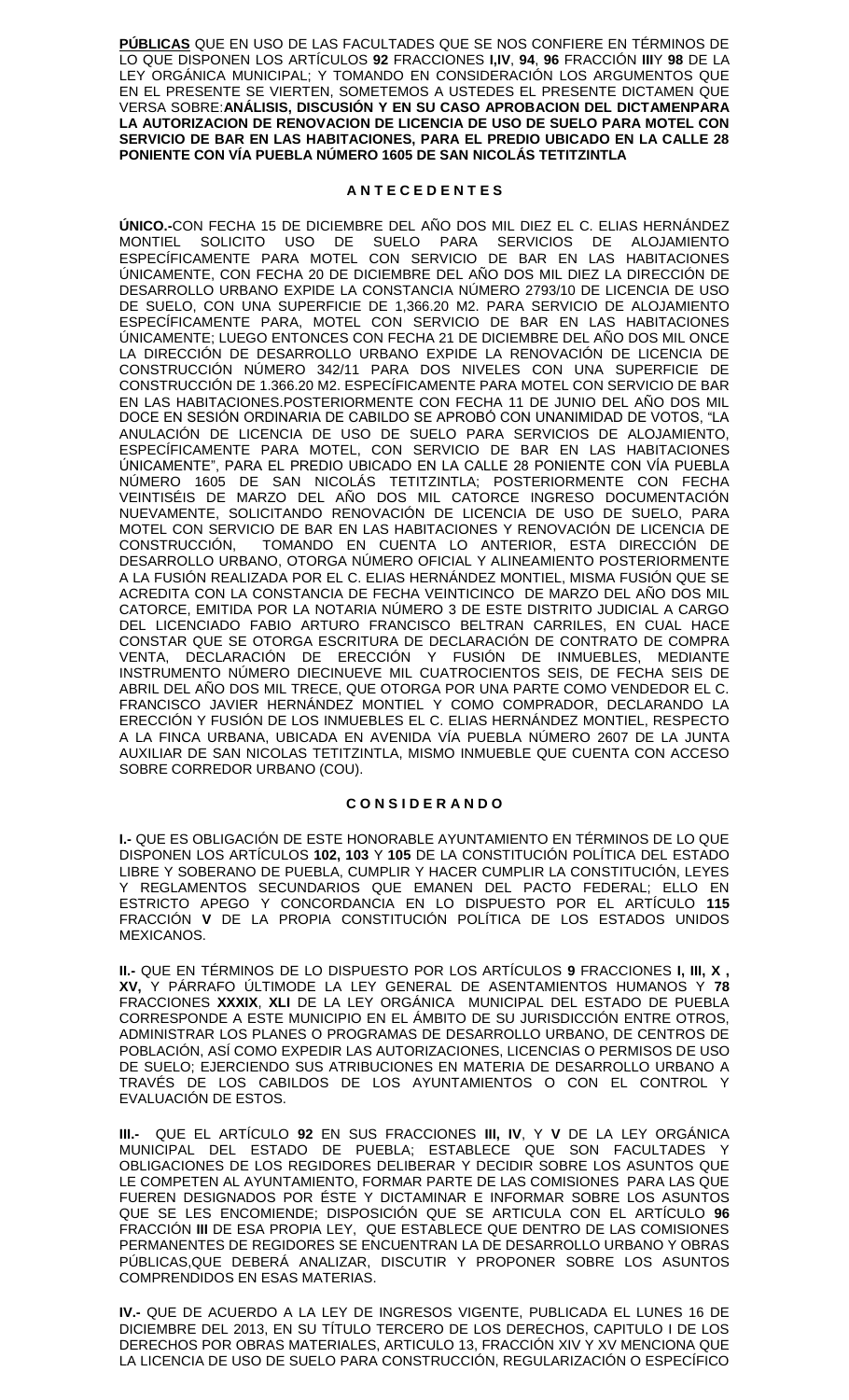PARA EMPADRONAMIENTO DE ACUERDO A LA VIGENCIA FIJADA REGLAMENTARIA, SE PAGARA SOBRE LA SUPERFICIE DE CONSTRUCCIÓN POR M2 O FRACCIÓN……..

**V.-** POR LO QUE ESTA COMISION NO ENCUENTRA NEGATIVA ALGUNA DE PODER OTORGAR EL USO DE SUELO SOLICITADO Y ENUNCIADOS EN ESTE DICTAMEN, PUESTO QUE NO ATENTAN CONTRA NINGÚN INTERÉS SOCIAL. PERO SI ES IMPORTANTE QUE PARA SALVAGUARDAR LA ESTABILIDAD SOCIAL, LA INTEGRIDAD FÍSICA DE QUIENES CONCURREN A ESTOS ESTABLECIMENTOS Y DE ACUERDO AL ARTICULO 47 DEL REGLAMENTO DE CONSTRUCCIÓN DE TEHUACÁN VIGENTE, DEBERÁN TENER COMO REQUISITO DE INGRESO PARA SOLICITAR EL USO DE SUELO EL DICTAMEN DE PROTECCIÓN CIVIL, ES DECIR, QUE A SU SOLICITUD DEBERÁ INGRESAR LOS DOCUMENTOS QUE YA OBSERVA EL DEPARTAMENTO DE DESARROLLO URBANO, Y DEBERÁ ANEXAR EL DICTAMEN DE PROTECCIÓN CIVI MUNICIPAL. DE IGUAL FORMA ATENDIENDO A LA PROTECCIÓN A MEDIO AMBIENTE Y RESPETANDO NORMAS DE EMISIÓN DE RUIDO SE DEBERA ANEXAR EL DICTAMEN DE ECOLOGIA, MISMOS QUE DEBERA RENOVAR CADA AÑO. SI ESTOS REQUISITOS NO ACOMPAÑAN LA SOLICITUD, NO SE DARÁ EL TRAMITE CORRESPONDIENTE AL OTORGAMIENTO DE USO DE SUELO.

**VI.-** DEBIDO A LO ANTERIORMENTE EXPUESTO, ES PROCEDENTE AUTORIZAR LA LICENCIA DE USO DE SUELO SOLICITADA POR EL PROPIETARIO DEL BIEN INMUEBLE, DEBIDO A LO ANTERIOR, ESTA COMISION OBSERVA FACTIBLE EL PODER OBTENER EL USO DE SUELO QUE SOLICITA, SIEMPRE Y CUANDO PROCEDA A CUMPLIR LO ESTABLECIDO POR EL ARTÍCULO 18 DEL REGLAMENTO DE CONSTRUCCIONES PARA EL MUNICIPIO DE TE HUACAN PUEBLA Y LAS SIGUIENTES CONDICIONANTES:

**1.-** LICENCIA DE FUNCIONAMIENTO Y CEDULA DE EMPADRONAMIENTO ACTUALIZADO.

**2.-** NO PODRÁ SER UTILIZADA LA LICENCIA DE FUNCIONAMIENTO POR DOS LOCALES AL MISMO TIEMPO.

**3.-** AVISO DE FUNCIONAMIENTO ANTE LA SECRETARIA DE SALUD. ASÍ COMO LLEVAR A EFECTO LO QUE EN MATERIA ESTIPULA LA LEY GENERAL DE SALUD.

**4.-** RESPETAR LAS MEDIDAS DE PREVENCIÓN Y COMBATE A CONTINGENCIAS, QUE SEÑALE LA DIRECCIÓN DE PROTECCIÓN CIVIL DE ESTE MUNICIPIO. CON ESPECIAL ATENCIÓN A LAS SIGUIENTES DISPOSICIONES:

A).- LAS SALIDAS DE EMERGENCIA DEBERÁN ESTAR DISTRIBUIDAS EN LUGAR, NÚMERO Y TAMAÑO SUFICIENTE, DE ACUERDO A LA CAPACIDAD DEL LUGAR, PARA QUE ESTE PUEDA SER DESALOJADO TOTALMENTE EN 3 MINUTOS. B).- SUPERFICIES DE CIRCULACIÓN BIEN DELIMITADOS CON SEÑALES.

C).- LAS CONEXIONES ELÉCTRICAS DEBERÁN SER REVISADAS COMO MÍNIMO UNA VEZ AL AÑO, PARA EVITAR SOBRECARGAS.

D).-CONDICIONES DE SEGURIDAD EN INSTALACIÓN DE GAS L.P.

E).-SUFICIENTE VENTILACIÓN NATURAL Y/O ARTIFICIAL, NO SE PERMITIRÁN CONCENTRACIONES DE BIÓXIDO DE CARBONO MAYORES A 500 PARTES POR MILLÓN.

**5.-** DEBERÁ CONTAR CON UN CONVENIO CON EL ORGANISMO OPERADOR DE LOS SERVICIOS DE LIMPIA DE TEHUACÁN (OOSELITE) PARA LA DISPOSICIÓN ADECUADA DE LOS RESIDUOS SÓLIDOS MUNICIPALES.

**6.-** TENER LA FACTIBILIDAD DE CONSUMO DE AGUA POTABLE Y PERMISO DE DESCARGA, EMITIDA POR EL ORGANISMO OPERADOR DEL SERVICIO DE AGUA POTABLE Y ALCANTARILLADO DE TEHUACÁN (OOSAPAT)

**7.**- NO SE PODRÁ DAR NINGÚN OTRO GIRO MÁS QUE EL ESPECIFICADO EN EL PRESENTE ACUERDO DE CADA UNO DE LOS ESTABLECIMIENTOS AQUÍ INDICADOS.

**8.-** Y LAS DEMÁS QUE CONFORME A LA REGLAMENTACIÓN URBANA SEAN NECESARIAS.

**VII.-** ES PRECISO DESTACAR QUE LA CONSTANCIA QUE EN SU MOMENTO EXPIDA LA DIRECCIÓN DE DESARROLLO URBANO, NO ES DEFINITIVA Y NO CREA NINGÚN DERECHO REAL O ACCESORIO.ASÍ MISMO, SE HACE EL APERCIBIMIENTO QUE EN CASO DE NO CUMPLIR CON LAS CONDICIONANTES ESTABLECIDAS, LA CONSTANCIA DE USO DE SUELO NO PODRÁ SER RENOVADA NI PRORROGADA, HACIÉNDOSE ACREEDORES LOS PARTICULARES A LAS SANCIONES PERTINENTES Y/O CANCELACIÓN DE LA CONSTANCIA EXPEDIDA.

**VIII**.- ASÍ MISMO, Y CON FUNDAMENTO EN LOS ARTÍCULOS 1, 3 FRACCIÓN V, 18, DEL REGLAMENTO DE CONSTRUCCIONES PARA EL MUNICIPIO DE TEHUACAN PUEBLA, Y SIENDO QUE TANTO EL PROGRAMA DE DESARROLLO URBANO, COMO EL REGLAMENTO DE CONSTRUCCIÓN PARA EL MUNICIPIO DE TEHUACAN PUEBLA, DONDE SE OBSERVA QUE LA DIRECCIÓN DE DESARROLLO URBANO DEBE REGULAR Y CONTROLAR EL CRECIMIENTO DE LOS CENTROS DE POBLACIÓN Y DE LAS ACTIVIDADES ECONÓMICAS EN EL MUNICIPIO POR LO QUE ES PROCEDENTE QUE SE LE OTORGUE EL USO DE SUELO, PUESTO QUE DE LAS INSPECCIONES A LOS BIENES INMUEBLES, ASÍ COMO DE LA SOLICITUD DE GIRO, NO SE OBSERVA QUE ESTÉN EN CONSTRUCCIONES MALSANAS, PELIGROSAS, VETUSTAS, O CAUSEN MOLESTIAS.

**IX.-** QUE EL ARTÍCULO 18 DEL REGLAMENTO DE CONSTRUCCIONES DEL MUNICIPIO DE TEHUACÁN, PUEBLA; DISPONE ADEMÁS, QUE ES FACULTAD DISCRECIONAL DE LA DIRECCIÓN DE DESARROLLO URBANO, ESTABLECER LA VIGENCIA DE LAS CONSTANCIAS DE USO DE SUELO; EN ESE CONTEXTO SE DEBERÁ FIJAR EN LA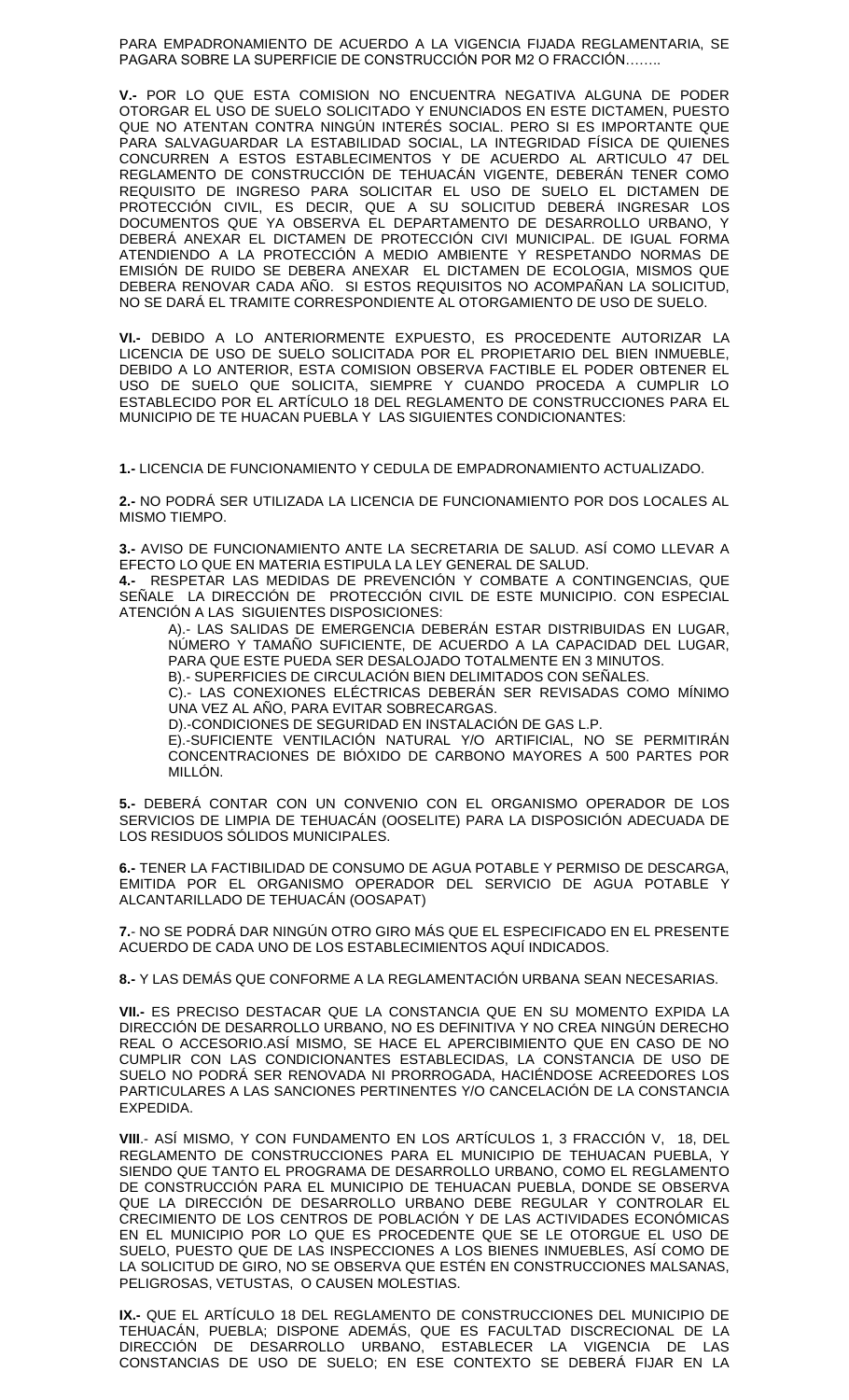CONSTANCIA RESPECTIVA DE *PARA LA LICENCIA ESTABLECIDA EN EL CUERPO DEL PRESENTE DICTAMEN, UNA VI*GENCIA DE *DOCE MESES*, PARA EL INMUEBLE UBICADO EN 28 PONIENTE CON AVENIDA VÍA PUEBLA NÚMERO 1605 y/o VÍA PUEBLA NÚMERO 2607 AMBOS DOMICILIOS DE LA JUNTA AUXILIAR DE SAN NICOLÁS TETITZINTLA DE ESTA CIUDAD**.** POR LO ANTES EXPUESTO EN LOS PUNTOS DE HECHO Y DE DERECHO QUE EN EL CUERPO DEL PRESENTE DICTAMEN SE VIERTEN, EN USO DE LAS FACULTADES CONFERIDAS, SOMETEMOS A CONSIDERACIÓN DE ESTA HONORABLE COMISIÓN EL SIGUIENTE:

#### **D I C T A M E N**

*PRIMERO.- SE APRUEBE EL OTORGAMIENTO Y EXPEDICIÓN DE LICENCIA DE USO DE SUELO, AL ESTABLECIMIENTOS COMERCIAL AL QUE SE HACE REFERENCIA EN EL CUERPO DEL PRESENTE DICTAMEN.*

**SEGUNDO.- SE HAGA LA ATENTA OBSERVACIÓN Y APERCIBIMIENTO QUE DE NO DAR CUMPLIMIENTO A TODOS Y CADA UNO DE LOS PUNTOS CITADOS DENTRO DEL CAPÍTULO DE "CONSIDERANDO" LA LICENCIA DE USO DE SUELO QUEDARA SIN EFECTO.- ATENTAMENTE.- COMISIÓN DE DESARROLLO URBANO Y OBRAS PÚBLICAS.- C. JUAN ÁLVAREZ CAMPOS.- REGIDOR PRESIDENTE.- C. JESUS AMADOR HERNÁNDEZ MARTÍNEZ.- REGIDOR MIEMBRO.- LIC. PIOQUINTO APOLINAR LEYVA.- REGIDOR MIEMBRO.- LAE. NORMA LILIANA FLORES MENDEZ.- REGIDOR MIEMBRO.- C. GLADYS GUADALUPE MARTÍNEZ GONZÁLEZ.- REGIDOR MIEMBRO.- C. CLAUDIA OROZCO LÓPEZ.- REGIDOR MIEMBRO.- FIRMAS ILEGIBLES".**

SEÑORA PRESIDENTA MUNICIPAL, REGIDORES Y SINDICO MUNICIPAL, EN VOTACIÓN SE LES CONSULTA SI SE APRUEBA LA PROPUESTA EN CUESTIÓN, LOS QUE ESTÉN POR LA AFIRMATIVA SÍRVANSE MANIFESTARLO LEVANTANDO LA MANO.

HABIÉNDOSE ANALIZADO AMPLIAMENTE EL CONTENIDO DEL DICTAMEN DE REFERENCIA, POR MAYORÍA DE VOTOS EN CONTRA EMITIDOS POR LOS REGIDORES: ABRAHAM DAVID AGUILAR SÁNCHEZ, MARTHA GARCÍA DE LA CADENA ROMERO, CLAUDIA OROZCO LÓPEZ, JOSÉ BERNARDO POZOS GUTIÉRREZ, PIOQUINTO APOLINAR LEYVA, AMBROSIO LINARES AMAYO Y VÍCTOR MANUEL RODRÍGUEZ LEZAMA, Y 5 VOTOS A FAVOR POR PARTE DE LA C. ERNESTINA FERNÁNDEZ MÉNDEZ, PRESIDENTA MUNICIPAL CONSTITUCIONAL, NORMA LILIANA FLORES MÉNDEZ, JESÚS AMADOR HERNÁNDEZ MARTÍNEZ, GLADYS GUADALUPE MARTÍNEZ GONZÁLEZ Y JUAN ÁLVAREZ CAMPOS, SE DETERMINA LO SIGUIENTE:

**NO SE APRUEBA EL DICTAMEN** PRESENTADO, RELATIVO **A LA AUTORIZACIÓN DE RENOVACIÓN DE LICENCIA DE USO DE SUELO PARA MOTEL CON SERVICIO DE BAR EN LAS HABITACIONES, PARA EL PREDIO UBICADO EN LA CALLE 28 PONIENTE CON VÍA PUEBLA NÚMERO 1605 Y/O VÍA PUEBLA NÚMERO 2607, AMBOS DOMICILIO DE LA JUNTA AUXILIAR DE SAN NICOLÁS TETITZINTLA DE ESTA CIUDAD.**

NO HABIÉNDO ASUNTO QUE TRATAR SE DA POR TERMINADA LA PRESENTE SESIÓN DE CABILDO, SIENDO LAS NUEVE HORAS CON CUARENTA Y TRES MINUTOS DEL DÍA QUINCE DE OCTUBRE DEL AÑO DOS MIL CATORCE, PROCEDIENDOSE A LEVANTAR LA PRESENTE ACTA QUE FIRMAN LOS QUE EN ELLA INTERVINIERON.- DOY FE.-----------

## **SECRETARIO DEL H. AYUNTAMIENTO**

# **LIC. JOSÉ HONORIO PACHECO FLORES.**

**C. ERNESTINA FERNÁNDEZ MÉNDEZ** \_\_\_\_\_\_\_\_\_\_\_\_\_\_\_\_\_\_\_\_

**C. ABRAHAM DAVID AGUILAR SANCHEZ** \_\_\_\_\_\_\_\_\_\_\_\_\_\_\_\_\_\_\_\_